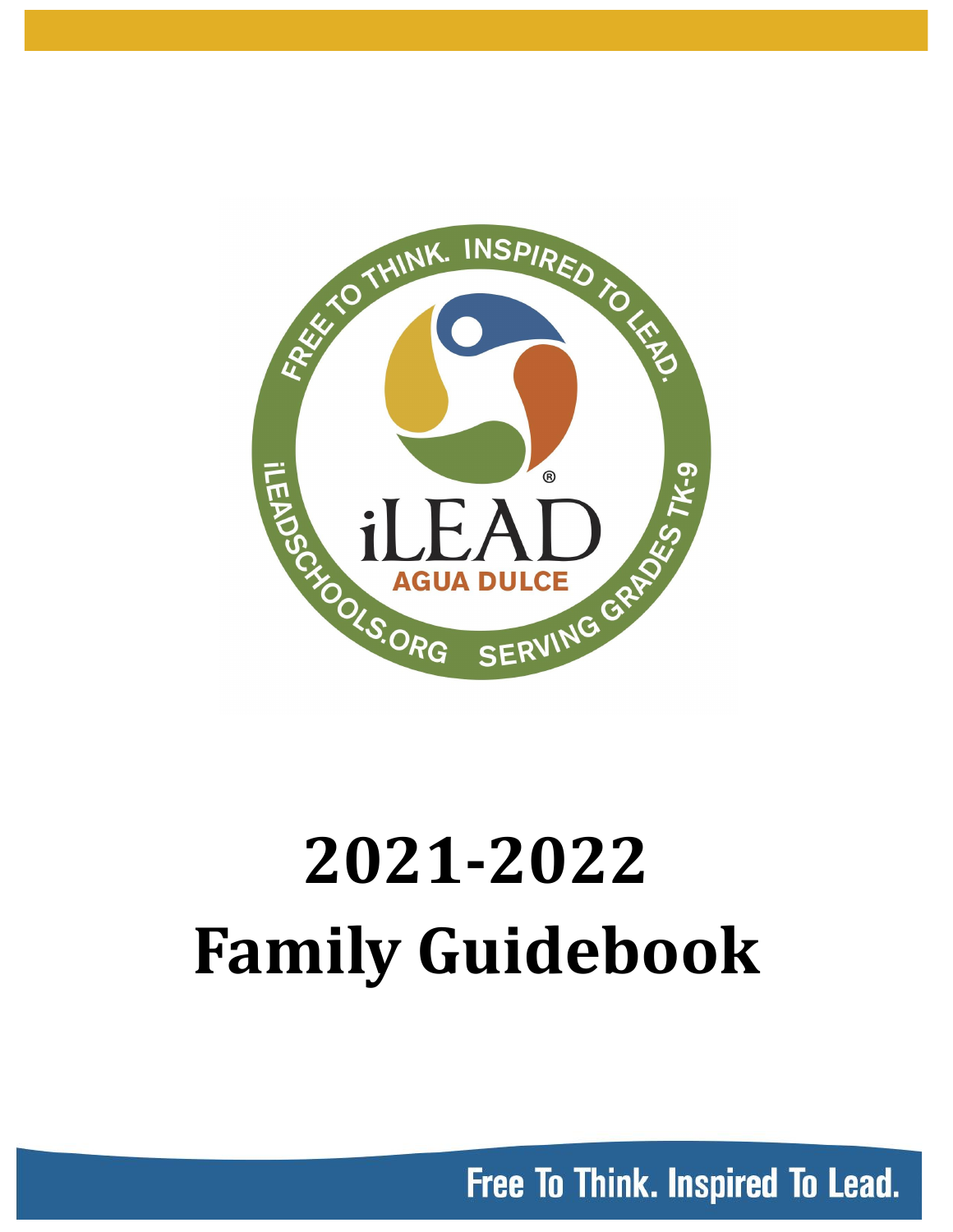# **INTRODUCTION**

Welcome to iLEAD Agua Dulce Charter School! You are part of a ground-breaking, innovative program designed to meet your child's individual needs and to foster in them a love of learning and the desire to be the leaders of the future.

iLEAD Agua Dulce Charter School may be different than some of your child's previous educational experiences. First, your child will participate in an interdisciplinary academic learning environment where they will make connections among various areas of study including language arts, history, science, the arts and technology. This setting will allow them to move at their own pace through inquiry-based learning strategies. Your child will also learn experientially through many field trips visiting local parks, beaches, organizations, businesses, and museums. Participation in these experiences will help your child apply their classroom learning. Finally, your child's growth will be measured along a continuum and in a variety of ways that demonstrate learning. In essence, your child will be empowered to take ownership of their learning experience.

Your experience as a parent at iLEAD Agua Dulce Charter School may also be different than what you have experienced at your previous schools. To make the transition a smooth one for your learner(s) and yourself, we encourage families to keep updated and informed about school events and parent programs. We encourage and depend upon our parents to be actively engaged both in and outside of their learner's classroom. You will work harder here as a parent, but your rewards will be tenfold. If you feel that you need support in any given area, please don't hesitate to ask for a meeting with your child's classroom facilitator, or another adult on campus that can advocate for you or your child. We work as a team in this environment and the only effective way to do that is to communicate and ask questions.

The Family Guidebook is designed to share iLEAD Agua Dulce Charter School's philosophy, expectations for learners and families, and other school information.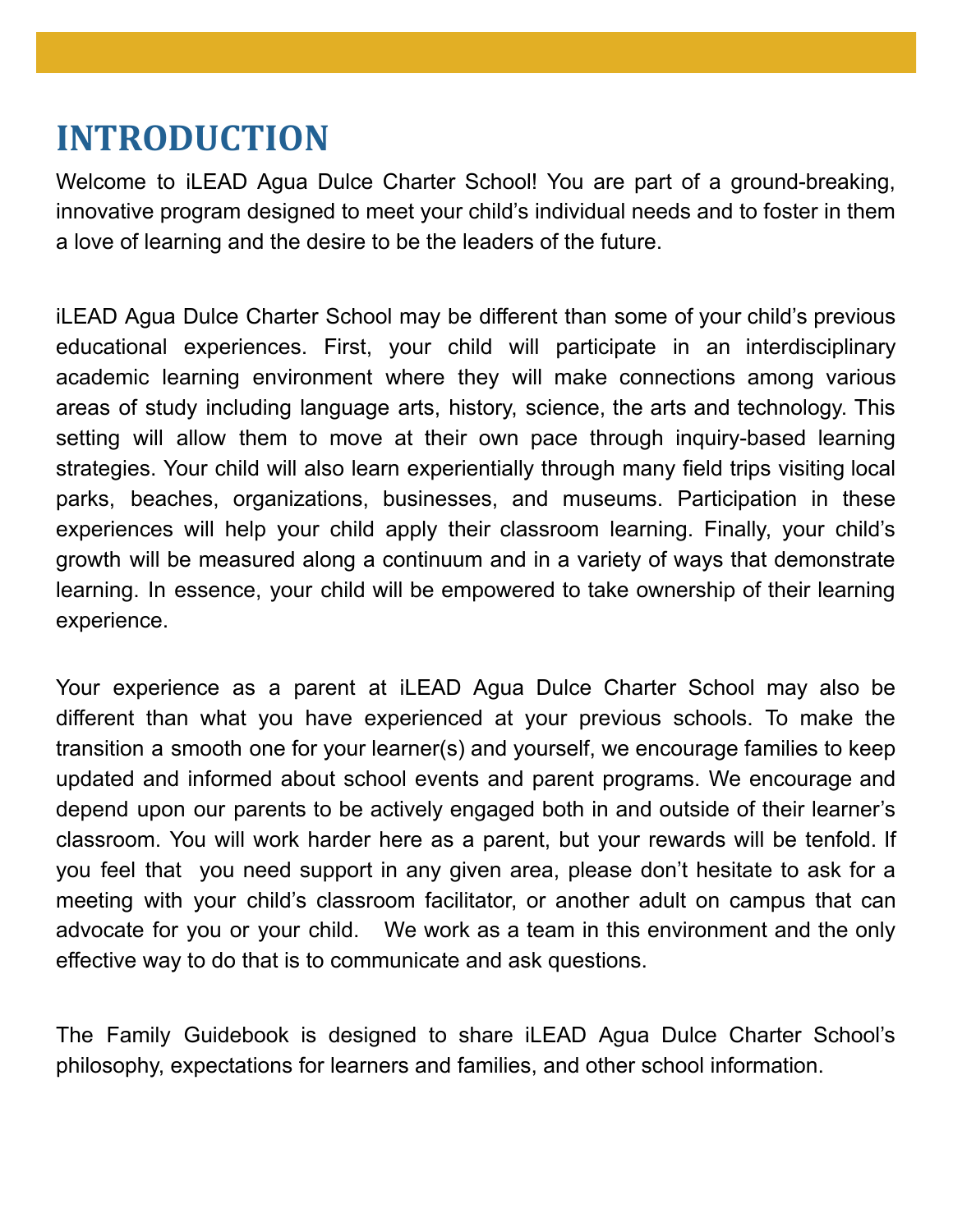### **Table of Contents**

#### **INTRODUCTION**

#### **Section 1: iLEAD Agua Dulce's Educational Overview**

- 1. Mission and Values
- 2. Methodologies
- 3. Curriculum
- 4. Individual Learning Plans (ILPs)

#### **Section 2: General Operations**

- 1. Hours of Operation
- 2. Calendar
- 3. Staff
- 4. Policies

#### **Section 3: Daily Operations**

- 1. Drop off and Valet Procedures
- 2. Attendance
- 3. Before and After School Care
- 4. School Lunch Program
- 5. Enrichment Activities
- 6. Transportation
- 7. Lottery Guidelines

#### **Section 4: Learner Conduct**

- 1. Expectations
- 2. Consequences

#### **Section 5: Technology**

- 1. Electronics
- 2. Internet Usage
- 3. Network Use Guidelines
- 4. Netiquette
- 5. Supervision and Monitoring
- 6. Cyberbullying
- **Section 6: High School**

#### **Section 7: Policies and Procedures**

- 1. Attire
- 2. Complaint Procedures
- 3. Emergency and Health Procedures
- 4. Parent Rights
- 5. Services to Disabled Pupils
- 6. Pupil Fees
- 7. Student Records
- 8. Sexual Harassment
- 9. Non Discrimination
- 10. Safe Place to Learn Act
- 11. Foster Youth
- 12. LCFF/LCAP
- 13. School Accountability Report Card
- 14. Drug and Alcohol/Tobacco Prevention
- 15. Pesticide Use
- 16. Mental Health and Suicide Prevention Policy
- 17. Field Trips
- 18. Miscellaneous Policies

#### **Section 8: Communication**

#### 1. Communication Methods

#### **Section 9: Families and iLEAD Agua Dulce Working Together**

1. Family Participation Expectations

#### **Section 10: Governance**

- 1. History
- 2. School Governance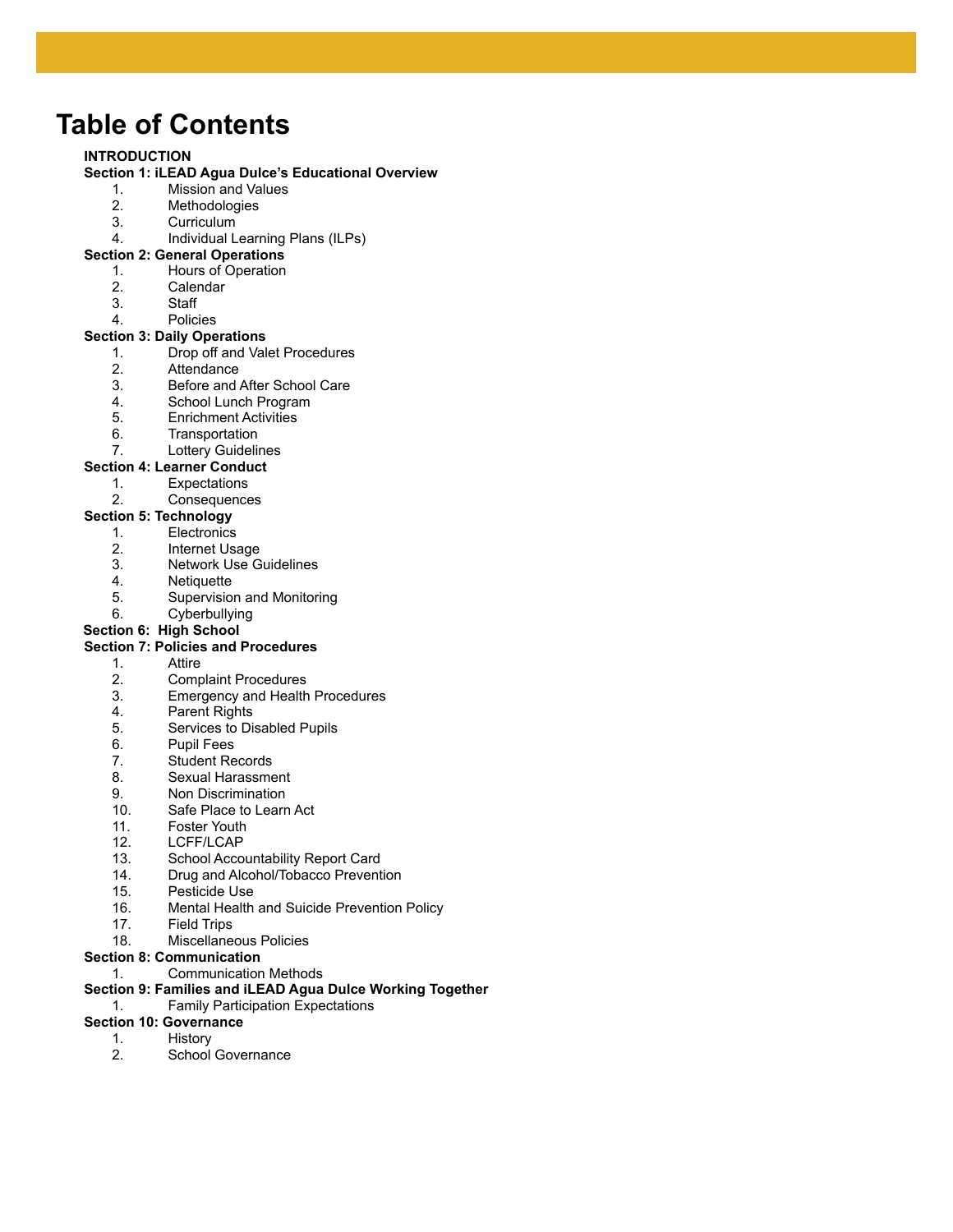# **SECTION 1: iLEAD SCHOOLS EDUCATIONAL OVERVIEW OUR MISSION AND VALUES**

### **iLEAD Schools Mission Statement Free to Think. Inspired to Lead.**

#### **iLEAD Schools Values**

#### **iLEAD Means…**

#### **international**

Learning foreign languages and cultures makes our learners compassionate, open-minded world citizens.

#### **Leadership**

Practicing for a lifetime of listening, collaborating, inspiring and leading.

#### **Entrepreneurial Development**

Encouraging learners to work in teams, take risks and learn from failure, nurtures the ability to innovate and ignites their entrepreneurial spirit.

#### **Arts**

Creating & exploring the world through the artistic experience enhances all subject areas for our learners.

#### **Design Thinking**

Participating in project-based learning leads to more meaningful experiences and a deeper understanding for our learners.

At iLEAD Schools we are not teaching static facts to students, we are facilitating a dynamic process with our learners. We believe that education is not the filling of a vessel, but rather, the lighting of a flame.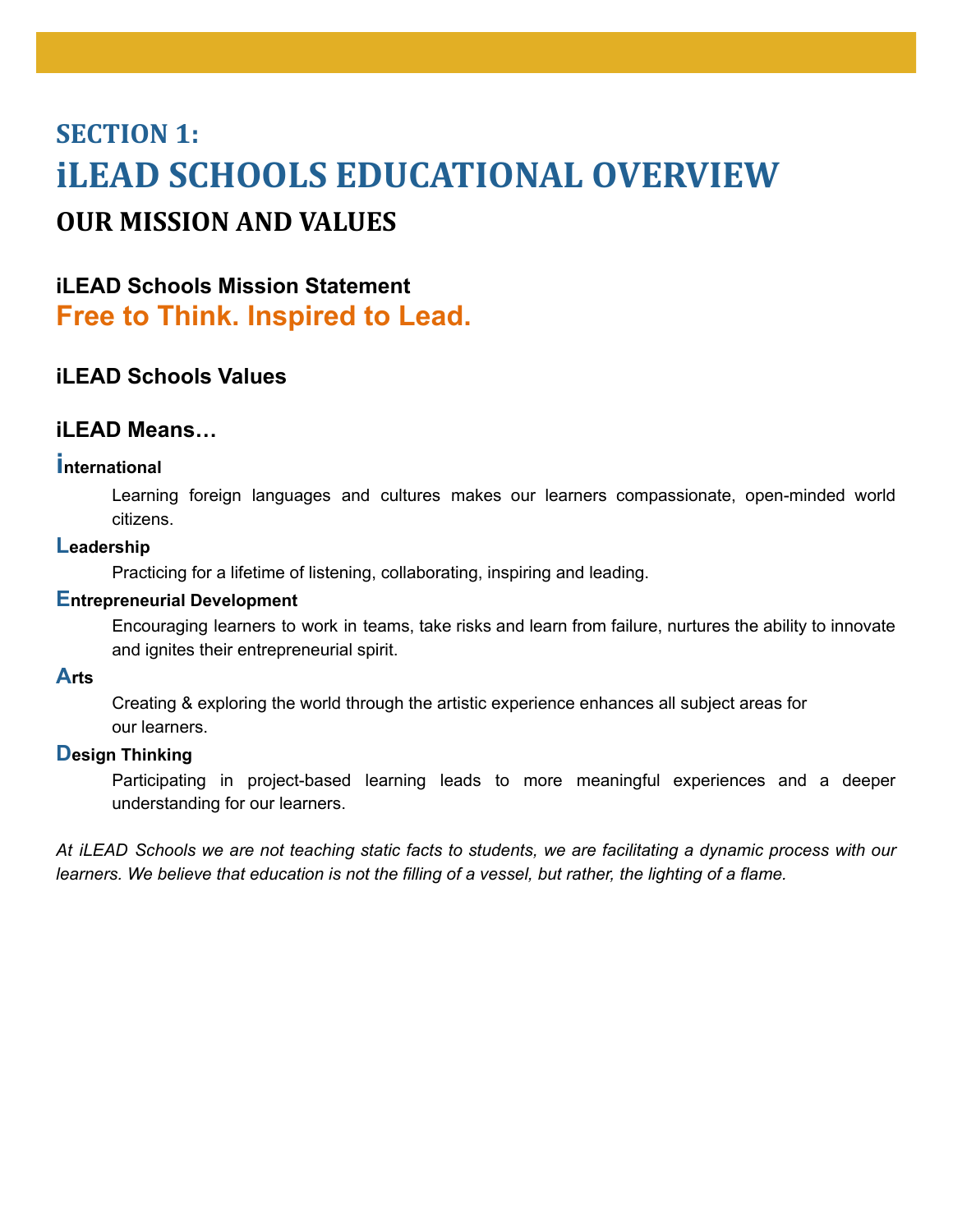### **OUR METHODOLOGY**

#### **Project-Based Learning (PBL)**

Over the past 100 years, the world we live in has radically changed. If we as a society are going to keep up, the way we educate our children must also change. Project-based Learning (PBL) is a teaching methodology that actively engages learners by challenging them to deeply investigate a personally interesting and complex question, problem or challenge. Then from this deep investigation, create and publically present something unique and original and authentic in response.

Project-Based Learnings' time has come. The experience of thousands of teachers across all grade levels and subject areas, backed by research, confirms that PBL is an effective and enjoyable way to learn – and develop deeper learning competencies required for success in college, career, and civic life. Why are so many educators across the United States and around the world interested in this teaching method? The answer is a combination of timeless reasons and recent developments.

Through the PBL methodology, our learners develop the skills, aptitudes, and attitudes necessary to discover their own path and lead the way into the future. The development of rigorous, authentic projects helps learners bridge the gap between simply remembering instructions and becoming independent lifelong learners.

**PBL makes school more engaging for learners.** Today's learners, more than ever, often find school to be boring and meaningless. In PBL, learners are active, not passive; a project engages their hearts and minds, and provides real-world relevance for learning.

**PBL improves learning.** After completing a project, learners understand content more deeply, remember what they learn and retain it longer than is often the case with traditional instruction. Because of this, learners who gain content knowledge with PBL are better able to apply what they know and can do to new situations.

**PBL builds success skills for college, career, and life.** In the 21st century workplace and in college, success requires more than basic knowledge and skills. In a project, learners learn how to take initiative and responsibility, build their confidence, solve problems, work in teams, communicate ideas, and manage themselves more effectively.

**PBL helps address standards.** The Common Core and other present-day standards emphasize real-world application of knowledge and skills, and the development of success skills such as critical thinking/problem solving, collaboration, communication in a variety of media, and speaking and presentation skills. PBL is an effective way to meet these goals.

**PBL provides opportunities for learners to use technology.** Learners are familiar with and enjoy using a variety of tech tools that are a perfect fit with PBL. With technology, facilitators and learners can not only find resources and information and create products, but also collaborate more effectively, and connect with experts, partners, and audiences around the world.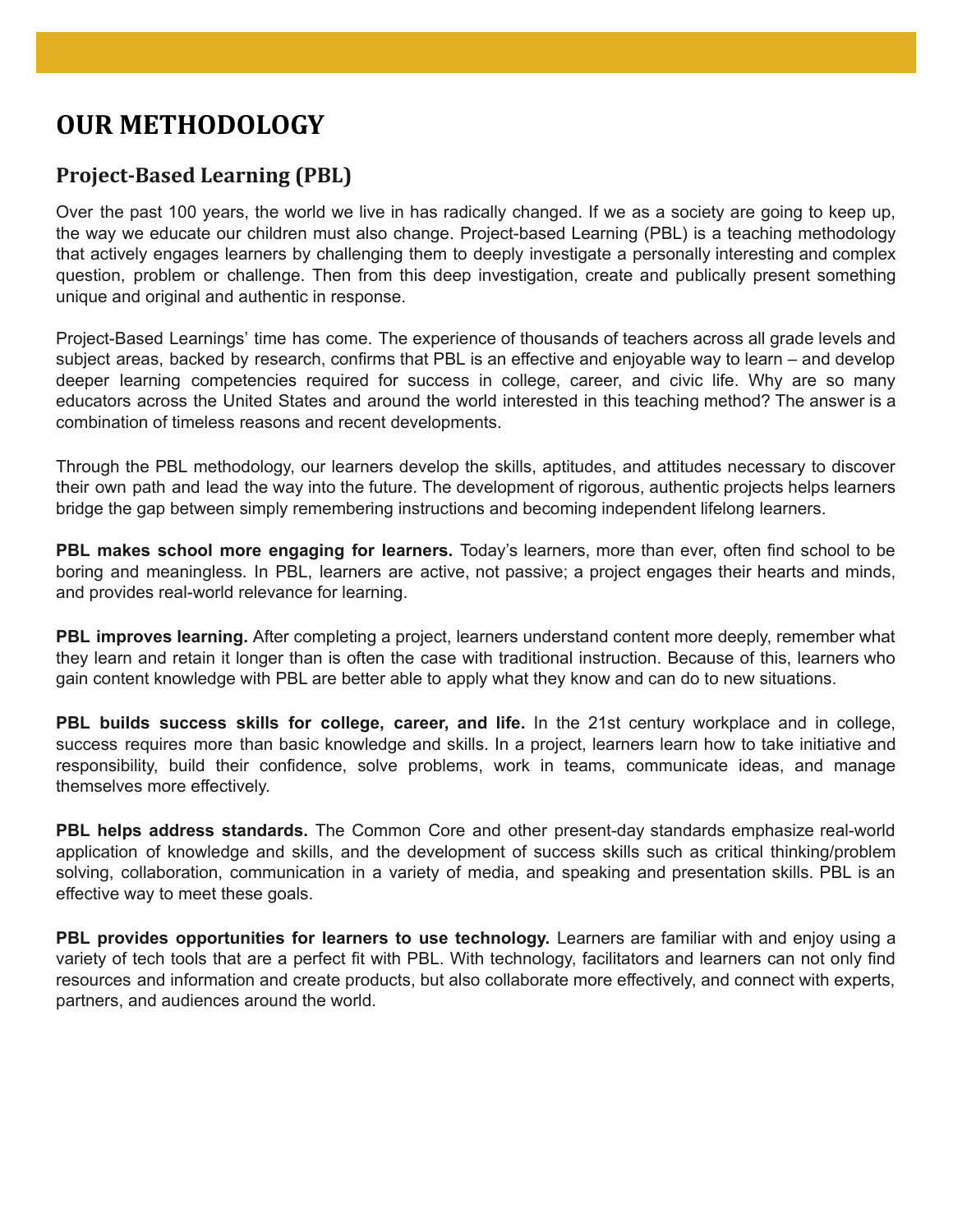**PBL makes teaching more enjoyable and rewarding.** Projects allow teachers to work more closely with active, engaged learners doing high-quality, meaningful work, and in many cases to rediscover the joy of learning alongside their learners.

**PBL connects learners and schools with communities and the real world.** Projects provide learners with empowering opportunities to make a difference, by solving real problems and addressing real issues. Learners learn how to interact with adults and organizations, are exposed to workplaces and adult jobs, and can develop career interests. Parents and community members can be involved in projects.

#### **Not just knowing but also DOING**

*PBL allows learners to apply their learning in real-world scenarios.*

#### **High levels of engagement**

PBL gives learners a voice in their own education, activating their interest, which allows for greater and deeper *learning!*

#### **True learning**

*PBL allows us to teach, observe, and measure growth of marketable 21st Century skills such as communication, critical thinking, and collaboration.*

#### **Focusing on your learner, not the curriculum, brings learning to life**

PBL develops self-empowered learners who can analyze the world they live in, design a better tomorrow, and *go create it!*

#### *\*What is PBL? and PBL Outcomes from Buck [Institute](http://www.bie.org/)*

#### **Social and Emotional Learning (SEL)**

It takes more than book-smarts to be an effective leader in the 21<sup>st</sup> century. Today's leaders must possess the ability to successfully manage themselves and others. In the digital world we live in, these vital skills are becoming more and more scarce. If schools are not teaching them, we are not preparing our learners. **Social and Emotional Learning (SEL)** teaches learners to manage their emotions, resolve conflict, and make responsible and well thought out decisions.

Implementation and evaluation (assessment) of SEL has become an integral part of our approaches to teaching and learning through Project-Based Learning. Based on practices such as the 7 [Habits](https://www.stephencovey.com/7habits/7habits.php) of Highly Effective [People/Kids/Teens®](https://www.stephencovey.com/7habits/7habits.php) (Stephen/Sean Covey) and [Character](https://characterlab.org/tools) Lab® aspects (Learner Outcomes), we measure and report SEL progress as part of every project, ILP (Individualized Learning Plan) goals, and Reports of Progress. We have also developed SEL and Academic Rigor rubrics that add a well-balanced approach to mindfulness and reflective practice for facilitators, learners, parents, and administrators.

Other elements or SEL implementation, practice and assessment include: Leader Led Conferences (LLCs); Presentations of Learning (POLs); Passion Projects; Individualized Learning Plans (ILPs); Advisory Program; Learner Driven Ambassador Groups and Class Greeters.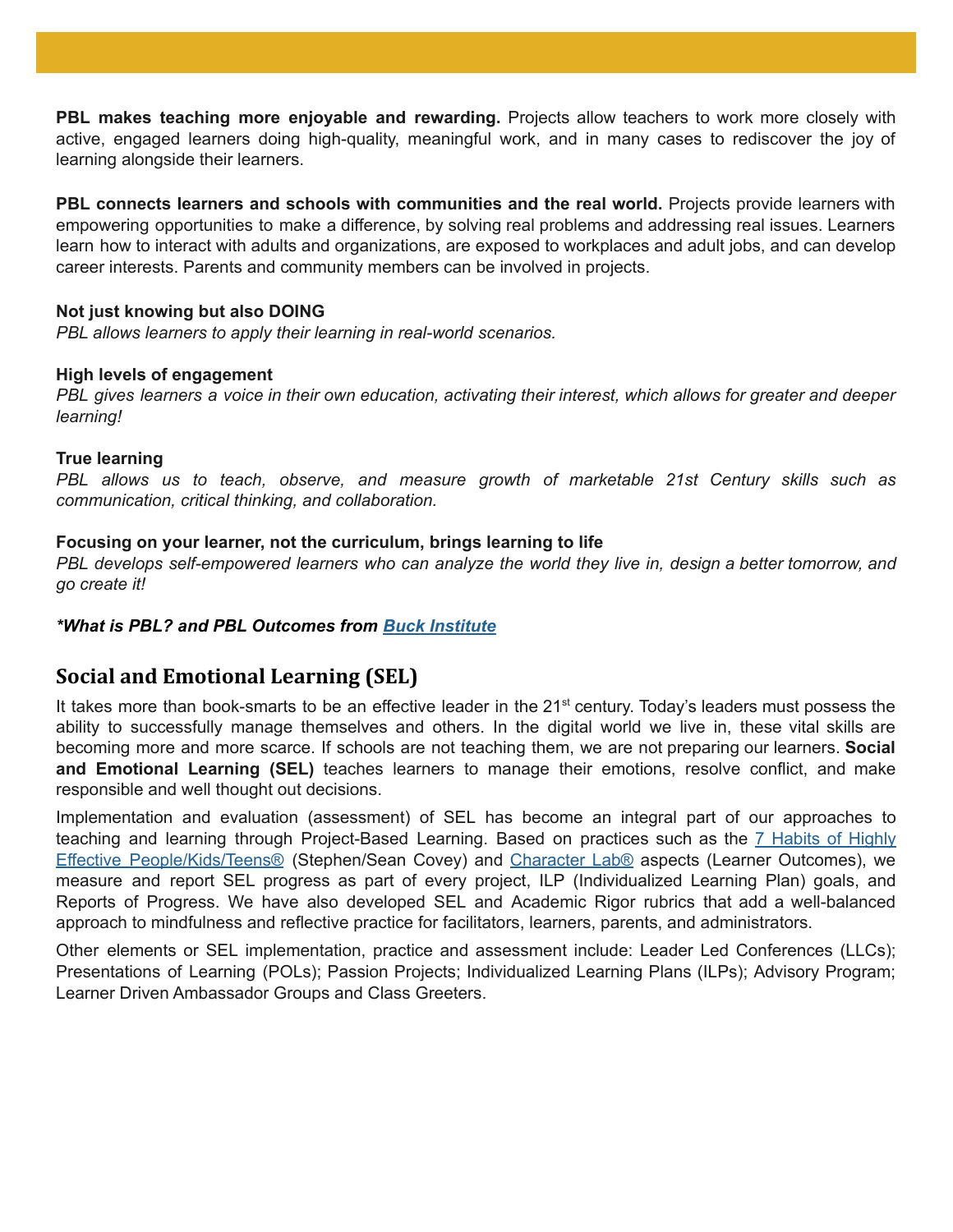### **CURRICULUM**

The research-based instructional approach of Project Based Learning at iLEAD Agua Dulce Charter School is differentiated to engage learners through hands-on, serious, authentic experiences across subject areas. This methodology allows facilitators to address learners' individual differences, variations in learning styles, intelligence and abilities. Rather than rely on any one series of books, textbooks or guides, we employ multiple materials, resources and strategies to best meet the needs of individual learners.

Curriculum is implemented with the following best practices in education:

Global Understanding: 21<sup>st</sup> Century learners are faced with the challenge of engaging in an increasingly interdependent world where knowledge is constantly developing and evolving. Rigorous curriculum covering global connectivity will give learners a sense of belonging in our ever changing world and prepare them to thrive in the global marketplace upon graduation and post-college. Exploring diverse cultures will give learners a positive attitude toward learning and greater understanding of the world around them.

*Engaging Curriculum:* Our curriculum delivers the California content standards through relevant learning experiences that engage learners' interests as they discover underlying concepts and develop a deep understanding of subject matter. Learners are active participants in meaningful exploration, engage in hands-on activities and experiences that build on their prior knowledge. Projects are used as a teaching tool to focus on higher order thinking and real world skills. We will encourage learners to apply their understanding in projects that gradually introduce more complexity, more learner-driven choice of topics and products. The goal is to foster self-motivation and self-directedness, as each learner discovers their unique strengths.

*Multi-age Groupings:* Research supports environments with two or more grades that allow learners the flexibility to progress at their own pace along a continuum of achievement. As such, select grade levels at iLEAD Agua Dulce Charter School are multi-age environments.

*Facilitator Continuity (Looping):* Multi-year relationships between facilitator and learner provide for deeper knowledge to guide instructional decisions and familiarity with the social-emotional health of a learner (Anderson and Pavan, 1993).

*Advisory/Morning Meetings***:** Research shows that when learners feel connected to their school, they do better academically. One of the ways we achieve this with Middle and Diploma Programme learners is through our advisory program. In small group settings, we explore the causes and effects of cultural, personal, and community events. Our primary learners participate in daily morning and/or 'family' (classroom) meetings that provide an opportunity to witness and display social problem solving skills and interactions. These meetings provide learners with the forum to develop social and emotional skills needed to thrive in a collaborative environment.

**California State Academic Standards:** California along with most other States developed and adopted common academic standards in core curriculum areas. They are rigorous, internationally benchmarked, and research- and evidence-based.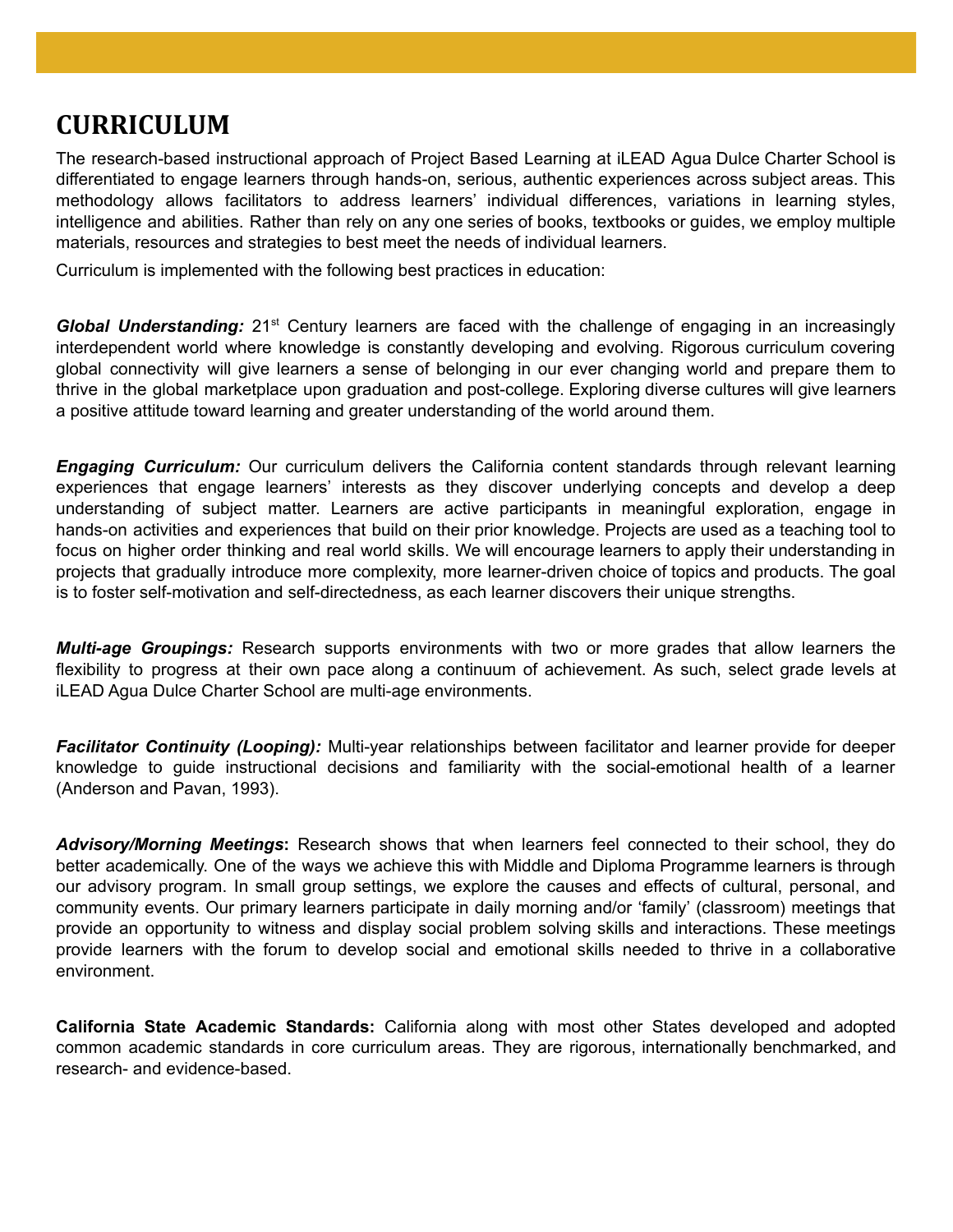Each state, and each district in California decides how they will teach and what resources they will use. More information can be found at www.cde.ca.gov/re/cc/ or www.corestandards.org. California's computer-based student testing system ties the standards for English language arts, mathematics, and science called the California Assessment of Student Performance and Progress (CAASPP). The assessments include the Smarter Balanced Assessment ConsortiumAssessments, California Science Tests (CAST), California Alternate Assessments (CAA), and Standards-based Tests in Spanish (STS) for Reading/Language Arts. Parents can exempt their child(ren) from CAASPP testing by submitting a letter in writing annually. More information about the CAASPP can be found at www.cde.ca.gov/ta/tg/ca/. [EC 60119, 60604.5, 60615]

**California Healthy Youth Act:** The California Healthy Youth Act requires school districts to provide pupils with integrated, comprehensive, accurate, and unbiased sexual health and HIV prevention education at least once in middle school and once in high school. It is intended to ensure that pupils in grades 7-12 are provided with the knowledge and skills necessary to: 1) protect their sexual and reproductive health from HIV, other sexually transmitted infections, and unintended pregnancy; 2) develop healthy attitudes concerning adolescent growth and development, body image, gender, sexual orientation, relationships, marriage, and family; and 3) have healthy, positive, and safe relationships and behaviors. It also promotes understanding of sexuality as a normal part of human development.

Parents or legal guardians have the right to:

- 1. Inspect the written and audiovisual educational materials used in the comprehensive sexual health and HIV prevention education.
- 2. Request in writing that their child not receive comprehensive sexual health or HIV prevention education
- 3. Request a copy of Education Codes 51930 through 51939, the California Healthy Youth Act
- 4. Be informed whether the comprehensive sexual health or HIV prevention education will be taught by district personnel or outside consultants
- 5. Receive notice by mail or another commonly used method of notification fewer than 14 days before the instruction is delivered if arrangements for the instruction are made after the beginning of the school year
- 6. When the district chooses to use outside consultants or to hold an assembly with guest speakers to teach comprehensive sexual health or HIV prevention education, be informed of:
	- a. The date of the instruction
	- b. The name of the organization or affiliation of each guest speaker

**English Learners Identification Notice:** State law requires that parents of English learners are to be notified annually if they are identified as one of the following: Long-term English Learner or English learner at risk of becoming a Long-term English Learner. The school coordinator for English Language Development will be sending these notices at the beginning of each school year.

### **INDIVIDUAL LEARNING PLANS (ILPs) and LEARNER LED CONFERENCES (LLCs)**

Each year, learners along with their facilitator(s) create an ILP to guide instruction. Each learner, along with their family and facilitator, work together to monitor the ILP and make adjustments, as needed. The primary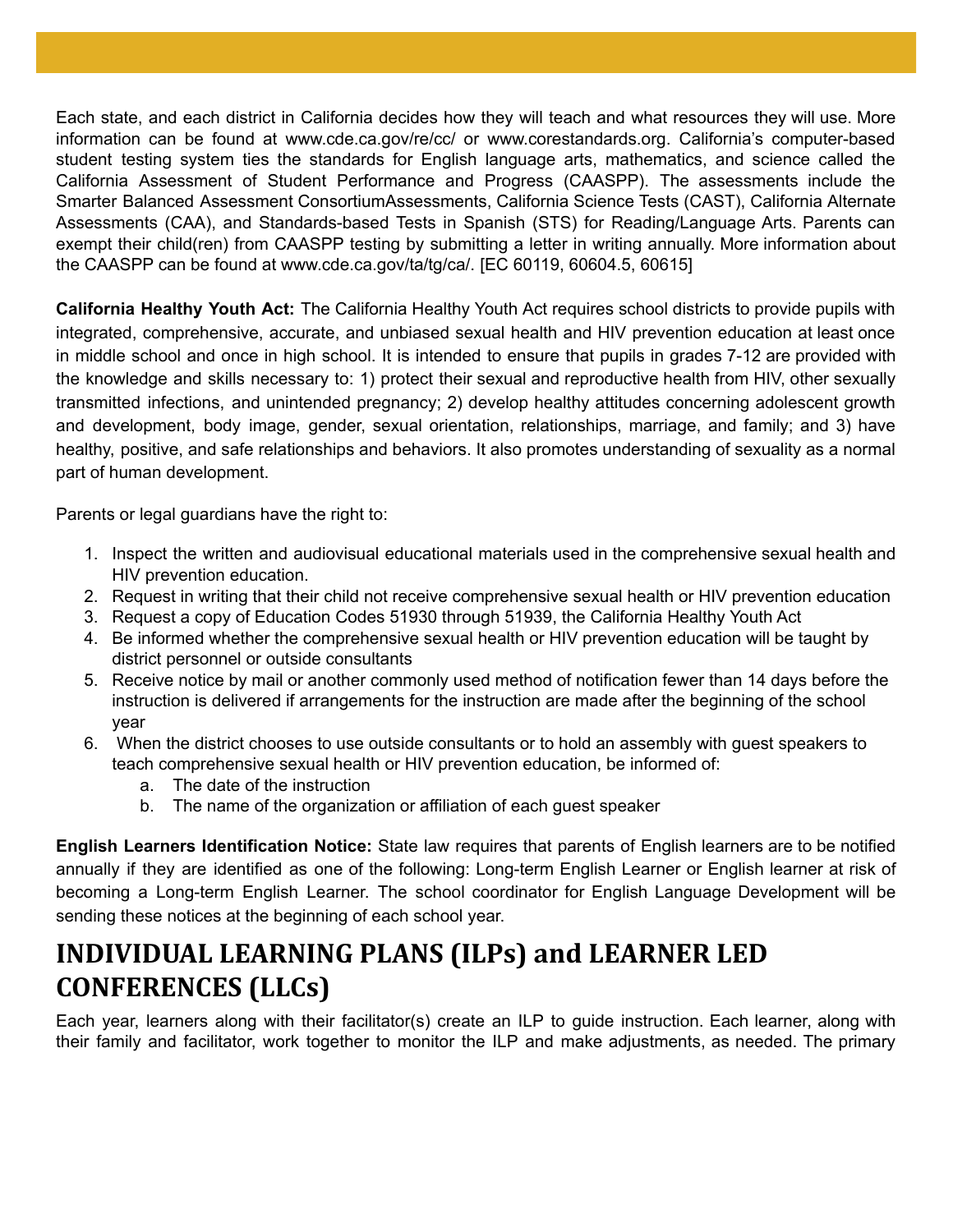goal of the ILP is to ensure that each child will be treated as an individual and therefore will be working toward attainable goals appropriate to their individual development.

Throughout the year, learners will review learning outcomes and set individual goals. They will learn to evaluate their progress toward those goals, starting at a basic level when they are younger and improving their ability to self-assess over time. Throughout the year, learners will meet with their facilitator and their parent(s) to look critically at what they have accomplished both in formal settings as well as at home with their families. At the end of the spring semester our learners will present their progress in the Learner Led Conference (LLC) Presentations.

Portfolio-based LLCs will help ensure that learners are accountable to themselves, their families, their teachers, and the school community as a whole. Additionally, the experience creates a powerful incentive for learners to develop their skills, through the communication of high expectations, public display of meaningful work, and opportunities to showcase talents in modalities that best suit learners' distinct learning styles.

# **SECTION 2: GENERAL OPERATIONS**

#### **OFFICE HOURS 8:00am to 4:00pm**

Front Desk Phone Number: (661) 268-6386

#### **SCHEDULE**

See the iLEAD Agua Dulce Charter School website at i[leadaguadulce.org](https://ileadaguadulce.org/) for the most up to date hours, including break and lunch schedule.

#### **INSTRUCTIONAL CALENDAR**

See the iLEAD Agua Dulce Charter School website at [ileadaguadulce.org](https://ileadaguadulce.org/) for the current year's Instructional Calendar. If minimum or pupil-free staff development days are scheduled after the start of the school year, the school will notify parents and guardians of affected pupils as early as possible.

#### **STAFF**

See the iLEAD Agua Dulce Charter School website at [ileadaguadulce.org](https://ileadaguadulce.org/) for staff listings and biographies.

#### **POLICIES**

Our school is governed by a set of Policies and Procedures that are updated regularly. If you are interested we encourage you to make an appointment to review the policies and procedures by contacting **Gladys Ramirez at [gladys.ramirez@ileadaguadulce.org](mailto:gladys.ramirez@ileadaguadulce.org)**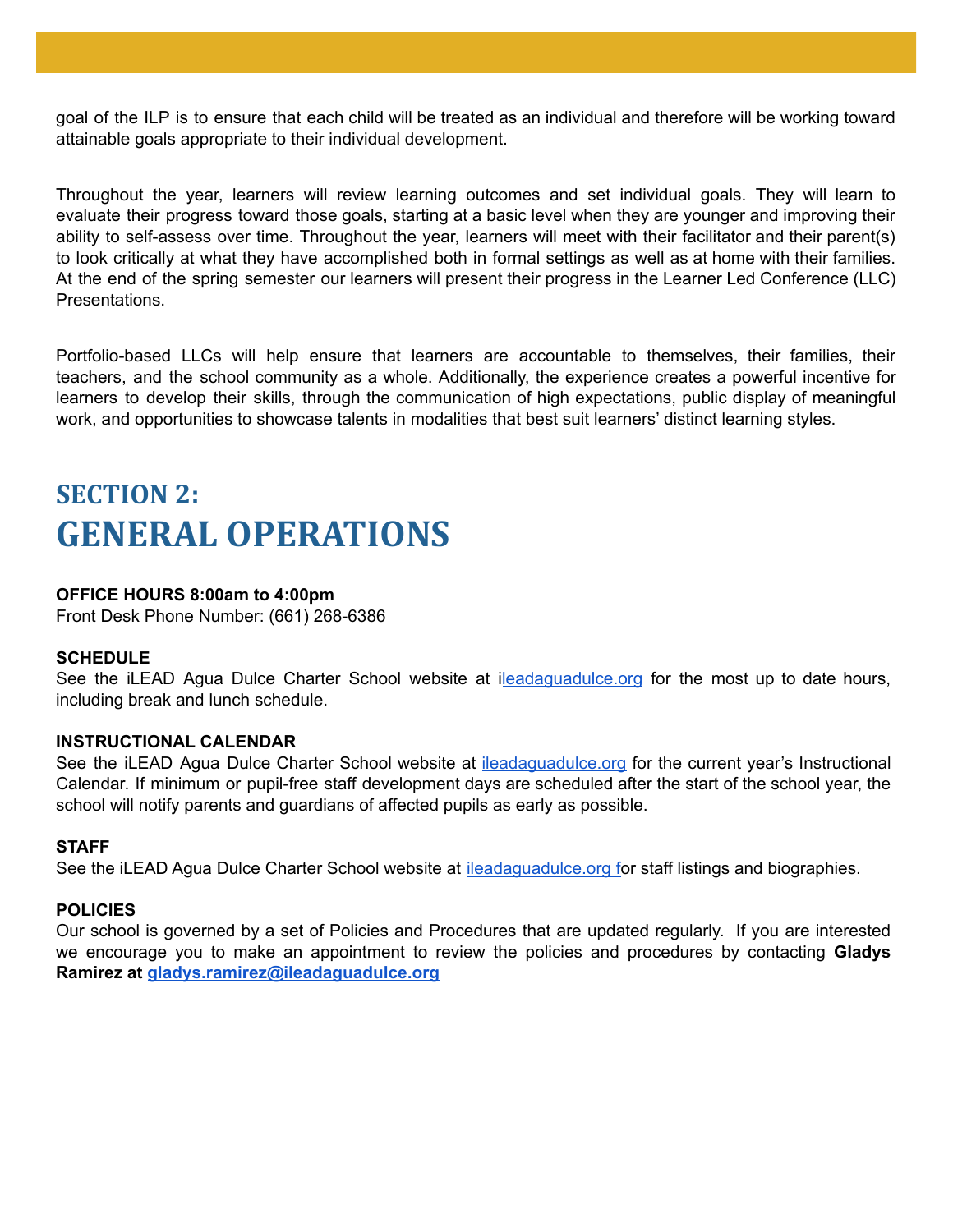# **SECTION 3: DAILY OPERATIONS**

### **DROP OFF AND VALET PROCEDURES**

DROP OFF AND VALET PROCEDURES iLEAD Agua Dulce Charter School offers a convenient valet drop off system. This is the safest and most efficient way to drop off your learner(s). We strongly encourage all families, regardless of the learner's grade level, to use the valet system. Please note, all learners must be dropped off at the lower lot between 8:15am and 8:45am. TK and Kindergarten learners will be picked up from the lower lot at 12:30, all other grades will be picked up from the lower lot at 3:15pm. In order to keep the learners and families safe before and after school, we ask that you follow these parking lot procedures when driving your child to the iLEAD Agua Dulce Charter School campus;

- Drive slowly and watch for families and children walking through the parking lot;
- Do not use your cell phone while driving in parking lot;
- Give your attention to driving and exiting safely;

Please help us keep the valet line safe and efficient by following these guidelines:

- Have your child seated so that he/she/they can exit quickly.
- Be prepared- have your child ready to exit with backpack/school work/ lunch in hand.
- Please pull forward and wait for a valet attendant before exiting the vehicle.
- Make sure your child has exited safely and all volunteers are at a safe distance away from your vehicle before you drive away from the valet drop off area.
- If you need to get something out of your trunk, please park in the parking lot.
- Please follow all directional signs located at the gates and on the lot. For a map and more information please visit our website: ileadaguadulce.org

### **ATTENDANCE**

We try to make every minute of school engaging for the learners, and our expectation is that all learners will be at school on time and for the entire course of the school day. Learners arriving late could miss important beginning of the day information that is relevant to their education.

#### **Absence**

If your child is going to be absent, please email us at [gladys.ramirez@ileadaguadulce.org](mailto:gladys.ramirez@ileadaguadulce.org) or call the attendance line at 661-268-6386 on the morning of the first day of the absence. You may leave a voicemail message when the office is closed.

iLEAD Agua Dulce Charter School urges parents to make sure their children attend school regularly and to schedule medical and other appointments after school or during school holidays. iLEAD Agua Dulce Charter School also asks that travel or other absences be avoided during the time school is in session. The higher the school's daily attendance rate, the more a learner will learn and the greater the amount of funding that the school will receive from the state for classroom instruction, and academic programs. The school calendar is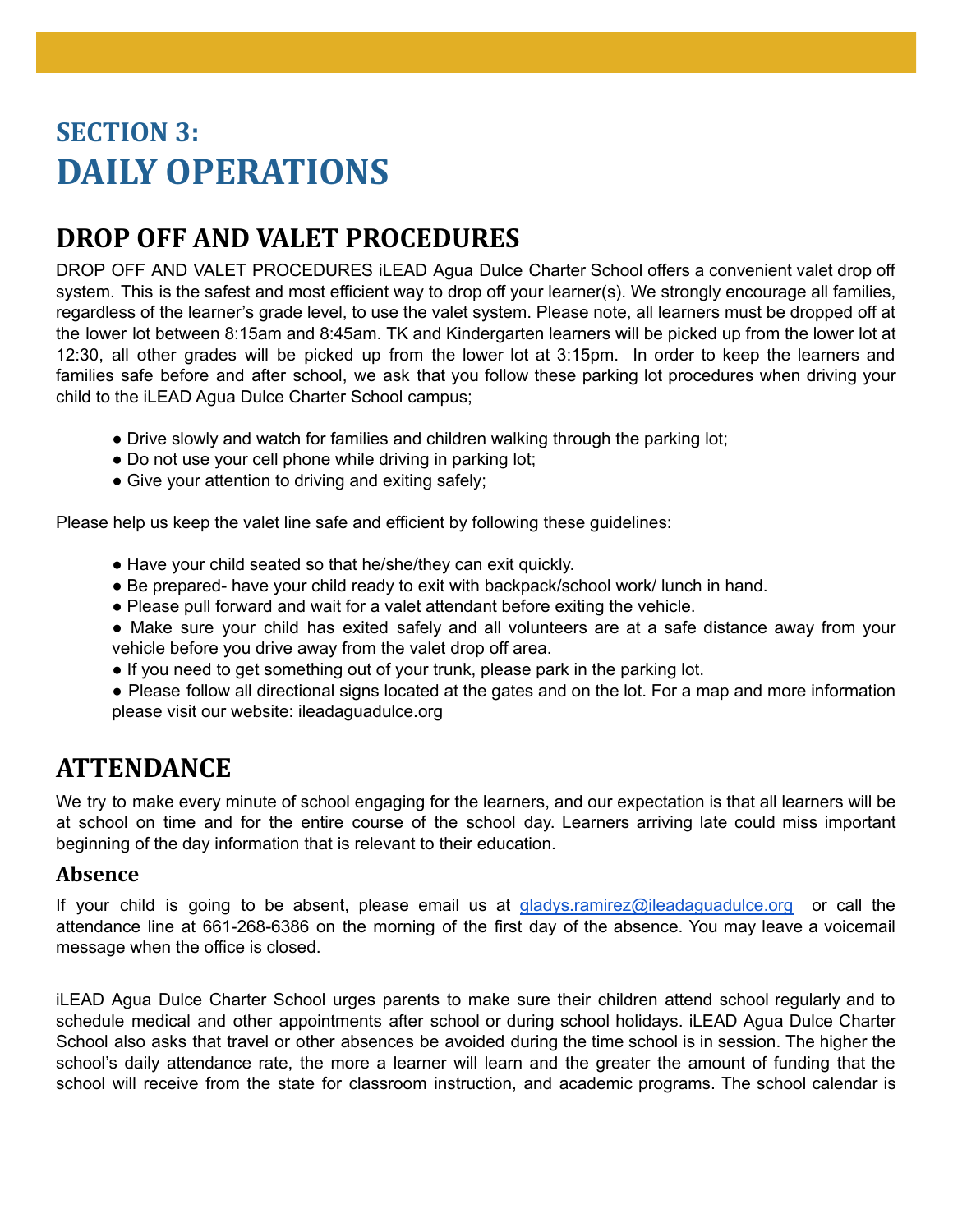designed to minimize problems for families which plan vacations around traditional holiday periods, and thereby minimize learner absences.

Following an absence, a learner is required to bring a written excuse from home when returning to school. Illnesses, and doctor and dental appointments are considered excused absences. Absences without a written excuse are recorded as unexcused.

#### **Excused Absences**

Pupils, with the written consent of their parents or guardians, may be excused from school in order to participate in religious exercises or to receive moral or religious instruction.

No pupil shall have their grade reduced or lose academic credit for any excused absence or absences, if missed assignments and tests that can reasonably be provided are satisfactorily completed within a reasonable period of time.

(a) Notwithstanding Section 48200, a pupil shall be excused from school when the absence is:

(1) Due to their illness.

(2) Due to quarantine under the direction of a county or city health officer.

(3) For the purpose of having medical, dental, optometric, or chiropractic services rendered.

(4) For the purpose of attending the funeral services of a member of their immediate family, so long as the absence is not more than one day if the service is conducted in California and not more than three days if the service is conducted outside California.

(5) For the purpose of jury duty in the manner provided for by law.

(6) Due to the illness or medical appointment during school hours of a child of whom the pupil is the custodial parent.

(7) For justifiable personal reasons, including, but not limited to, an appearance in court, attendance at a funeral service, observance of a holiday or ceremony of his or her religion, attendance at religious retreats, attendance at an employment conference, or attendance at an educational conference on the legislative or judicial process offered by a nonprofit organization when the pupil's absence is requested in writing by the parent or guardian and approved by the principal or a designated representative pursuant to uniform standards established by the governing board.

(8) For the purpose of serving as a member of a precinct board for an election pursuant to Section 12302 of the Elections Code.

(9) For the purpose of spending time with a member of the pupil's immediate family, who is an active duty member of the uniformed services, as defined in EC 49701, and has been called to duty for, is on leave from, or has immediately returned from, deployment to a combat zone or combat support position. Absences granted pursuant to this paragraph shall be granted for a period of time to be determined at the discretion of the superintendent of the school district.

(10) For the purpose of attending the pupil's naturalization ceremony to become a United States Citizen.

(b) A pupil absent from school under this section shall be allowed to complete all assignments and tests missed during the absence that can be reasonably provided and, upon satisfactory completion within a reasonable period of time, shall be given full credit therefore. The teacher of the class from which a pupil is absent shall determine which tests and assignments shall be reasonably equivalent to, but not necessarily identical to, the tests and assignments that the pupil missed during the absence.

(c) For purposes of this section, attendance at religious retreats shall not exceed four hours per semester.

(d) Absences pursuant to this section are deemed to be absences in computing average daily attendance and shall not generate state apportionment payments.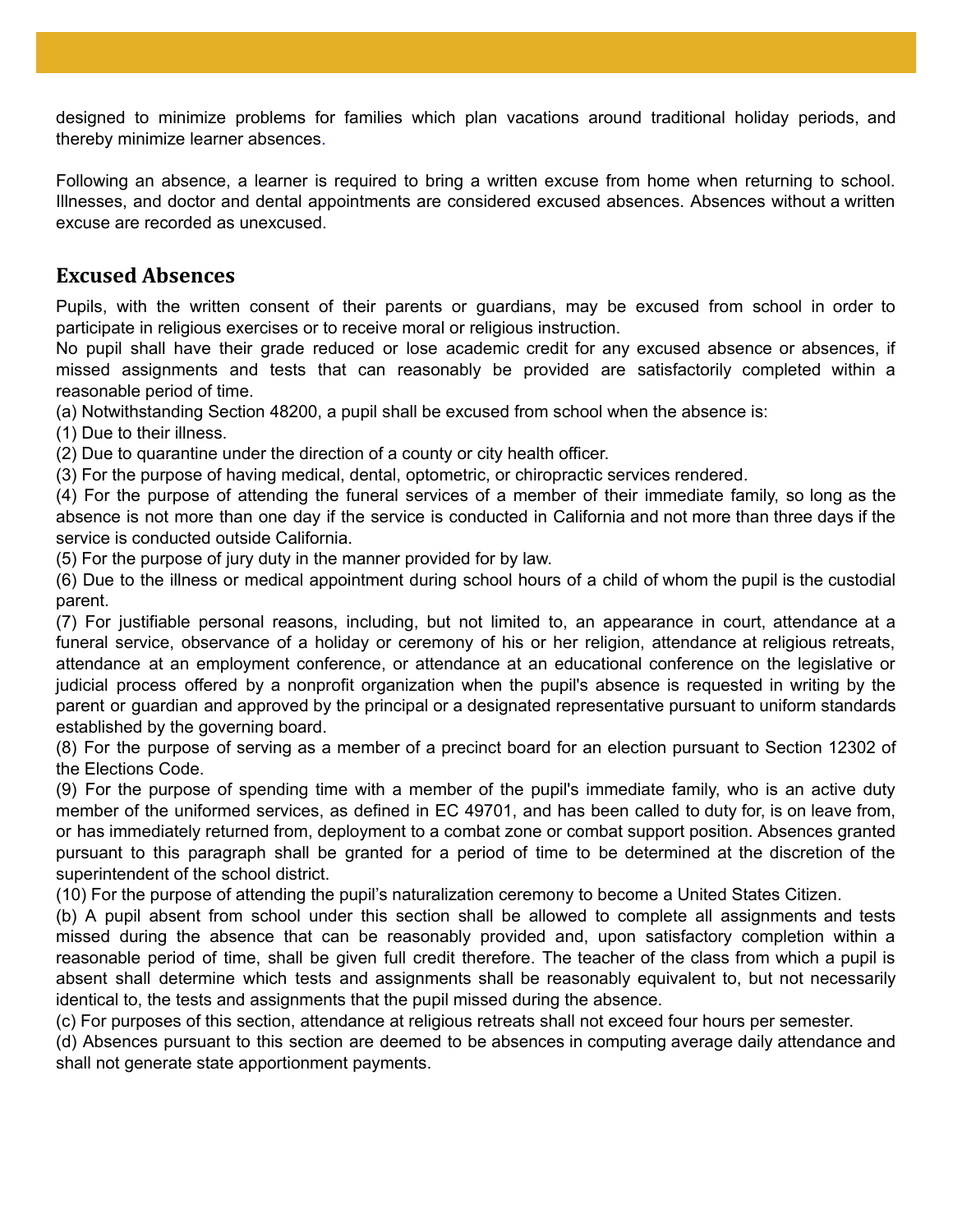(e) "Immediate family," as used in this section, means the parent or guardian, brother or sister, grandparent, or any other relative living in the household of the pupil.

#### **Tardiness**

We ask that you contact the school if you know your child is going to be tardy. Consistent tardiness will result in learners missing valuable time with their classmates and will require them to make up missed activities.

#### **Truancy**

Learners are expected to be in school every school day. Any learner who is absent from school without a valid excuse (46010, 46010.3, 48205 Ed. Code) is considered truant. Missing a class period without a valid excuse is also considered truancy. Truancy is a serious offense and may lead to serious consequences.

#### **Illness**

Any child who becomes ill while at school will be taken to the Health Office and parent(s) will be called to pick up the sick child. Please note that your child needs to be fever free for 24 hours before returning to school.

If your child needs to take prescription medication on a temporary or permanent basis while at school, an authorization to administer medication must be on file at the school. This form is available on the web-site: [Medication](https://ileadaguadulce.org/medical-information/request-for-assistance-concerning-learner-medications/) Assistance

#### **High School Class Enrollment**

All learners enrolled in grades 9th-12th must be enrolled in a minimum of four classes with the school to maintain full time enrollment.

### **BEFORE AND AFTER SCHOOL CARE:**

iLEAD Agua Dulce Charter School offers our own unique after school care program, **iCREATE.** iCREATE is an Innovative After School program providing learners a safe and welcoming space to exercise their mind, heart, body and creative spirit. Learners are guided through daily activities in the areas of science, arts, engineering, music, and indoor and outdoor activities, extending the philosophy of iLEAD Schools. Learners are inspired to grow their own creative after school experience.

*iCREATE* is available for learners in grades TK through Eighth grade, Monday through Friday. For more information and schedules, go to: <https://ileadaguadulce.org/programs/icreate-after-school-care/>

### **SCHOOL LUNCH PROGRAM**

iLEAD Agua Dulce Agua Dulce Charter School offers a school lunch program. iLEAD Agua Dulce Charter School offers healthy meals every school day because children need healthy meals to learn. Free or reduced-price meals are available at school for learners whose parents or legal guardians qualify, based on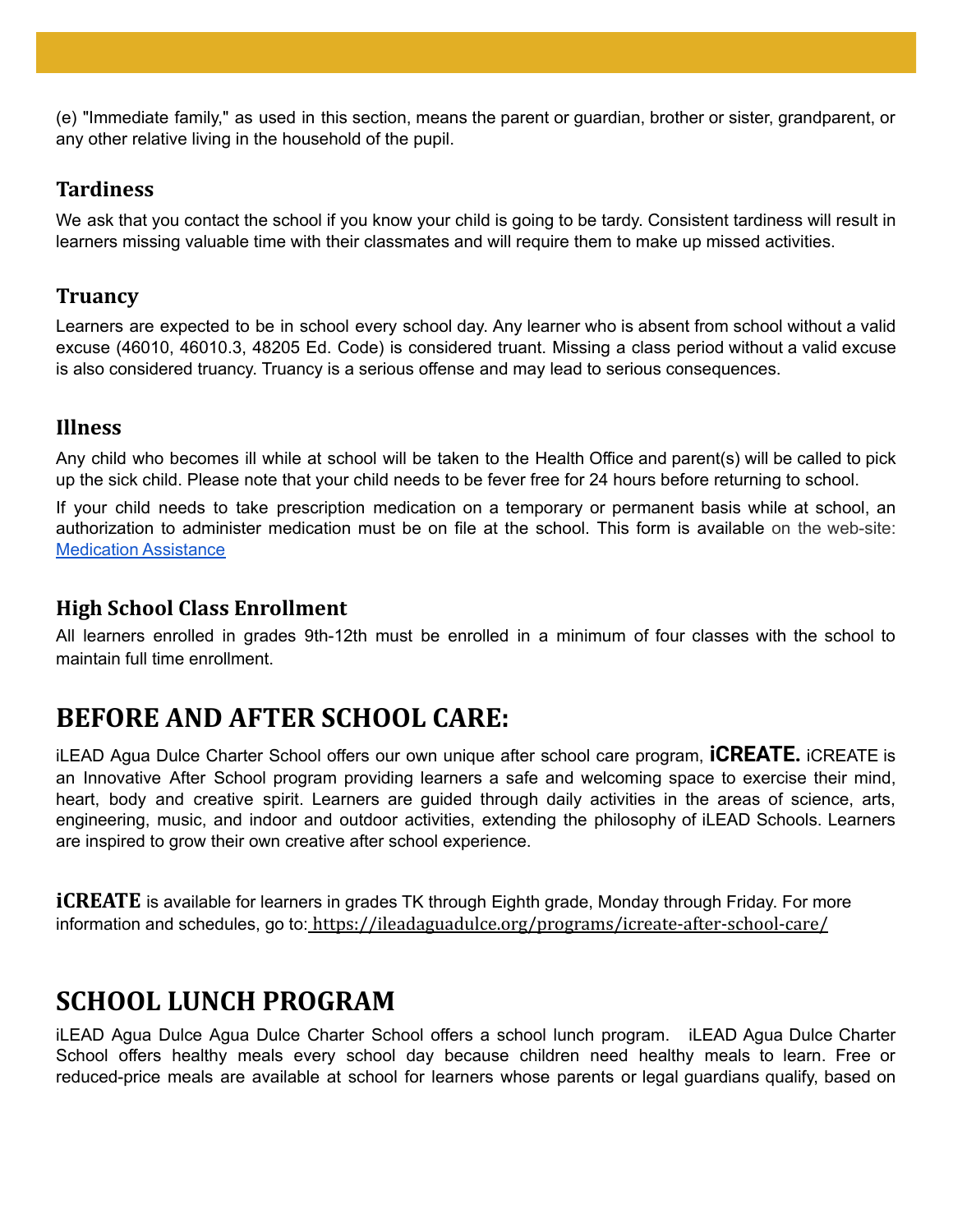annual household income, and complete the required application form. Learners participating in the program will not be identified, and the information on the application will be kept confidential. Applications may be submitted at any time during school hours. For more information on the program and meal charge policy, please see the iLEAD Agua Dulce Charter School website at <https://ileadaguadulce.org/school-lunch-program/>*.*

### **ENRICHMENT ACTIVITIES**

iLEAD Agua Dulce Charter School offers several clubs, sports and enrichment classes. For a list of current ongoing extra-curricular offerings, please see the iLEAD Agua Dulce Charter School Events Calendar at: <https://ileadaguadulce.org/community-calendar/>

### **TRANSPORTATION**

iLEAD Agua Dulce Charter School does not provide transportation. Families need to arrange their own transportation to and from campus/studio. Field Studies participation includes transportation details and are arranged on a per field study basis. Please see individual Field Study documentation for further information.

Prior to departure on a school activity trip, all learners riding on a school bus or school activity bus shall receive safety instruction that includes, but is not limited to, location of emergency exits, and location and use of emergency equipment. Instruction also may include responsibilities of passengers seated next to an emergency exit.

### **LOTTERY GUIDELINES**

As a charter school, iLEAD Agua Dulce Charter School is a school of choice, and may have more students interested in attending the school than there are spaces available. If the number of students who wish to attend the school exceeds the openings available, entrance shall be determined by single random public drawing in accordance with Education Code §47605(d)(2) and all federal requirements.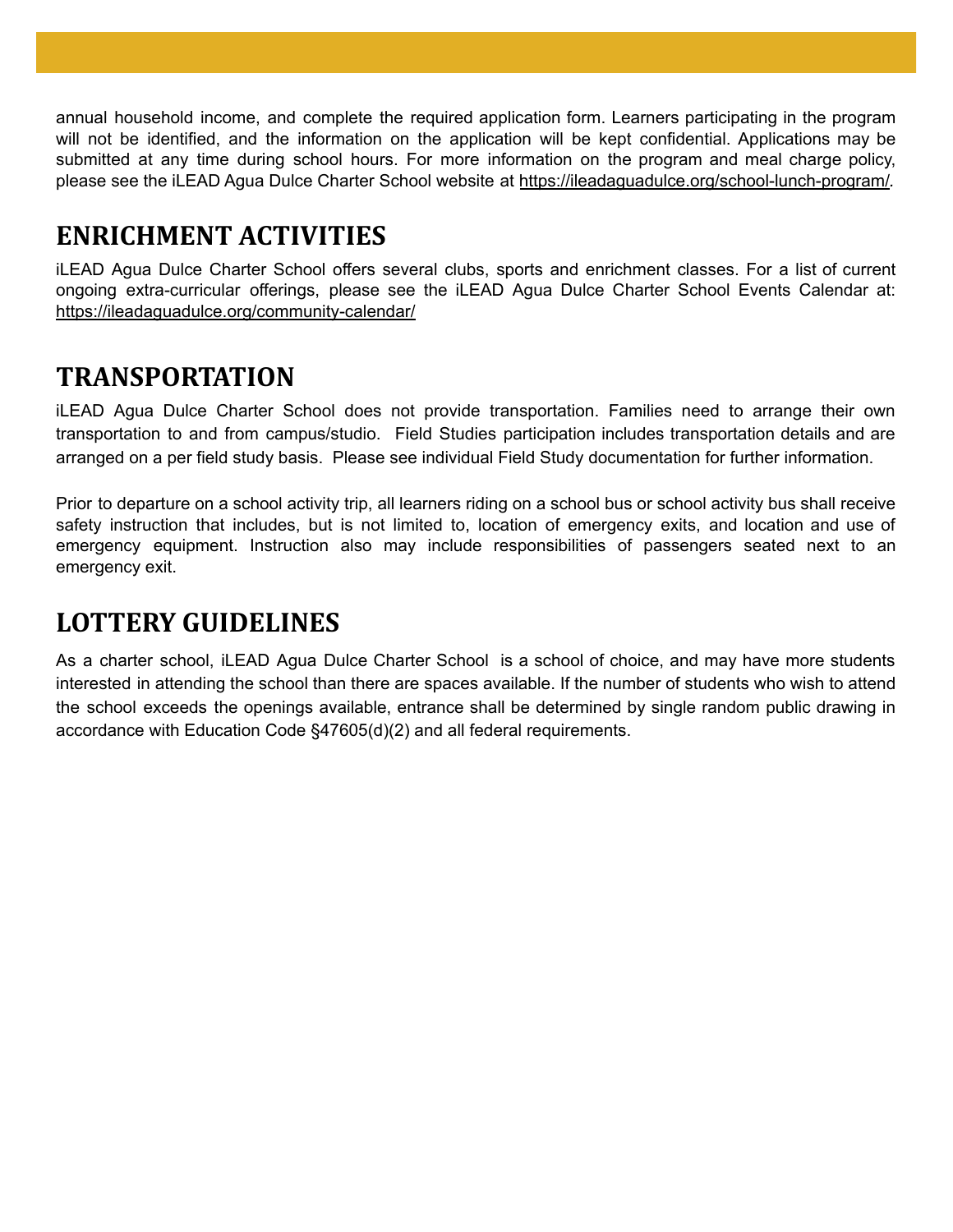# **SECTION 4: LEARNER CONDUCT**

### **EXPECTATIONS FOR SCHOOL BEHAVIOR**

iLEAD Agua Dulce Charter School strives to present our learners with opportunities that exceed those available at most traditional schools. Our learners also accept a sense of responsibility that in many ways exceeds that which is expected at a traditional school. We expect each child to do their best, both academically and behaviorally. If there's a problem, we personally speak with the learner, discuss the options for making good decisions, set appropriate consequences, and strive to help the learner internalize the importance of taking responsibility for their own learning and behavior. As a framework for this, we have expected learning results.

At iLEAD Agua Dulce Charter School we utilize **Love and Logic®** to embrace each learner's uniqueness while modeling and expecting appropriate behavior. Our iLEAD Agua Dulce Charter School expectations for school behavior are:

- I will do nothing to harm myself or others
- I am responsible for my behavior
- We are each other's keepers
- I take pride in myself and in my work
- I will leave it better than I found it.

At the beginning of the school year, and at intervals throughout the year, we discuss these goals and principles with the learners, come to a common understanding of what they mean and why they are important, and then help our learners to incorporate them into their daily lives.

Parents are encouraged to participate in the Love and Logic® courses offered at iLEAD Agua Dulce Charter School throughout the year.

#### *CONSEQUENCES*

In addition to Love and Logic, our school focuses on Restorative Practices. This is an approach to resolving conflict and is used for preventative measures. Restorative Practices refer to a range of approaches including talking circles and peer mediation and utilizes strategies to rebuild relationships.

There are age appropriate consequences for not adhering to the behavior guidelines. Along with the Restorative Practice approach, family and staff will work together to make decisions that are in the best interest of the child. The following are examples of consequences that allow flexibility for individuals and varying situations.

- **Warning and reminder:** This may take place in or out of the classroom.
- **Reflection time:** This allows children to cool off and the situation to diffuse before it becomes a larger issue. A reflection time may take place in the office or outside of a classroom.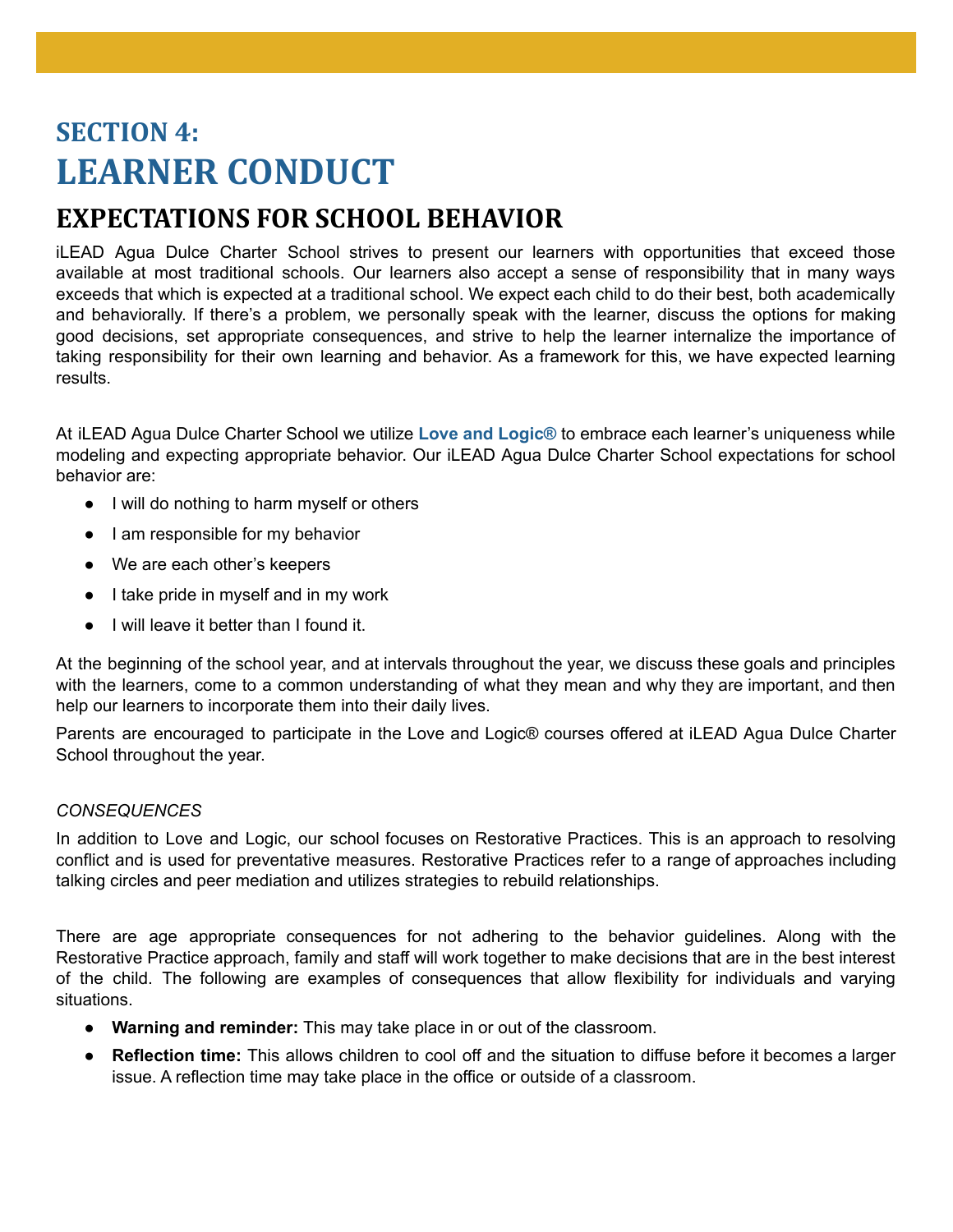- **A respectful, related consequence:** This step allows the flexibility for a child or adult created consequence. For instance, if a child wrote on a table, the consequence may be to clean the tables.
- **A disciplinary referral to the office:** This consequence reflects the seriousness of the situation. At this time, the learner will meet with an administrator, describe what happened, what she or he could have done differently, and what could be changed at the school that could prevent this from happening again.
- **Suspension/parental supervision :** The child would not be allowed to attend school. This would include extra-curricular activities during the suspended time period.
- **Emergency Removal:** See *Emergency Removal* section on the next page.

#### *SUSPENSION/EXPULSION PROCEDURES*

Rules of suspension and expulsion must follow due process mandates. They are stated below.

Suspension

- The school administrator or administrative designee can suspend a child.
- No suspension shall exceed five (5) school days.
- The administrator must directly contact parent/guardian regarding the learner suspension and reasons why.
- The learner must be given the right to appear at a conference before the Administrator. At the conference, the pupil shall be informed of the reason for the disciplinary action and the evidence against them, and shall be given the opportunity to present their version and evidence in their defense.
- A written notice of suspension must be sent or given within one school day to the parent, guardian, or custodian of the learner. The notice must contain the reasons for the suspension and the right of the learner to appeal the suspension.
- A parent/guardian has the right to appeal the suspension, which must be submitted, in writing, to the Administrator within fourteen (14) calendar days of the written notice of suspension. The Administrator shall immediately forward this written appeal to the appeals officer assigned by iLEAD Education as the Board of Director's designee.

Note: A learner under a suspension shall have the right to make up all academic work missed. From the day they return to school, the number of days given to accomplish this make-up work shall equal the number of suspension days.

**Expulsion** 

- Only the School Director can recommend expulsion. EDN 48900
- The School Director may grant an extension of time. If granted, the Administrator must notify all parties, in writing, of the new time and place for the meeting.
- The written notice is to include reasons for the recommended expulsion.
- The learner and parent must have an opportunity to appear, on request, before the school Administrator to challenge the recommendation for expulsion, or to otherwise explain the learner's actions that led to the intended expulsion.
- The parent/guardian may be given the opportunity to withdraw the learner before a decision to expel takes place. It should be noted, however, that when such learner is withdrawn, the expulsion process must continue to be followed to its conclusion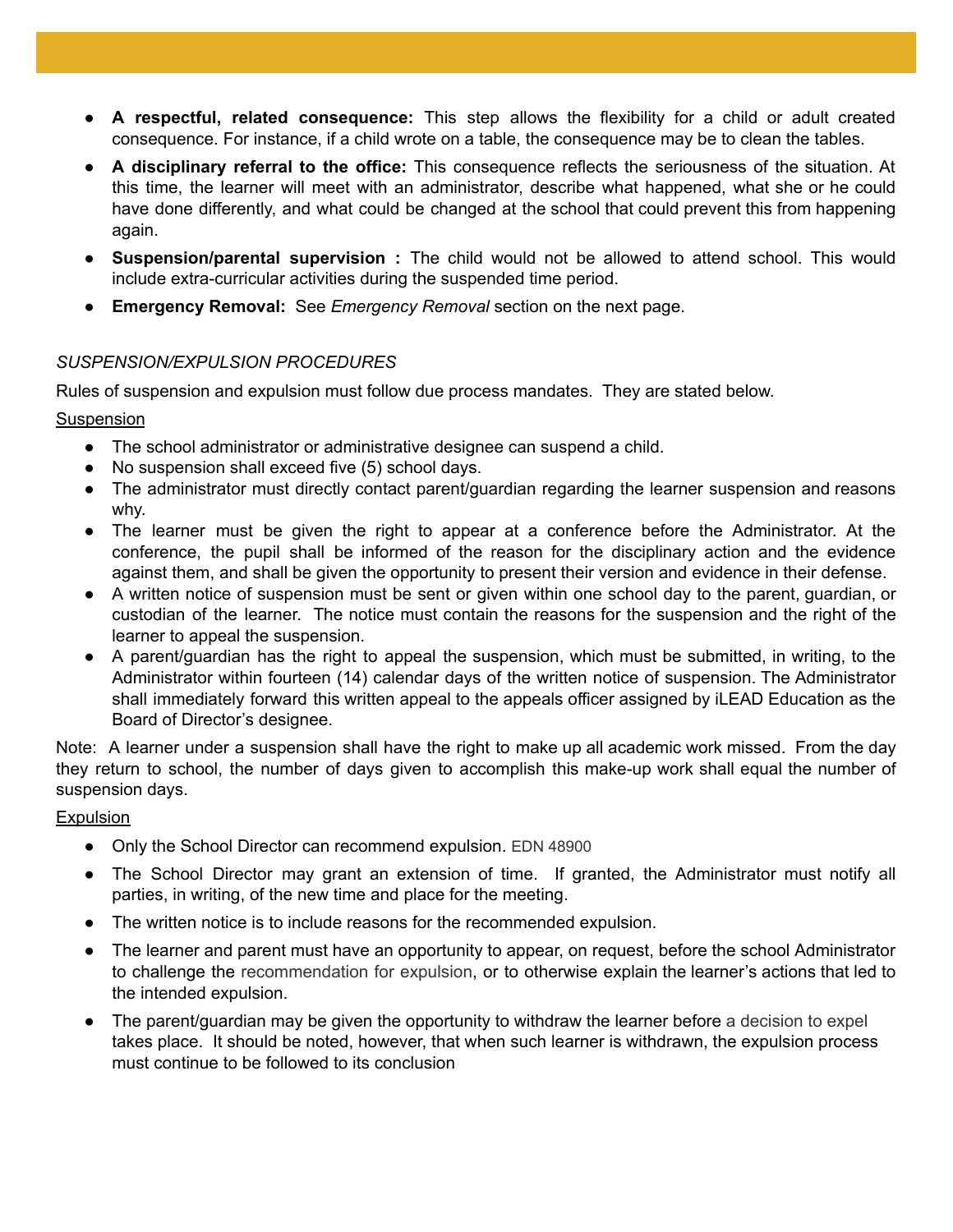- Only the governing board may make the decision to expel a learner. Following that decision:
- The letter of expulsion is sent.
- Within one (1) school day, the Administrator shall notify the Registrar, in writing of the decision to expel.
- The parent/guardian has the right to appeal the expulsion, which must be submitted, in writing, to the school Administrator within fourteen (14) calendar days of the written letter of expulsion. The Administrator shall immediately forward this written appeal to the appeals officer assigned by iLEAD Education as the Board of Director's designee.

#### *EMERGENCY REMOVAL*

The school Administrator may perform an emergency removal of a learner from curricular or extracurricular activities or from the grounds if a learner's presence poses a threat and/or danger to any person or property, or if the learner's presence poses an on-going disruption to the educational process. This removal may be done without immediate notice or hearing.

If the removal leads to a suspension any learner so removed shall be given written notice and provided with a hearing within three (3) school days after removal as defined in the Suspension section of this Handbook. If it is probable that the learner is going to be recommended for expulsion, the expulsion process shall be conducted in accordance within the Expulsion section of this Handbook.

#### *STUDENT SEARCH*

The school director or administrative designee may search the person of a learner, the learner's locker, backpack or purse if there is a reasonable suspicion to believe the learner may have a concealed weapon, narcotics, stolen property, or contraband. [U.S. Supreme Court Case: New Jersey v. T.L.O. (1985) 469 U.S. 325]

#### ELECTRONIC NICOTINE DELIVERY SYSTEMS (E-CIGARETTES)

The School District prohibits the use of electronic nicotine delivery systems (ENDS) such as e-cigarettes, hookah pens, cigarillos, and other vapor-emitting devices, with or without nicotine content, that mimic the use of tobacco products on all district property and in district vehicles at all times. ENDS are often made to look like cigarettes, cigars and pipes, but can also be made to look like everyday items such as pens, asthma inhalers and beverage containers. These devices are not limited to vaporizing nicotine; they can be used to vaporize other drugs such as marijuana, cocaine, and heroin.

Learners using, in possession of, or offering, arranging or negotiating to sell ENDS can be subject to disciplinary action, particularly because ENDS are considered drug paraphernalia, as defined by 11014.5 of the Health and Safety Co**de.**

#### *RELEASE OF LEARNER TO PEACE OFFICER*

If an iLEAD Agua Dulce Charter School official releases your learner from school to a peace officer for the purpose of removing them from the school premises, the school official shall take immediate steps to notify you or a responsible relative of your learner, except when a learner has been taken into custody as a victim of suspected child abuse. In those cases, the peace officer will notify the parent or guardian. [EC 48906; PC 11165.6]

*PARENT RESPONSIBILITY*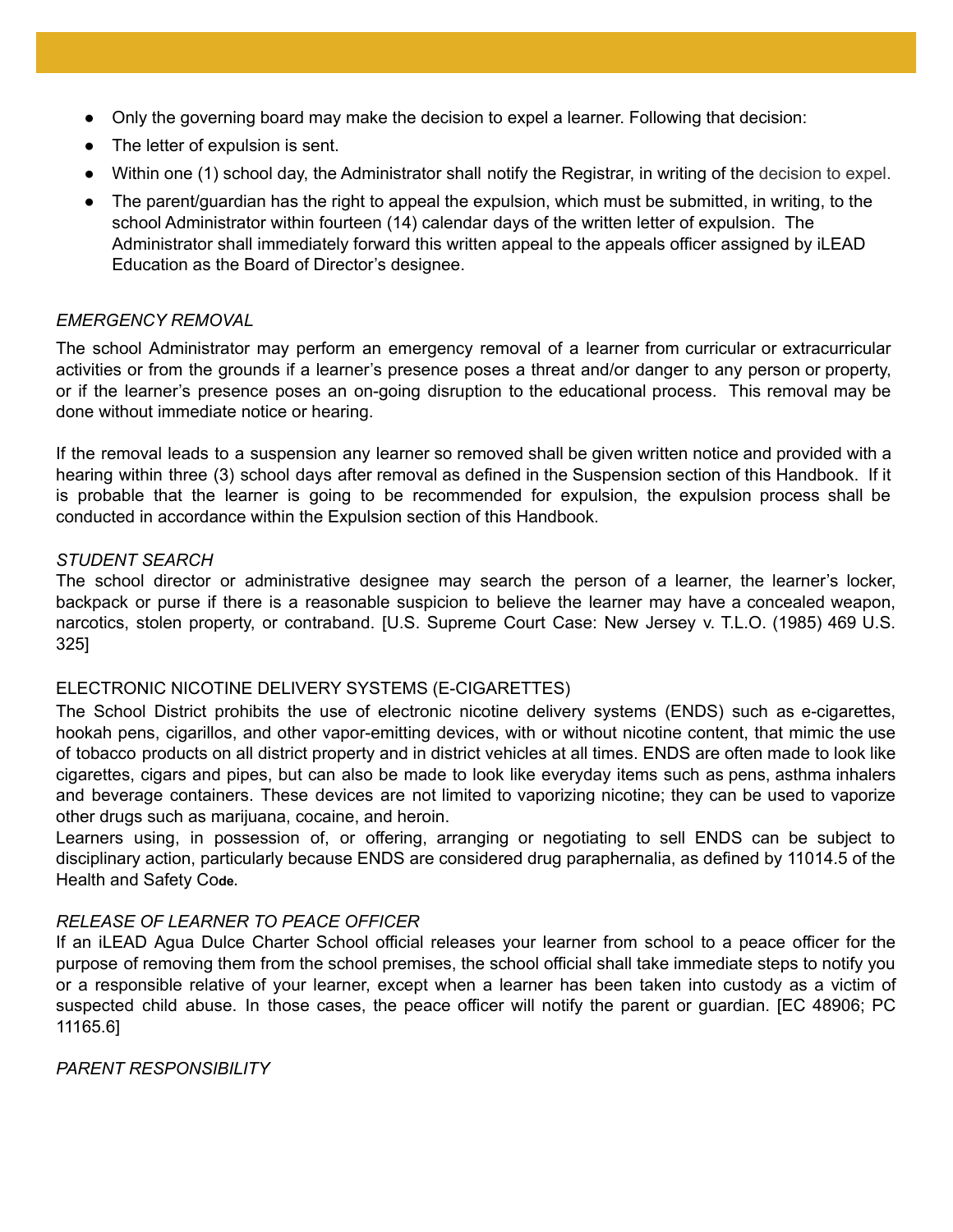Parents or guardians are liable for all the damages caused by the willful misconduct of their minor children, which result in death or injury to other learners, school personnel, or school property. Parents are also liable for any school property loaned to the learner and willfully not returned.

If your child commits an obscene act or engages in habitual profanity or vulgarity, disrupts school activities or otherwise willfully defies the authority of school personnel, and is suspended for such misconduct, you may be required to attend a portion of a school day in your child's classroom. [EC48900.1]

#### *ACADEMIC HONESTY*

The school expects learners to do their own work and to succeed in school by their own efforts. Academic *dishonesty* includes using someone else's answers, writings, or ideas and submitting the work as their own. It also involves using answer keys, teacher's editions, the internet and/or a mobile device to find answers without permission. Additionally, providing answers or allowing someone to use their work is not allowed.

For any learner caught plagiarizing (copying) the writings or ideas of another, providing work for another to copy, or cheating by any other means, disciplinary actions will be taken as deemed appropriate by the facilitator and/or School Director or designee.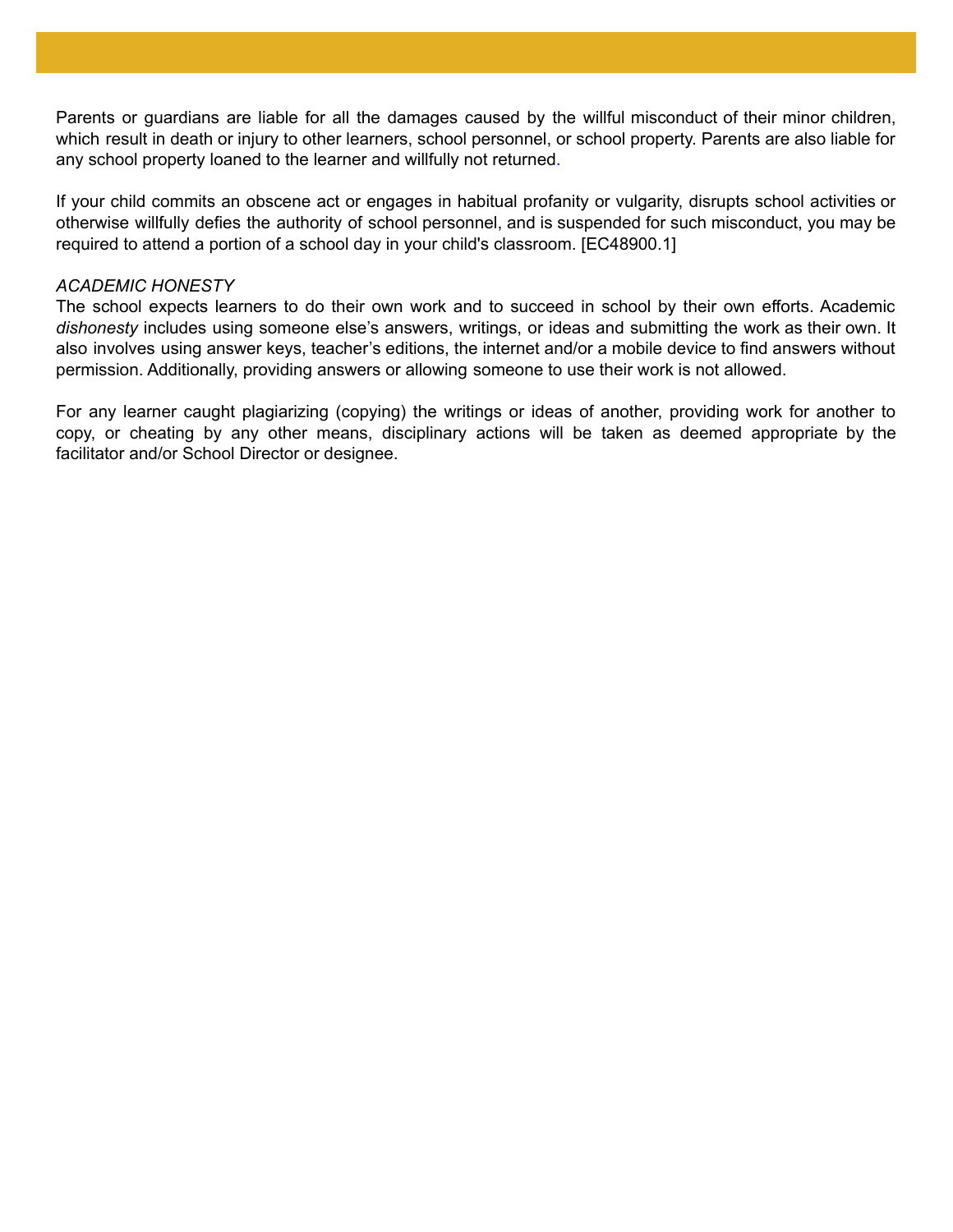# **SECTION 5: TECHNOLOGY**

### **ELECTRONICS**

Cell phones, tablets, and other electronic items are often used for instructional practices. We are guiding our learners in appropriate use of technology, helping them to make appropriate choices concerning these items. We realize that many parents give their children cell phones for safety and convenience. We ask that learners limit use of the phones during the school day to academic purposes only. Families may contact their child in an emergency situation by calling the school office and learners may use cell phones or school phones to contact families in an emergency. Learners should respect their facilitator's requests regarding appropriate time to use technology. Should technology disrupt the learning environment or if used inappropriately, parent/guardian will be notified and cell phones or other devices will be stored in a safe place and returned to the learner at the end of the school day. Continuous misuse of technology will result in consequences.

### **INTERNET USAGE**

iLEAD Agua Dulce Charter School's computers have access to the Internet. The school works diligently to protect our learners from inappropriate content. The iLEAD Agua Dulce staff work closely in training our learners as to the appropriate use of the Internet. Before using the Internet, parents and learners should read the following "Network Use Guidelines." All parents and learners must also sign a Student & Parent/Guardian Network Responsibility Contract.

### **NETWORK USE GUIDELINES**

Please read the following carefully. This will give you information about the privileges and responsibilities of using the Internet as part of your educational experience. The Internet is an electronic highway connecting thousands of computers all over the world and millions of individual people.

Learners will have access to:

- 1. Electronic mail (e-mail) communication with people all over the world.
- 2. Information and news from a variety of sources and research institutions.
- 3. Public domain and shareware software of all types.
- 4. Discussion groups on a wide variety of topics.
- 5. Many university libraries, the Library of Congress, and more!
- 6. Educational Software

Giving our learners the skills to thrive in the 21st Century means giving them access to technology. With computers as part of every classroom curriculum, iLEAD Agua Dulce Charter School uses very strong guidelines for Web usage and Internet security. We comply with the level of security that the Children's Internet Protection Act requires. While we have filters at the network level for inappropriate Websites, there are still instances when those Websites can come through. Please be assured that iLEAD Agua Dulce remains committed to restricting the use of such Websites.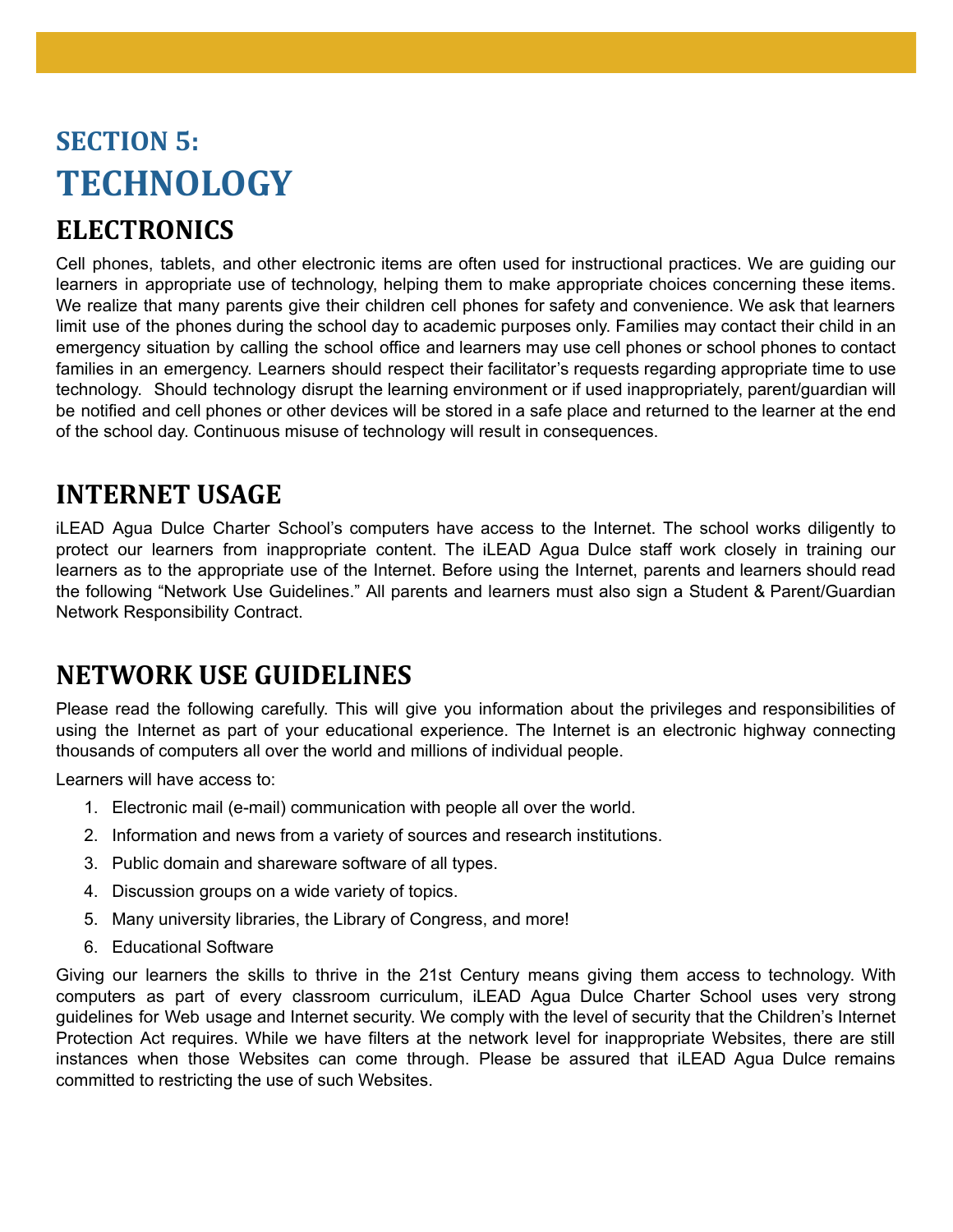Our school is taking reasonable precautions to restrict access to "harmful matter" and to materials that do not support approved educational objectives. However, on a public network it is impossible to control all materials. "Harmful matter" means matter that, taken as a whole by the average person applying contemporary statewide standards, describes in a patently offensive way material which lacks serious literary, artistic, political, or scientific value for minors (Penal Code, section 3 13).

The facilitators/staff will choose resources on the Internet that are appropriate for classroom instruction and/or research for the needs, maturity, and ability of their learners. iLEAD Agua Dulce Charter School takes no responsibility for the accuracy or quality of information from Internet sources. Use of any information obtained through the Internet is at the user's risk.

The purpose of schools having access to the Internet is to support research and education in and among academic institutions by providing access to unique resources and the opportunity for collaborative work. The use of the internet must be in support of education and research and consistent with the educational objectives of iLEAD Agua Dulce Charter School.

Transmission of any material in violation of any federal or state law is prohibited. This includes, but is not limited to, the distribution of:

- 1. Any information which violates or infringes upon the rights of any other person.
- 2. Any defamatory, inappropriate, abusive, obscene, profane, sexually oriented, threatening, racially offensive, or illegal material.
- 3. Advertisements, solicitations, commercial ventures, or political lobbying.
- 4. Any information which encourages the use of controlled substances or the use of the system for the purpose of inciting crime.
- 5. Any material which violates copyright laws.
- 6. Any vandalism, unauthorized access, "hacking," or tampering with hardware or software, including introducing "viruses" or pirated software, is strictly prohibited.
- 7. The use of the Internet is a privilege, not a right, and inappropriate use will result in cancellation of these privileges.

### **NETIQUETTE (Network Etiquette)**

The use of the Internet requires that you abide by accepted rules of network etiquette. These include, but are not limited to, the following:

- 1. Be polite. Do not send abusive messages to anyone.
- 2. Use appropriate language. In all messages, do not swear or use vulgarities or any other inappropriate language. Anything pertaining to illegal activities is strictly forbidden.
- 3. Maintain privacy. Do not reveal the personal address or phone numbers of yourself or other persons. Before publishing a learner's picture, first name, or work on the Internet, the school must have on file a parent release authorizing publication.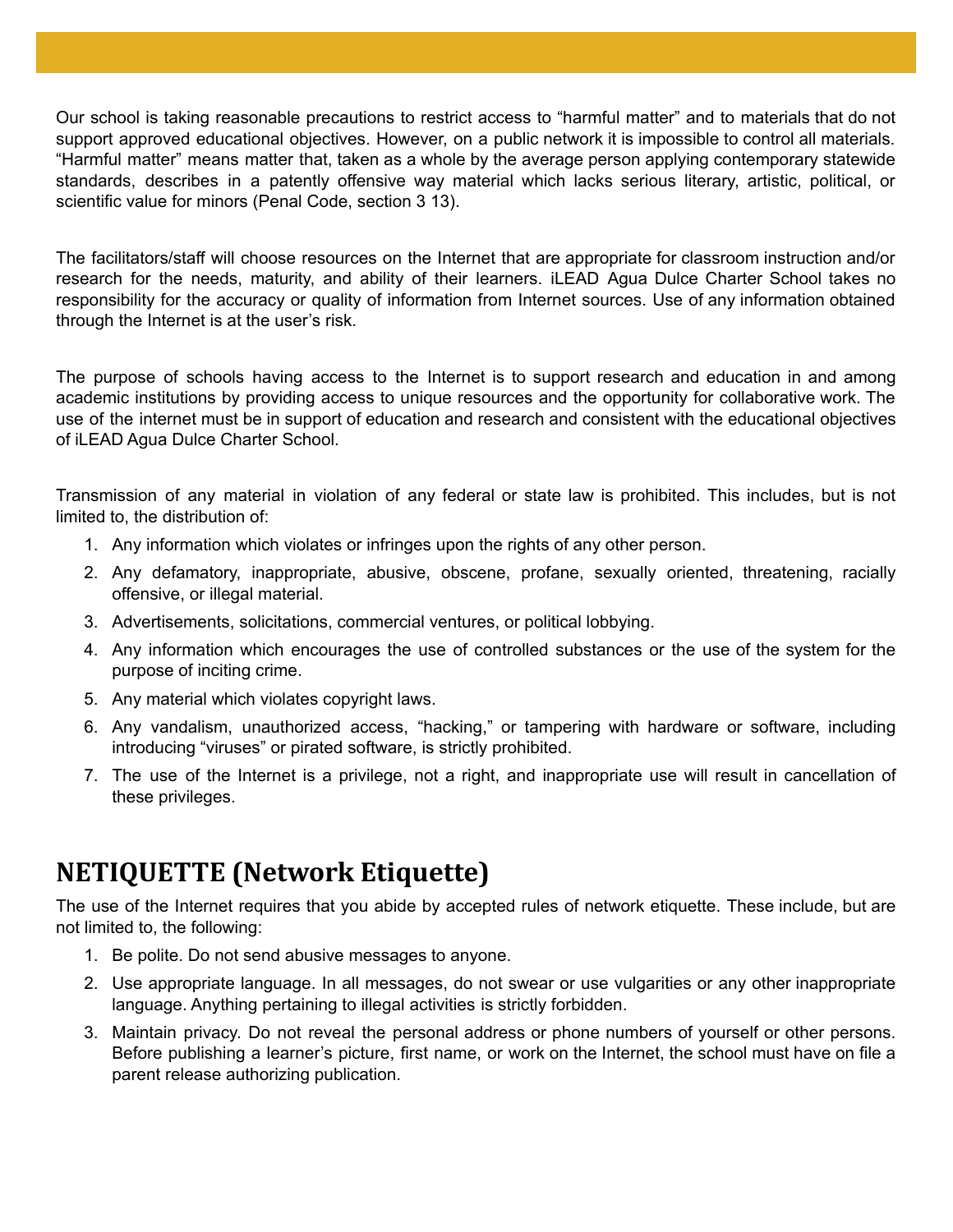- 4. Respect copyrights. All communications and information accessible via the network should be assumed to be the property of the author and should not be reused without their permission.
- 5. Do not disrupt the network. Do not use the network in a way that would disrupt the use of the network by others.
- 6. Security on any computer system is a high priority, especially when the system involves many users. If you feel you can identify a security problem, you must notify nicole.higdon@ileadaguadulce.org.
- 7. Vandalism will result in cancellation of privileges. This includes, but is not limited to, the uploading or creation of computer viruses.

### **SUPERVISION AND MONITORING**

School and network administrators and their authorized employees monitor the use of information technology resources to help ensure that uses are secure and in conformity with this policy. Administrators reserve the right to examine, use, and disclose any data found on the school's information networks in order to further the health, safety, discipline or security of any learner or other person, or to protect property. They may also use this information in disciplinary actions, and will furnish evidence of crime to law enforcement.

### **CYBERBULLYING**

iLEAD Schools provides learners with instruction, in the classroom or other educational settings, that promotes communication, social skills, and assertiveness skills and educates learners about appropriate online behavior and strategies to prevent and respond to bullying and cyberbullying. School staff shall receive related professional development, including information about early warning signs of harassing/intimidating behaviors and effective prevention and intervention strategies. Parents/guardians, learners, and community members also may be provided with similar information.

Any learner who engages in cyberbullying on school premises, or off campus in a manner that causes or is likely to cause a substantial disruption of a school activity or school attendance, shall be subject to discipline in accordance with school policy. If the learner is using a social networking site or service that has terms of use that prohibit posting of harmful material, the School Director or designee may also file a complaint with the Internet site or service to have the material removed.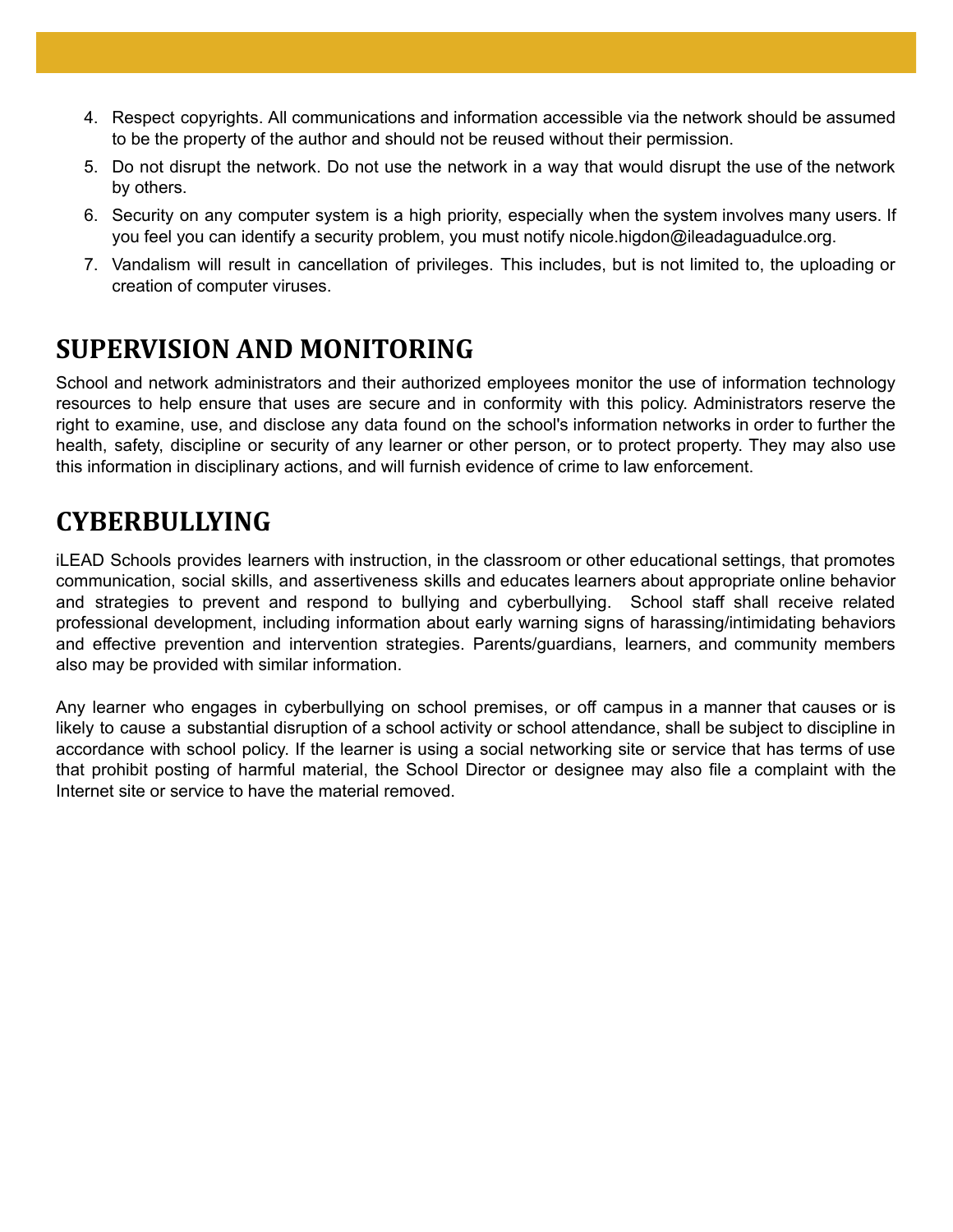# **SECTION 6: HIGH SCHOOL**

### **GENERAL OVERVIEW**

iLEAD Agua Dulce Charter School is a strong proponent of passion-based learning and the development of 21st century skills to pursue lifelong endeavors. The high school program enables families to work closely alongside with the school staff to determine the high school path that best aligns with each learner's academic and vocational goals.

### **GRADUATION PATHS**

iLEAD Agua Dulce Charter School offers several paths to fulfill graduation requirements. A collaborative effort between the learner, family, and high school staff will direct, support and encourage the learner on their graduation path.

#### **IB Career Programme (CP)**

IB programmes aim to provide an education that enables students to make sense of the complexities of the world around them, as well as equipping them with the skills and dispositions needed for taking responsible action for the future. They provide an education that crosses disciplinary, cultural, national and geographical boundaries, and that champions critical engagement, stimulating ideas and meaningful relationships. The aim of all IB programmes is to develop internationally minded people who recognize their common humanity and shared guardianship of the planet.

- In the Diploma Programme (DP), the curriculum consists of six subject groups and the three elements of the DP core. As one of these core elements, the theory of knowledge (TOK) course encourages students to become more aware of their own perspectives and assumptions through an exploration of the fundamental question of how we know what we know.
- In the Career Program (CP), students combine the study of DP courses with career-related studies and the four elements of the CP core. As one of these core elements, the personal and professional skills course focuses on preparing students to effectively navigate a range of personal and professional situations that they may encounter in the workplace.

This track requires 280 credits to graduate

All IB courses are UCOP A-G approved, and IB courses are considered as rigorous or more rigorous than advanced placement (AP) courses.

#### **UC/CSU A-G Path**

California State University and the University of California school systems have established seven admission requirements labeled A-G. Learners who are planning on directly attending a University of California (UC) or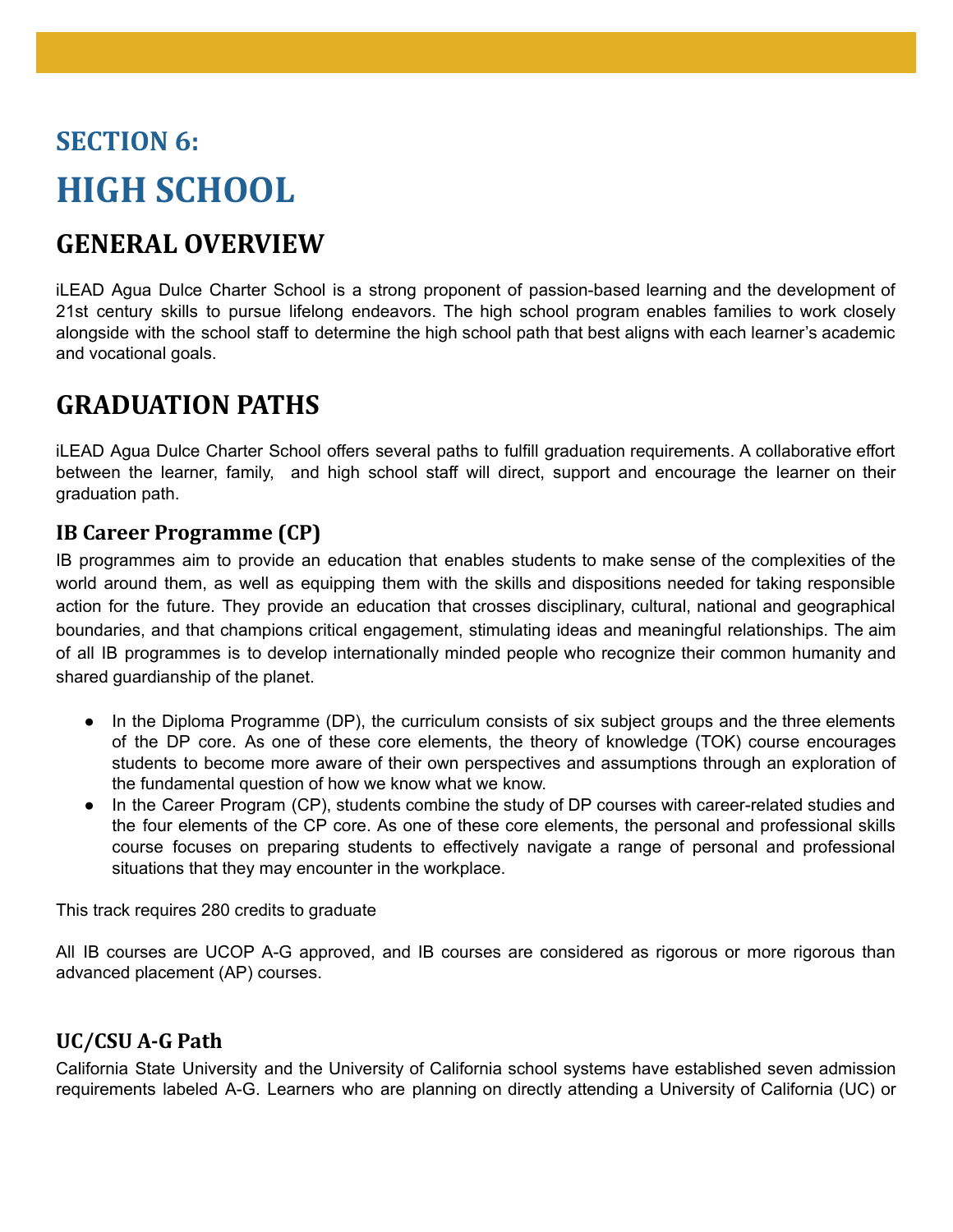California State University (CSU) are required to complete these specific UC Admissions [Requirements](http://admission.universityofcalifornia.edu/freshman/) during their high school experience. This track requires 240 credits to graduate. More information on the A-G requirements can be found on the [University](https://www.ucop.edu/agguide/a-g-requirements/index.html) of California website. A-G courses are approved by the UC system. A list of iLEAD Agua Dulce School's currently approved A-G courses may be found in UC [Doorways.](https://hs-articulation.ucop.edu/agcourselist#/list/details/4810/)

#### **Basic Path**

Learners in special circumstances may qualify for reduced graduation requirements and be placed on the basic graduation path according to the California State Graduation Requirements. This path requires 180 credits to graduate and requires administrative approval.

#### **Exemptions**

Under Ed. Code 51225.1, the following learners may be exempted from iLEAD Agua Dulce Charter School's graduation requirements under specific circumstances:

- Foster Youth
- Homeless Youth
- Former Juvenile Court Youth
- Children of Military Families
- Migrant Youth
- Newcomer Youth

Should a learner in one of the above groups meet the requirements under EC 51225.1, school counselors will work with the learner who will either choose to:

- Complete a 5th year at iLEAD Agua Dulce Charter School in order to meet iLEAD Agua Dulce Charter School diploma requirements, OR
- Complete the iLEAD Agua Dulce Charter School Graduation Requirement Exemption waiver to become eligible for a diploma under California's minimum graduation requirements.

#### **State Seal**

The Golden State Seal Merit Diploma (GSSMD) insignia is awarded jointly by the State Board of Education and the State Superintendent of Public Instruction to recognize students who have demonstrated mastery of the high school curriculum in at least six subject areas. Learners who are eligible for the GSSMD will automatically receive one upon graduation. The insignia will be placed on the learner's official transcripts and diploma.

#### **Biliteracy Seal**

The State Seal of Biliteracy (SSB) is a recognition conferred by the State Superintendent of Public Instruction for graduating high school students who have attained a high level of proficiency in speaking, reading, and writing in one or more languages in addition to English. Learners who are eligible for the seal will automatically receive one upon graduation. The insignia will be placed on the learner's official transcripts and diploma.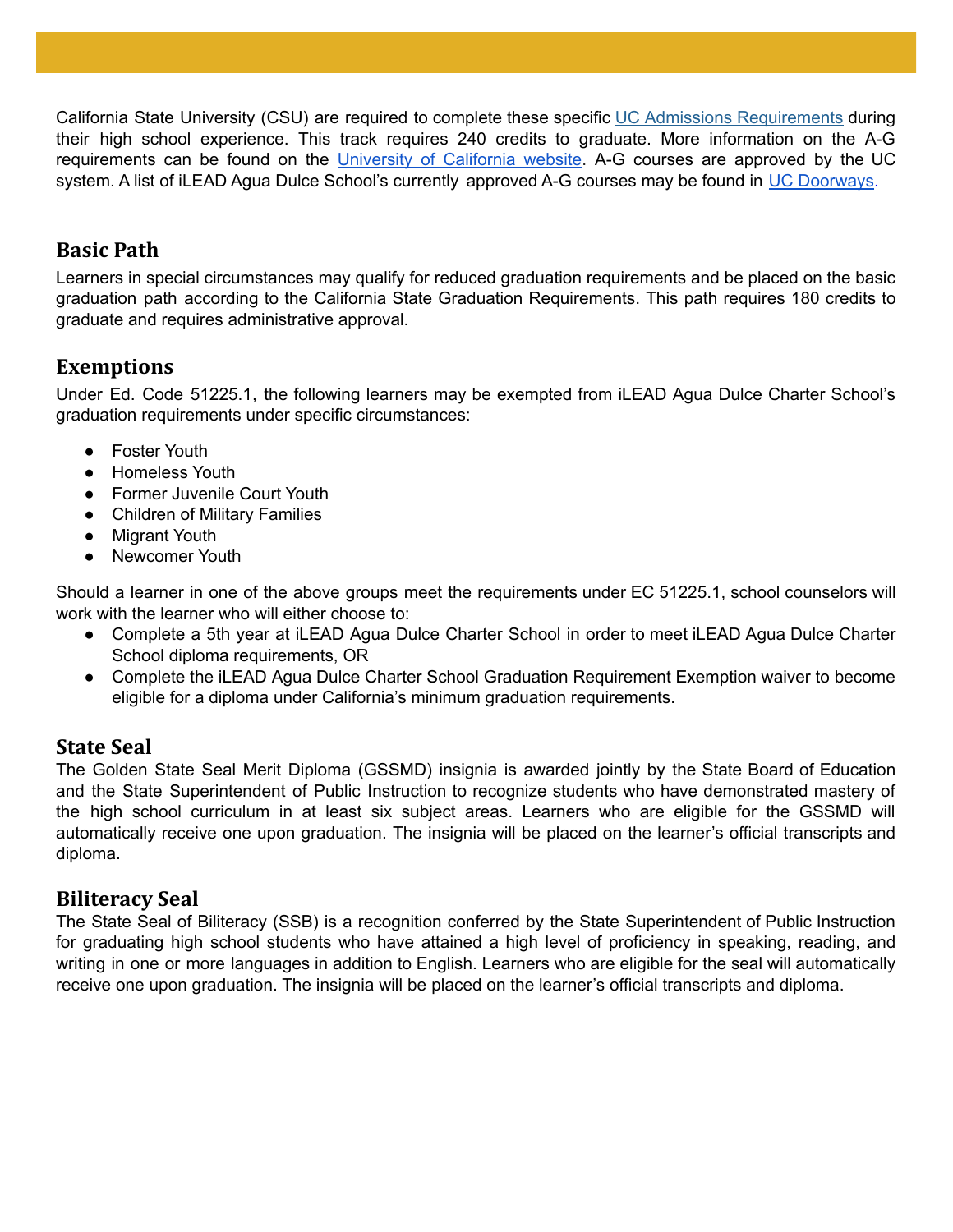| <b>High School</b><br>Subject<br>Area | <b>Basic Instruction:</b><br>Graduation<br>Requirements                                                              | <b>CSU/UC</b> Graduation<br>Requirements                                                                                 | <b>IB Diploma Program</b><br><b>Path</b><br>Graduation<br>Requirements                                                                          | <b>Certificate of</b><br><b>Completion (EC</b><br>Section 56390)<br>iLEAD Agua Dulce may                                                                                                                                                                                                           |
|---------------------------------------|----------------------------------------------------------------------------------------------------------------------|--------------------------------------------------------------------------------------------------------------------------|-------------------------------------------------------------------------------------------------------------------------------------------------|----------------------------------------------------------------------------------------------------------------------------------------------------------------------------------------------------------------------------------------------------------------------------------------------------|
| English                               | 3 Years (30cr)                                                                                                       | 4 Years (40cr)                                                                                                           | 4 Years (40cr)                                                                                                                                  | award a learner with a<br>disability a COC if the<br>following requirements,<br>$(a), (b),$ or $(c)$ are met.<br>a. The learner has<br>satisfactorily completed<br>a prescribed alternative                                                                                                        |
| Math                                  | 2 Years (20cr)<br>Algebra 1 required                                                                                 | 3 Years (30cr)<br>Geometry or Integrated<br>Math 2 required                                                              | 4 Years (40cr)<br><b>Including Math Analysis</b><br>and Approaches, SL<br>Year 1 and SL Year 2<br>(may be 5 years if used<br>Integrated Math 1) |                                                                                                                                                                                                                                                                                                    |
| Science                               | 2 Years (20cr)<br>Biological Sci lab<br>recommended<br>(10cr)<br>Physical Sci (10cr)                                 | 2 Years required (3<br>recommended)<br><b>Biological Science with</b><br>lab(10cr)<br>Physical Science with<br>lab(10cr) | 4 Years (40cr)<br>Including Biology SL or<br>Physics SL Year 1 and<br>2                                                                         | course of study<br>approved by the<br>governing board of<br><b>iLEAD Agua Dulce</b><br>b. The learner has<br>satisfactorily met his or                                                                                                                                                             |
| History/Soc<br><b>Studies</b>         | 3 Years (30cr)<br>World History<br>(10cr)<br>U.S. History (10cr)<br>American Govt<br>(5cr)<br>And Economics<br>(5cr) | 3 Years (30cr)<br>World History (10cr)<br>U.S. History (10cr)<br>American Govt (5cr)<br>And Economics (5cr)              | 4 Years (40cr)<br>World History/Modern<br>Civ; IB History of The<br>Americas Yr 1 and Yr 2<br>(HL); U.S. Government<br>(5cr); Economics (5cr)   | her IEP goals and<br>objectives during high<br>school as determined<br>by the IEP program<br>team.<br>c. The learner has<br>satisfactorily attended<br>high school,<br>participated in the<br>instruction under his or<br>her IEP, and has met<br>the objectives of the<br>statement of transition |
| Language<br>other than<br>English     | 1 Year (10cr)<br><b>OR</b>                                                                                           | 2 Years (3<br>recommended) must be<br>in the same language<br>(20cr)                                                     | 4 Years (40cr)<br>Including SL Year 1 and<br>Year <sub>2</sub>                                                                                  |                                                                                                                                                                                                                                                                                                    |
| Visual and<br>Performing<br>Arts/ CTE | 1 Year (10 cr)                                                                                                       | 1 Year (10cr)<br>VAPA Options: dance,<br>drama/theater,<br>music, visual arts (same<br>VAPA 10cr)                        | 4 Years (40cr)<br>Including HL Year 1 and<br>HL Year 2                                                                                          | services.                                                                                                                                                                                                                                                                                          |
| Physical<br>Education                 | 1 Year (10 cr)                                                                                                       | 1 Year (10cr)                                                                                                            | 1 Year (10cr)                                                                                                                                   |                                                                                                                                                                                                                                                                                                    |
| Electives                             | <b>Various Electives</b><br>College and Career<br>Prep (60cr)                                                        | A-G Electives (10cr)<br><b>Various Electives</b><br>College and Career<br>(70cr)                                         | Required for IB Diploma<br>Candidates (20cr):<br><b>Creative Action Service</b><br>(CAS)<br>Extended Essay (EE)<br>Theory of Knowledge<br>(TOK) |                                                                                                                                                                                                                                                                                                    |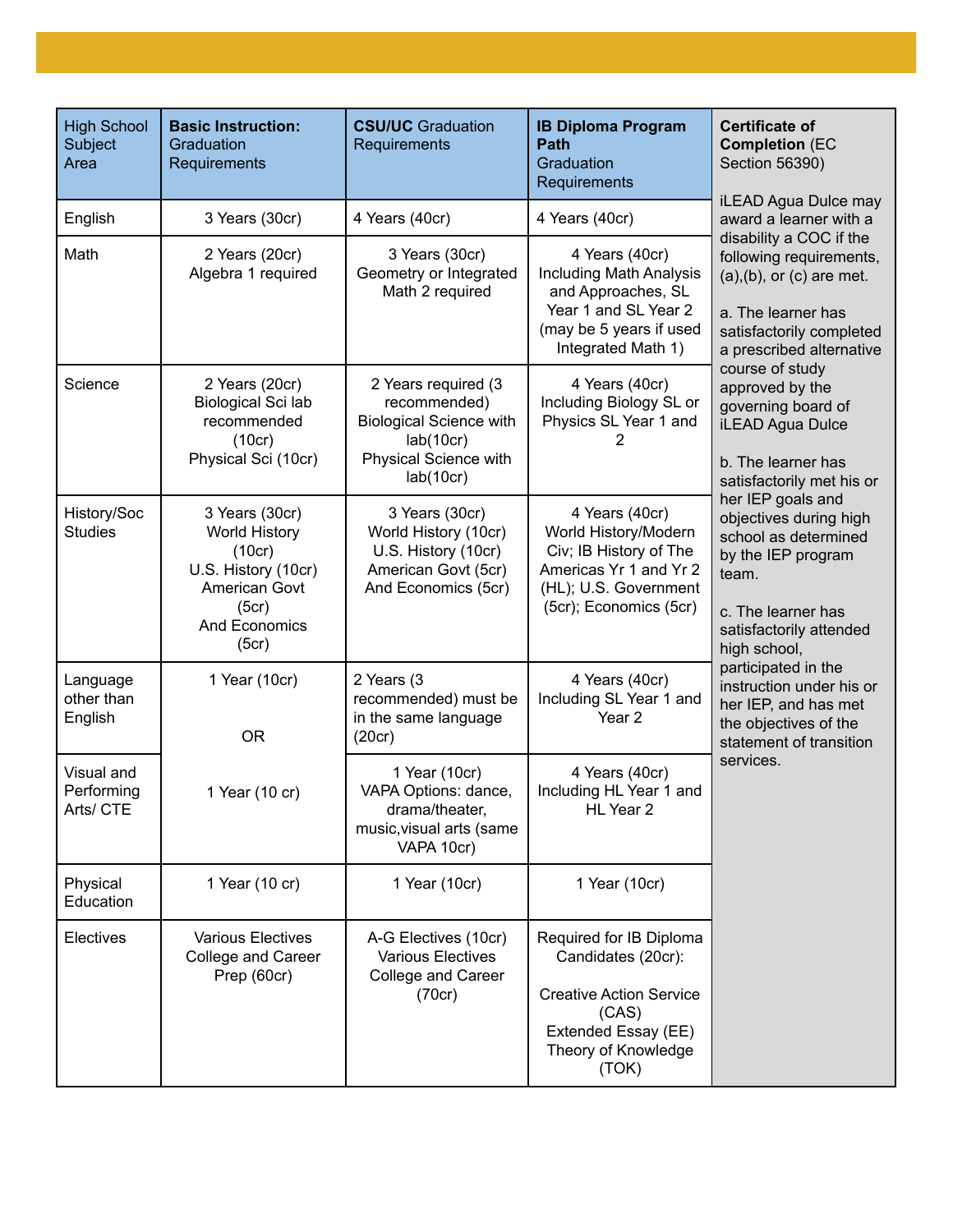|                                |                    |             | Various Electives<br>College and Career<br>Prep<br>(10cr) |  |
|--------------------------------|--------------------|-------------|-----------------------------------------------------------|--|
| <b>Total</b><br><b>Credits</b> | <b>180 Credits</b> | 240 Credits | 280 Credits                                               |  |

### **CAREER AND TECHNICAL EDUCATION (CTE)**

Career Technical Education (CTE) is an opportunity for high school learners to gain exposure and experience in careers that they are interested in. Learners will take courses and work with industry professionals to gain the knowledge and skills needed for entry into further training and career opportunities in the chosen industry sector. This work will set them on the path toward certifications, preparation for college majors, and experience for the workforce. The CTE pathways are a 3 year commitment culminating in a capstone course project. CTE programs will offer additional college and career counseling, extra curricular opportunities, and work-based learning and internship experiences through each course in the 3-year pathway.

The following Career and Technical Education pathways are available for the 2021-2022 school year. Additional offerings may be available through the local community college. Contact [allison.bravo@ileadschools.org](mailto:allison.bravo@ileadschools.org) for more information.

| Sales, Marketing, Service: Entrepreneurship Pathway |                                                           |  |  |
|-----------------------------------------------------|-----------------------------------------------------------|--|--|
| <b>Introduction Course</b>                          | Introduction to Entrepreneurship                          |  |  |
| <b>Concentrator Course</b>                          | Innovation Design Thinking                                |  |  |
| Capstone Course                                     | Innovation Zone: Entrepreneurship Capstone and Internship |  |  |

### **HIGH SCHOOL ADVISEMENT**

#### **School Counselors**

School Counselors serve high school learners in the areas of academic, college and career, and social emotional. School counselors partner with the learner and family to guide course selection and ensure the completion of all graduation requirements in alignment with future college and career goals. School Counselors are available to conduct regular graduation checks and provide necessary support to prepare learners for life after graduation.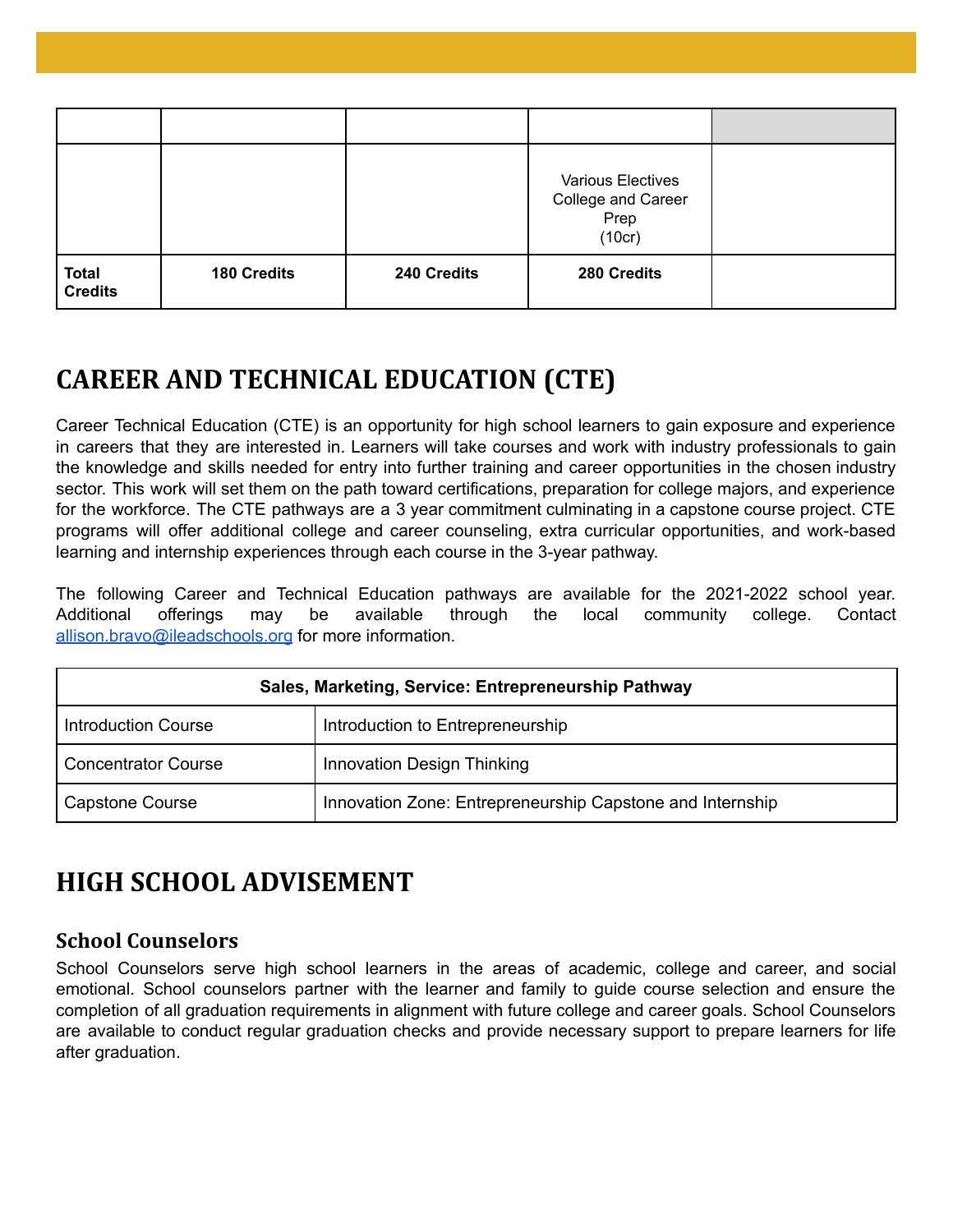#### **College and Career Planning Tools**

iLEAD Agua Dulce School has partnered with Scoir for college and career planning.

- **Scoir:** Scoir is a college search and exploration tool which allows learners to find and connect with thousands of colleges. Scoir offers virtual tours and videos, tracks deadlines and testing requirements, and allows quick access to the college advisor for pressing questions.
- **College Admissions/Planning**: School counselors and staff provide support for learners and their families assistance with college planning and application process.

### **HIGH SCHOOL POLICIES AND PROCEDURES**

#### **Transcripts**

- **Requests**: [Transcript](https://ileadexploration.org/programs/high-school/transcript-requests/) requests (unofficial and official) can be made to [Gladys.ramirez@ileadaguadulce.org](mailto:Gladys.ramirez@ileadaguadulce.org)
- **Dual Enrollment**: Learners must request official transcripts from the college for final grade assignments when they participate in dual enrollment. Learners are assigned an incomplete grade until the official transcript is received from the community college.

#### **Course Load**

Learners must be enrolled in at least four courses per semester. In order to fulfill the credits necessary for graduation, it is recommended that learners take six to seven courses each semester.

#### **Honors Courses**

Honors courses will be offered and accessible to all learners and are assigned weighted grades. For UC A-G credit, honors-level courses are specialized, advanced courses designed for 10th-, 11th- or 12th-graders who have already completed foundation work in the subject area. High school courses offered at the grade 9 level that schools might locally designate as "honors" are not eligible for the UC honors designation.

#### **Add/Drop Deadlines**

Using the following guidelines, learners may drop a class and/or add a replacement class:

| <b>DEADLINES</b>   |                  |             |  |
|--------------------|------------------|-------------|--|
|                    | <b>Fall 2021</b> | Spring 2022 |  |
| Add                | 9/17/21          | 2/4/22      |  |
| Drop without a "W" | 9/17/21          | 2/4/22      |  |
| Drop with a "W"    | 10/1/21          | 2/18/22     |  |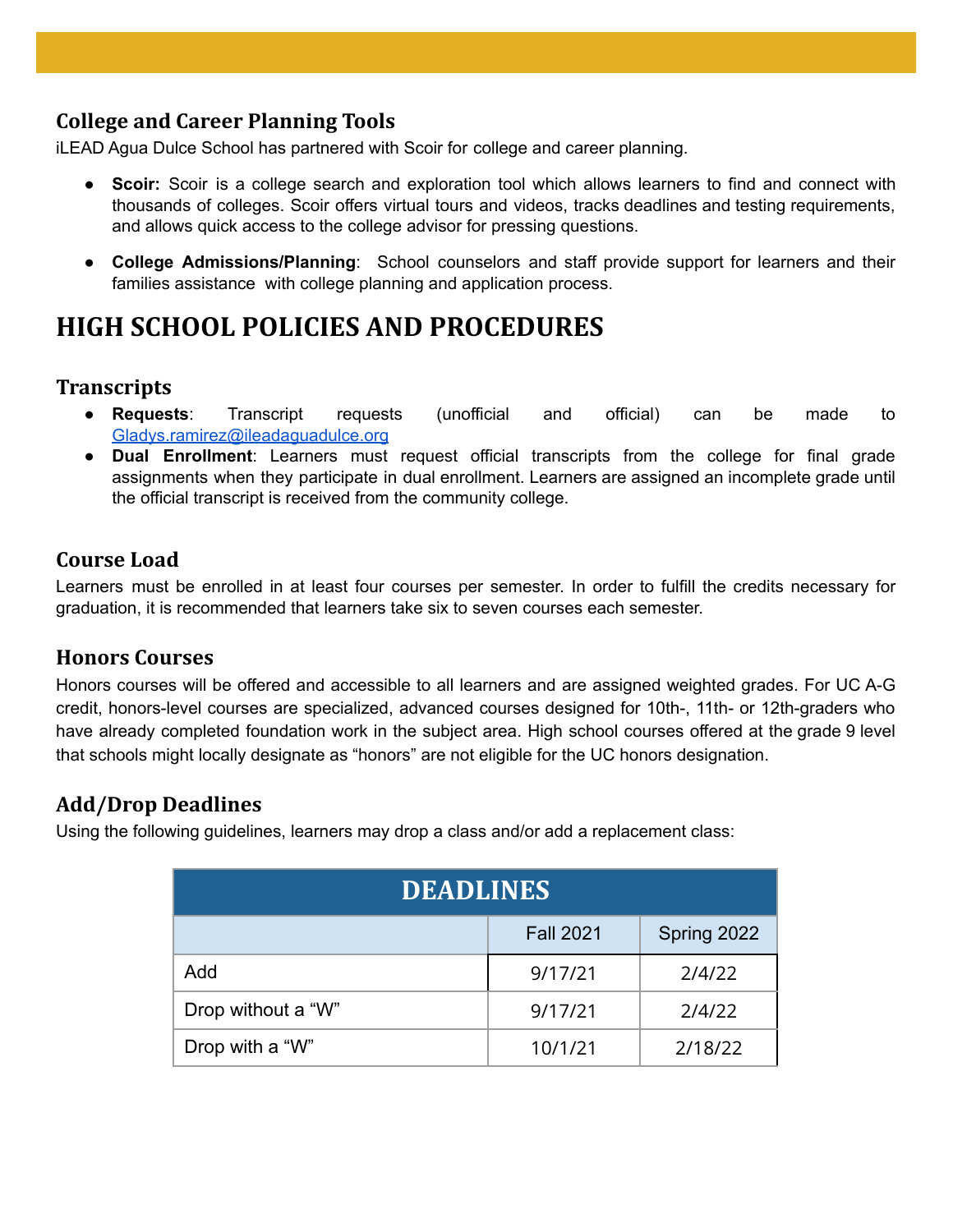| Drop with a "WP" or "WF"           |         |         |
|------------------------------------|---------|---------|
| (Withdrawal Pass, Withdrawal Fail) | 11/5/21 | 3/18/22 |

#### **Incomplete Grade**

A grade of "I" (Incomplete) is a temporary grade which may be assigned at the end of a term for learners who have requested and received approval for a course extension. This grade may be made up to a passing grade within the approved course extension time frame. The "I" (Incomplete) will be changed to an "F" (Failing) if work is not satisfactorily completed within the agreed upon time frame.

#### **Course Extensions**

Course extensions of up to 10 days may be granted by school staff. If the learner does not complete the course within the time period allotted, the actual grade earned for the coursework completed (points earned/points possible) will appear on the learner's transcript.

#### **Math Placement**

iLEAD Agua Dulce and it's Board recognize the importance of learner's achievement in all subject areas, in particular, mathematics as critical for college and career readiness. The iLEAD Agua Dulce Governing Board, is adopting a fair, objective, and transparent mathematics placement protocol for pupils entering Grade 9 for all learners in all subgroups taking multiple objective academic measures of pupil performance into consideration.

In accordance of the California Mathematics Placement Act of 2015, the Governing Board therefore directs District staff to create, implement, and monitor a mathematics placement protocol that includes the following elements:

• Interim and summative assessments that are aligned to state-adopted content standards in mathematics, classroom assignment and grades, and report cards.

• School staff and/or board members shall annually review aggregate schoolwide data on math placement and compares placements schoolwide with placements of students in various racial/ethnic, gender, and socioeconomic (e.g., free/reduced meal-eligible) subgroups. These data shall be annually reported to the Governing Board.

Learners will be assessed within the first month of instruction and learners and/or parent/guardian may request a reassessment if questions the pupil's placement results. Learners and/or parent/guardian may request reassessment in writing.

#### *Limitation On The Use of Subjective Placement Measures*

Subjective measures, such as placement recommendations, made by facilitators and counselors with knowledge of learner's talents and abilities not measured by objective data, will only be used to advance a learner to a higher mathematics class than objective data indicates. Assessment protocol shall be reported to the Board on an annual basis and before any changes in assessment protocol or assessment software are implemented. This policy will appear on each School/Learning Studio Internet Web site. This policy in in compliance with California Education Code 51224.7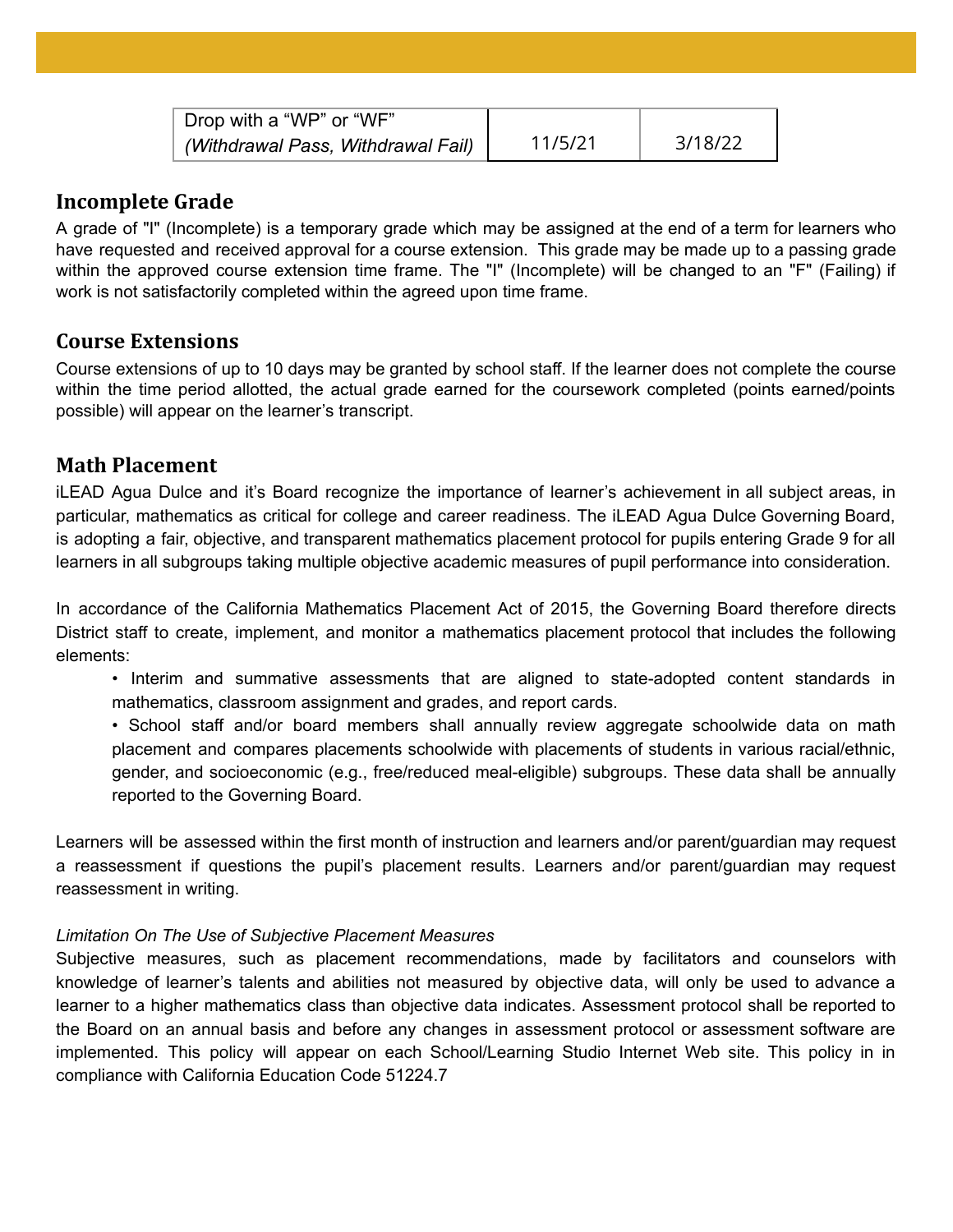https://leginfo.legislature.ca.gov/faces/billNavClient.xhtml?bill\_id=201520160SB359

#### **Middle School Learners Seeking High School Credit**

Learners who show readiness for high school level material may take high school level courses during middle school. This option is primarily reserved for 8th graders and is permitted in math or foreign language courses only. If a learner chooses to follow the high school guidelines and requirements for those courses, then the course title will be reflected on the learner's high school transcript, but with 0 credits. Only courses taken after July 1 of the learner's freshman year will be considered for graduation credit, including community college courses. Courses taken must be rigorous enough to ensure that the learner will be successful in the next level placement upon entering high school.

#### **Academic Honesty**

The school expects learners to practice Academic Honesty by doing their own work and succeeding in school by their own efforts. Academic *dishonesty* includes using someone else's answers, writings, or ideas and submitting the work as their own. It also involves using answer keys, teacher's editions, the internet and/or a mobile device to find answers without permission. Additionally, providing answers or allowing someone to use their work is not allowed.

For any learner caught plagiarizing (copying) the writings or ideas of another, providing work for another to copy, or cheating by any other means, disciplinary actions will be taken as deemed appropriate by the facilitator and/or School Director or designee to help support growth and prevention of future plagiarism activity.

#### **Grading Scale**

Assignments will be reviewed and evaluated by the course facilitator. Report of Progress grades are provided at the end of the semester grading period. High school grades are based on evidence of the learner's progress shown through learner work and assessments. Insufficient, weak, late or missing assignments will affect the learner's grades.

| <b>GRADE SCALE</b> |                     |               |                        |  |
|--------------------|---------------------|---------------|------------------------|--|
| Letter Grade       | <b>Standard GPA</b> | Honors/AP GPA | <b>Dual Enrollment</b> |  |
| А                  | 4.0                 | 5.0           | 5.0                    |  |
| B                  | 3.0                 | 4.0           | 4.0                    |  |
|                    | 2.0                 | 3.0           | 3.0                    |  |
|                    | 1.0                 | N/A           | N/A                    |  |
| F                  | 0.0                 | N/A           | N/A                    |  |

#### **Grade Appeals**

Grade appeals must be requested within two weeks after issuance of reports of progress. The learner (or parent/guardian if under age 18), wishing to appeal a final grade in a course must submit a written grade appeal request to their course facilitator and counselor. The learner will be required to re-submit any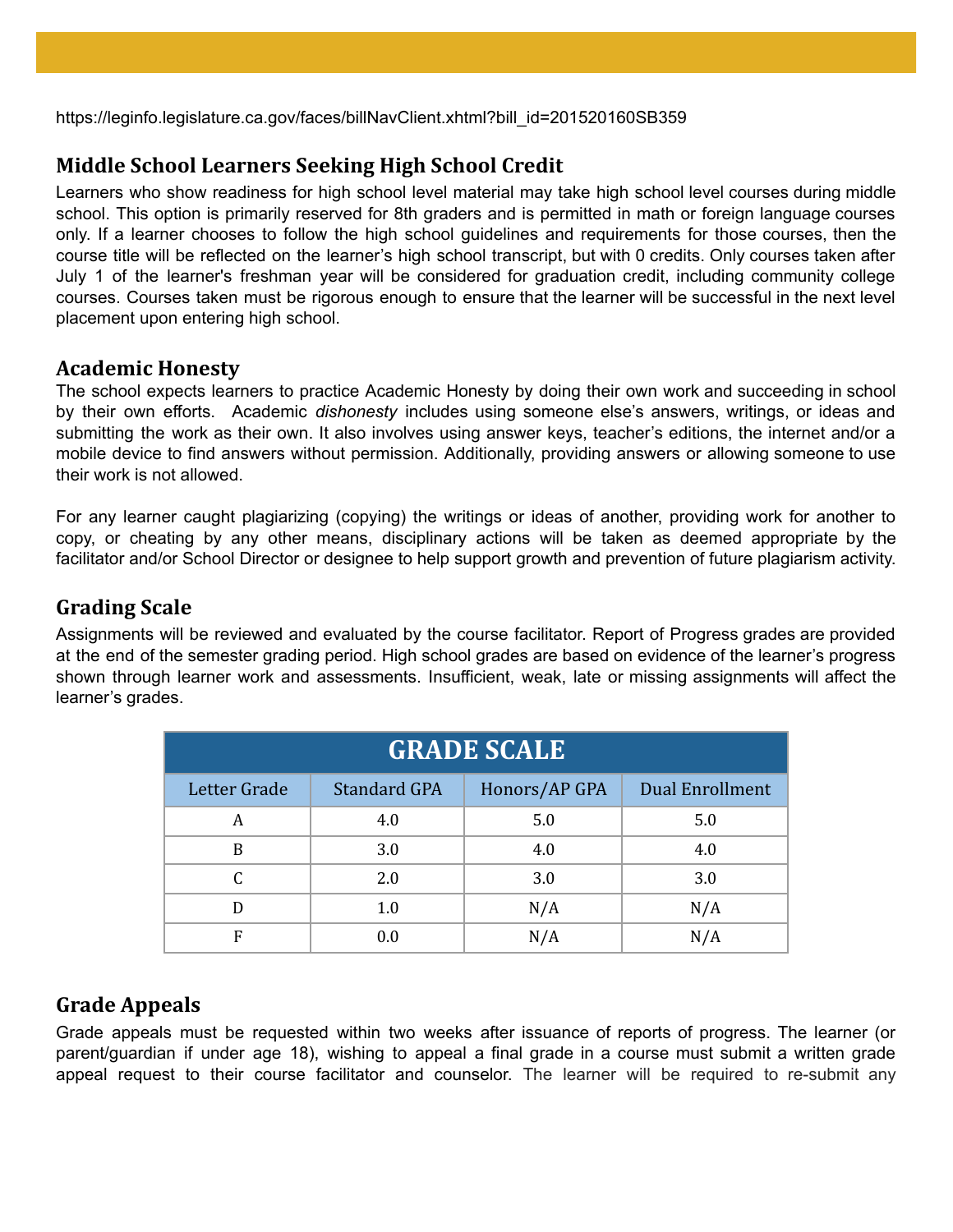assignments where re-evaluation is requested. The course facilitator will respond to the learner's questions in writing. If the learner/guardian is not satisfied, they may request an evaluation of the identified course grades by the High School administrator or designee. The High School administrator's or designee's decision is considered final.

#### **Work Permits**

Learners interested in employment under the age of 18 who have not passed the CHSPE are required to obtain a school issued work permit. Work permits are contingent upon good academic standing and attendance. Learners on academic probation are not eligible for a work permit (EC§49130). Download the B1-1 Form from the CDE [website](https://www.cde.ca.gov/ci/ct/we/workpermitsforstudents.asp) and have the employer complete the workplace information. Return the signed form to the registrar *[gladys.ramirez@ileadaguadulce.org](mailto:gladys.ramirez@ileadaguadulce.org)* . Please note that the school maintains the right to withdraw work permits based on academic standing or violation of school policy.

#### **Entertainment Permit**

An application for permission to work in the entertainment industry is conditional upon satisfactory school attendance and academic performance. To request permission, download the **[DLSE-277](https://www.dir.ca.gov/dlse/DLSEForm277.pdf)** form and complete the personal information but do not sign until the approved form is returned in the mail. Forward the form to the [gladys.ramirez@ileadaguadulce.org.](mailto:gladys.ramirez@ileadaguadulce.org) Once returned to the family from the school, please sign the form and return it to the Labor Commissioner. Please note that the school maintains the right to withdraw work permits based on academic standing or violation of school policy.

#### **Cal Grant Program - EC 69432.9**

A Cal Grant is money for college that does not have to be paid back. To qualify, a student must meet the eligibility and financial requirements as well as any minimum grade point average (GPA) requirements. Cal Grants can be used at any University of California, California State University or California Community College. Some independent and career colleges or technical schools in California also take Cal Grants.

In order to assist students apply for financial aid, all students in grade 12 are automatically considered a Cal Grant applicant and each grade 12 student's GPA will be submitted by the October 1 deadline to the California Student Aid Commission (CASC) electronically by a school or school district official. A student, or the parent/guardian of a student under 18 years of age, may complete a form to indicate that he or she does not wish for the school to electronically send CASC the student's GPA. Until a student turns 18 years of age, only the parent/guardian may opt out the student. Once a student turns 18 years of age, only the student may opt himself or herself out, and can opt in if the parent/guardian had previously decided to opt out the student. Notification regarding CASC and the opportunity to opt out of being automatically deemed a Cal Grant applicant will be provided to all students and their parents/guardians by January 1 of the students' 11th grade year.

#### **Federal Student Aid - EC 51225.8**

Under state law, school are to ensure that learners prior to entering 12th grade are entitled to information on how to properly complete and submit the Free Application for Federal Student Aid (FAFSA) or the California Dream Act Application at least once. This information should be available in a timely manner as financial aid is awarded in order of submission according to deadlines, on a first-come, first served basis. All family and learner personal information will be protected according to state and federal privacy laws and regulations. The school counselor will inform learners and families through meetings and by email.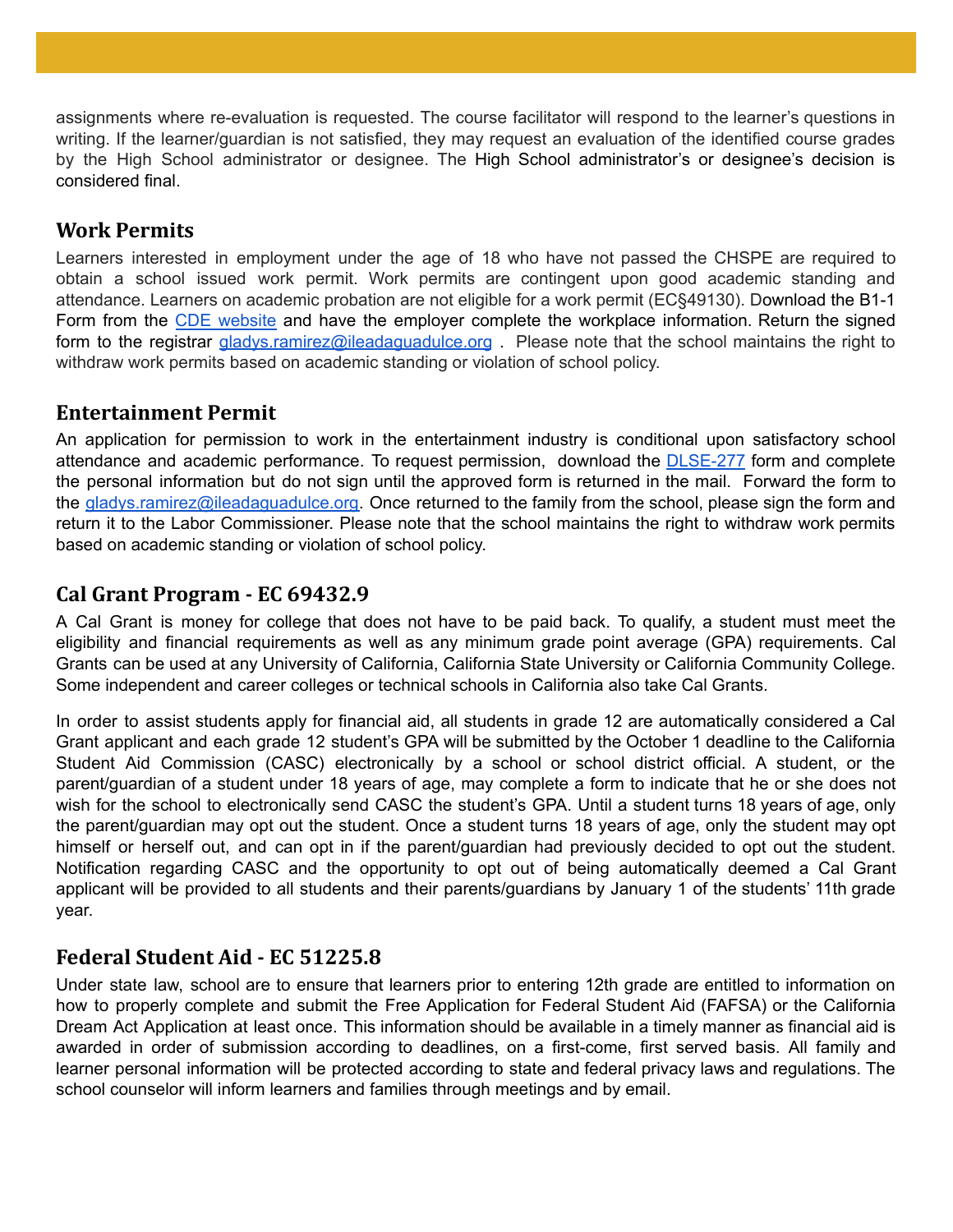#### **Education of Homeless Youth: Right to Apply for Financial Aid**

Learners experiencing homelessness have a right to apply for financial aid to seek education beyond high school. Every charter school must appoint a homeless liaison to assist learners and families. Please contact: [gladys.ramirez@ileadaguadulce.org](mailto:gladys.ramirez@ileadaguadulce.org) for more information of services and policies related to homeless education rights.

#### **California High School Proficiency Exam**

The California High School Proficiency Exam (CHSPE) is a voluntary test that assesses proficiency in basic reading, writing, and mathematics skills taught in public schools. Eligible pupils who pass the CHSPE are awarded a Certificate of Proficiency by the State Board of Education. A pupil who receives a Certificate of Proficiency may, with verified approval from the parent or legal guardian, leave high school early. The Certificate of Proficiency is equivalent to a high school diploma; however, it is not equivalent to completing all course work required for regular graduation from high school. Pupils planning to continue his or her studies in a college or university should contact the admissions office of the institution to find out if the Certificate of Proficiency will meet admission requirements.

A pupil is eligible to take the CHSPE only if he or she meets one of the following requirements on the test date: 1) is at least 16 years old; 2) has been enrolled in the tenth grade for one academic year or longer; or 3) will complete one academic year of enrollment in the tenth grade at the end of the semester during which the CHSPE regular administration will be conducted. A fee for each examination application shall not be charged to a homeless or foster youth under the age of 25. For more information, including administration dates and registration deadlines, visit the following website: http://www.chspe.net/.

#### **Educational Equity: Immigration and Citizenship Status**

The Equity in Higher Education Act, states that all persons, regardless of their disability, gender, gender identity, gender expression, nationality, race or ethnicity, religion, sexual orientation, or any other specified characteristic such as hairstyles, equal rights and opportunities and adds this opportunity to apply for financial aid for higher education to also be equitable, and an application may not be denied of a student based on their immigration status. This does not guarantee any final eligibility, but simply an ability to apply for financial aid just like any other student, without discrimination.

### **DUAL ENROLLMENT**

Dual enrollment is a popular option for learners on both the A-G and customized paths. Most semester-long college courses fulfill a year's worth of high school credit. While learners in all high school grades are allowed to register for community college courses, it is important that a learner is socially, emotionally, and academically ready for the rigor and content of college level classes. College classes do not count towards the learners full time enrollment at the school.

#### **Registering for College Courses**

Families are responsible for registering for courses on their own and paying for all course material fees and requests for transcripts. Colleges require signatures from high school officials before learners are permitted to register. The Special Admit form must be submitted directly to the school counselor. The California Department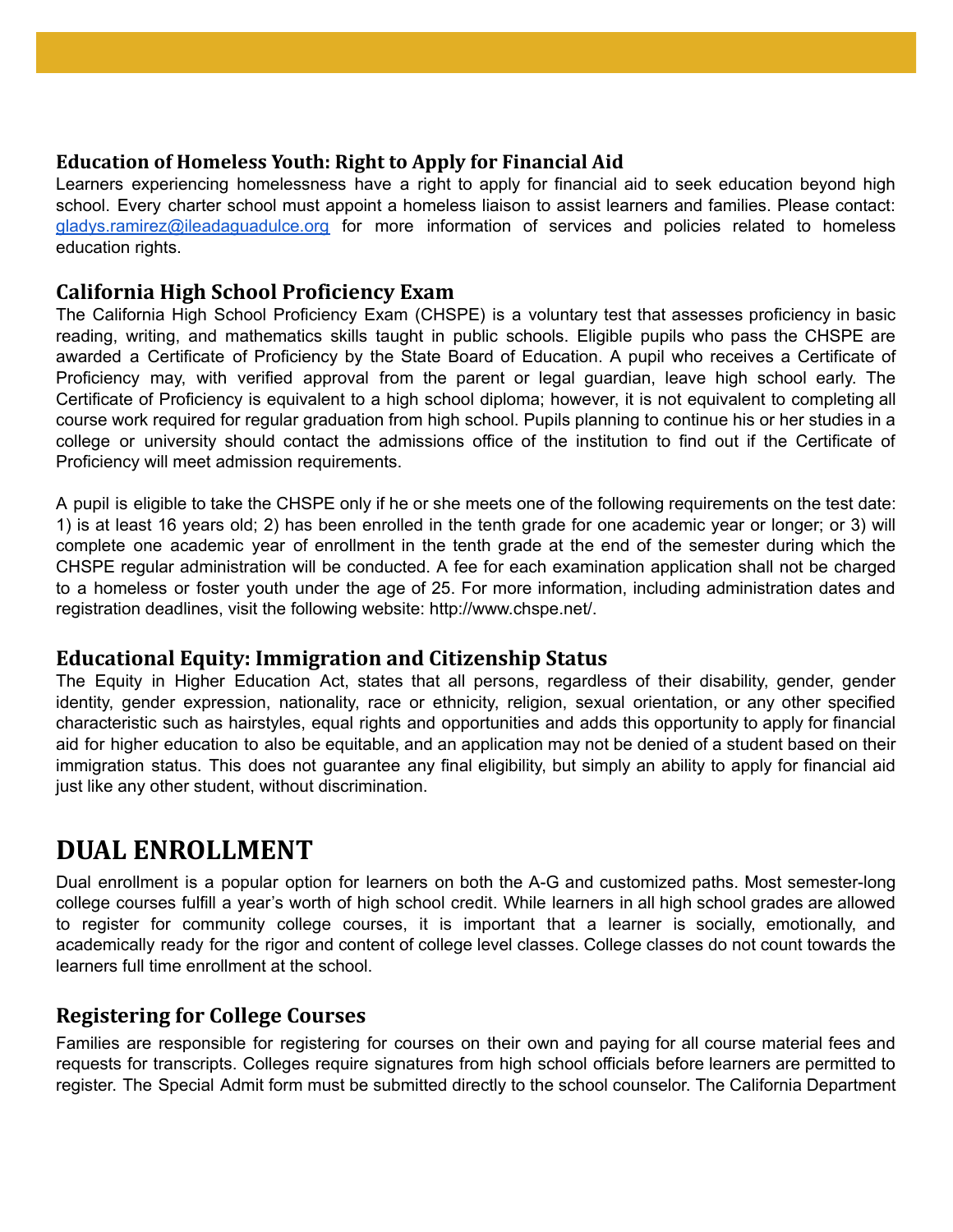of Education limits the number of courses taken by a high school learner to 5 units over summer and 11 units during the regular fall/spring terms. Check the local community college for their specific policy. Courses taken through dual enrollment are listed on permanent college transcripts.

#### **Credit Evaluation**

All college courses will be evaluated by the school counselor to determine high school credit. College courses worth a minimum of 3 or more units generally receive 10 credits toward graduation requirements when a C or above is earned. Foreign language courses may be equivalent to 2 years of high school foreign language credit if they are listed that way in the college's catalog. College courses taken prior to 9th grade are not eligible for high school graduation credit, but may fulfill UC/CSU admission requirements. It is the learner's responsibility to be aware of both the college and high school add/drop dates.

#### **Grade Evaluations**

The grade earned in the course by the professor will be the same grade issued on the high school transcript. Facilitators will issue an incomplete grade at the end of the semester until official college transcripts are received.

#### **Transcripts**

Upon course completion, official transcripts must be requested and sent to the high school.

- Please request e-transcripts to be sent directly to: [gladys.ramirez@ileadaguadulce.org](mailto:gladys.ramirez@ileadaguadulce.org)
- For paper transcripts, please have the college forward official sealed transcripts to 11311 Frascati St. Agua Dulce Ca. 91390 upon course completion each semester: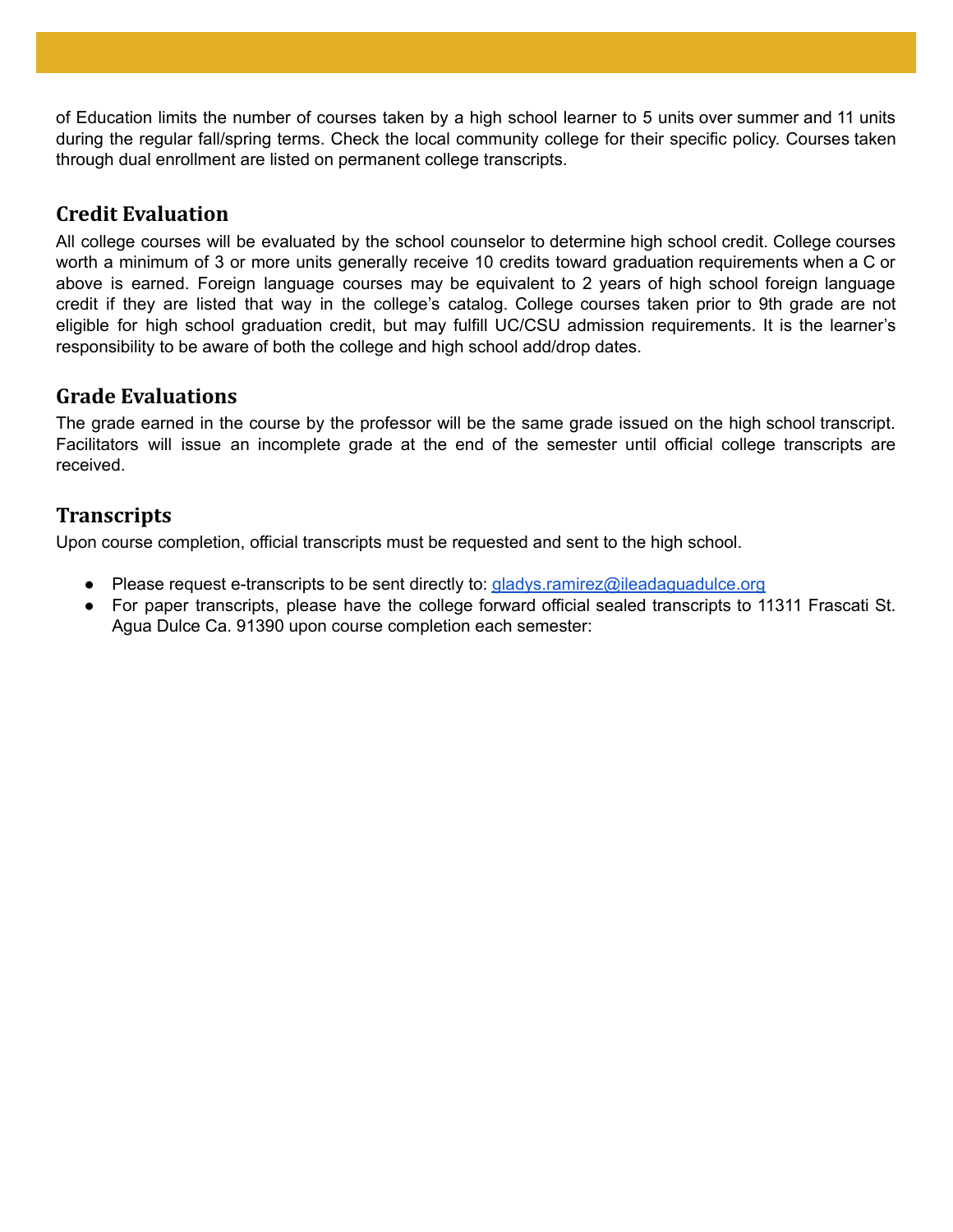# **SECTION 7: POLICIES AND PROCEDURES ATTIRE**

We do lots of walking, running, sitting on the carpet, art, etc. Therefore, our parents and learners have found that loose-fitting, comfortable clothing and closed-toed sneakers or comfortable walking shoes work best at our school. Distracting clothing is discouraged and although we do not wish to limit our learners' freedoms by imposing guidelines we will contact the parents to inform them about the inappropriate choice of clothing when necessary.

### **COMPLAINT PROCEDURE**

It is always our intent to resolve concerns in the simplest manner for all. If a parent has a classroom concern, it is expected that they will try to resolve the concern with the classroom facilitator. If the concern is not resolved, please bring your concern to the school administration. Every effort will be made to find a fair resolution through a personal conference or a meeting between the parties involved.

### **EMERGENCY AND HEALTH PROCEDURES**

#### **Emergency Medical Authorization**

Each parent is asked to complete the Emergency Medical Authorization portion of the Enrollment/Information Form and Emergency Contact Information. These forms will include the necessary information the school must have should an emergency arise. It is extremely important that the authorization and Emergency Contact Information be fully completed.

#### *LEARNER MEDICATIONS ASSISTANCE*

If your learner requires emergency or other medications (such as an inhaler, epi-pen, or oral medication), it must be prescribed by a doctor and will be kept in a locked compartment in the front office. A parent or guardian must complete a Request for Assistance Concerning Learner Medications form prior to the learner attending classes at iLEAD Agua Dulce Charter School.

This form is available in the front office or on the iLEAD Agua Dulce Charter School website at: <https://ileadaguadulce.org/medical-information/request-for-assistance-concerning-learner-medications/>

#### **Emergency Treatment for Anaphylaxis**

Anaphylaxis is a severe and potentially life-threatening allergic reaction that can occur after encountering an allergic trigger, such as food, medicine, an insect bite, latex or exercise. Symptoms include narrowing of the airways, rashes or hives, nausea or vomiting, a weak pulse and dizziness. It is estimated that approximately 25% of the anaphylactic reactions occur during school hours to learners who had not previously been diagnosed with a food or other allergy. Without immediate administration of epinephrine followed by calling emergency medical services, death can occur. Being able to recognize and treat it quickly can save lives. Recent changes to EC 49414 now require schools to provide epinephrine auto-injectors to school nurses and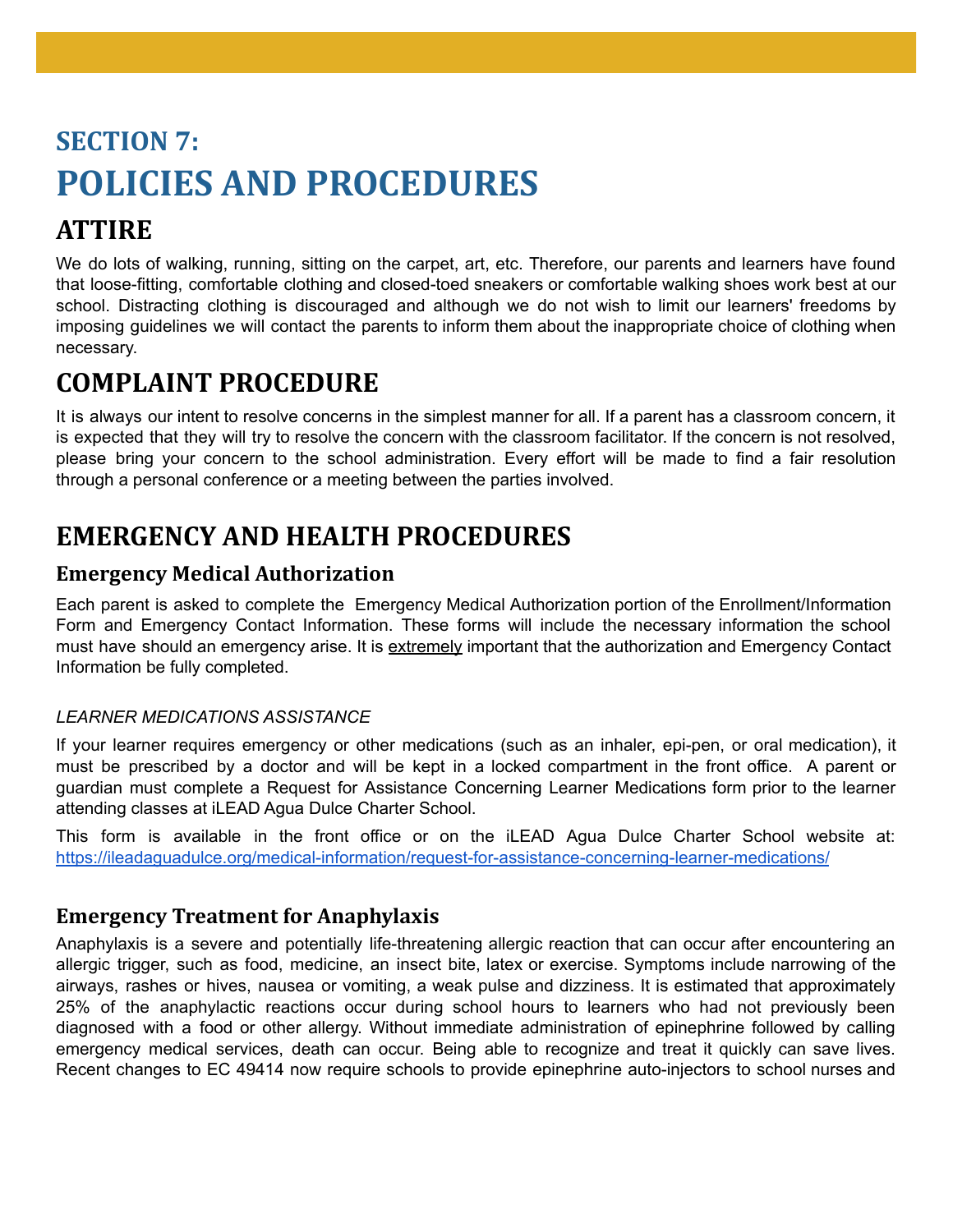trained personnel and authorizes them to use epinephrine auto-injectors for any learner who may be experiencing anaphylaxis, regardless of known history.

#### **Entrance Health Screening**

State law requires that the parent or legal guardian of each pupil provide the school within 90 days after entrance to first grade documentary proof that the pupil has received a health screening examination by a doctor within the prior 18 months. Pupils may be excluded up to 5 days from school for failing to comply or not providing a waiver. Free health screening is available for eligible learners through the Child Health Disabilities Prevention Program.

#### **Oral Health Assessment**

Record of a dental assessment done by a dental professional is required for all kindergarteners and first graders attending public school for the first time. Dental assessments must be completed in the 12 months prior to entry or by May 31st of the pupil's first school year.

#### **Immunizations**

Learners must be immunized against certain communicable diseases. Learners are prohibited from attending school unless immunization requirements are met for age and grade. The school shall cooperate with local health officials in measures necessary for the prevention and control of communicable diseases in school age children. The school may use any funds, property, or personnel and may permit any person licensed as a physician or registered nurse to administer an immunizing agent to any learner whose parents have consented in writing. Beginning January 1, 2016, parents of learners in any school will no longer be allowed to submit a personal beliefs exemption to a currently required vaccine. A personal beliefs exemption on file at school prior to January 1, 2016 will continue to be valid until the learner enters the next grade span at kindergarten (including transitional kindergarten) or 7th grade.

Learners are not required to have immunizations if they attend a home-based private school or an independent study program and do not receive classroom-based instruction. However, parents must continue to provide immunizations records for these learners to their schools. The immunization requirements do not prohibit learners from accessing special education and related services required by their individualized education programs.

A learner not fully immunized may be temporarily excluded from a school or other institution when that child has been exposed to a specified disease and whose documentary proof of immunization status does not show proof of immunization against one of the communicable diseases described above.

#### **Physical Examination**

A parent or guardian may file annually with the school director a written statement, signed by the parent or legal guardian, withholding consent to a physical examination of the pupil. However, whenever there is good reason to believe that the pupil is suffering from a recognized contagious or infectious disease, the pupil shall be sent home and shall not be permitted to return until school authorities are satisfied that the contagious or infectious disease no longer exists.

#### **Sudden Cardiac Arrest**

Sudden cardiac arrest (SCA) is when the heart stops beating, suddenly and unexpectedly. When this happens, blood stops flowing to the brain and other vital organs. SCA is not a heart attack; it is a malfunction in the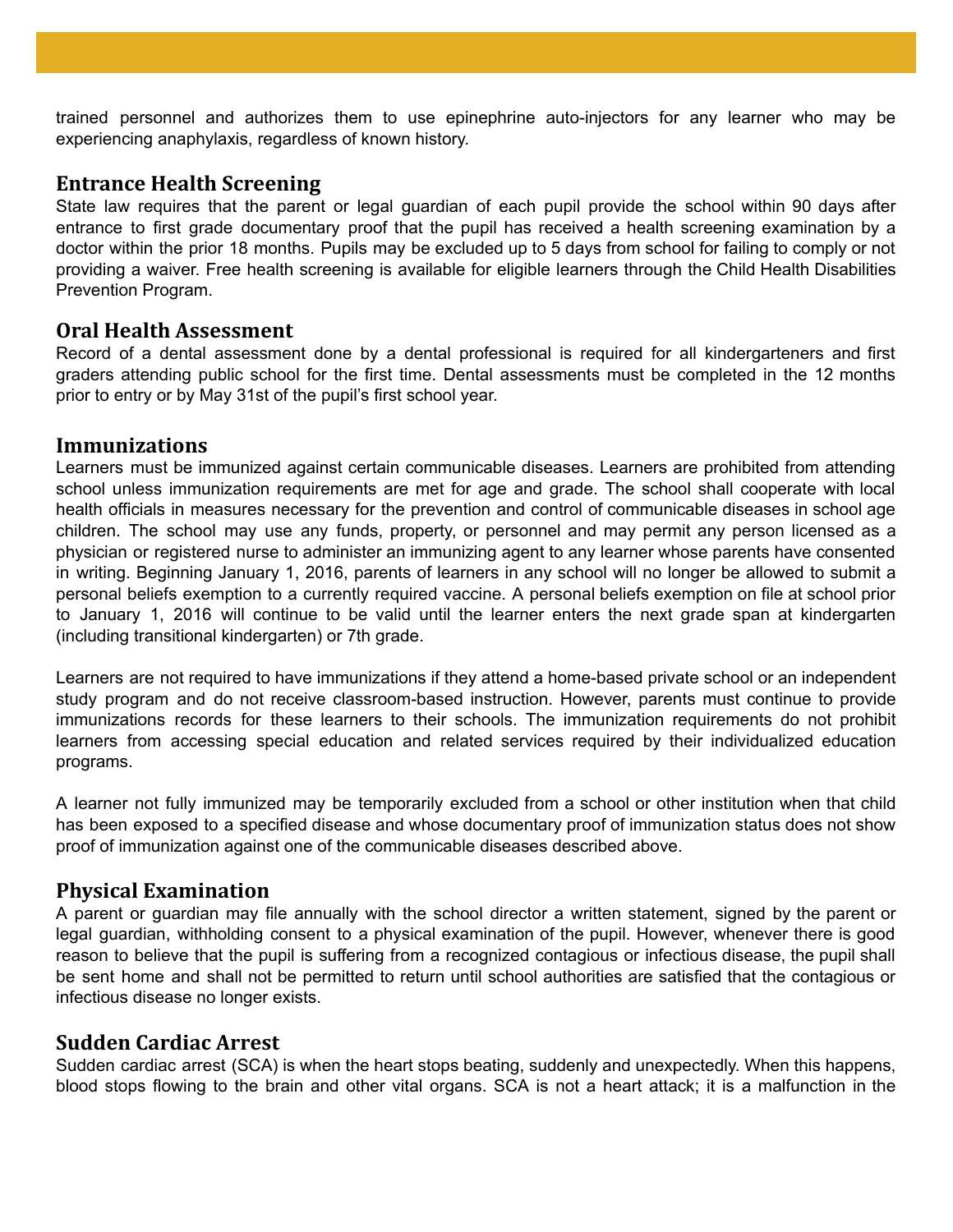heart's electrical system, causing the victim to collapse. The malfunction is caused by a congenital or genetic defect in the heart's structure. SCA is more likely to occur during exercise or sports activity, so athletes are at greater risk. These symptoms can be unclear and confusing in athletes. Often, people confuse these warning signs with physical exhaustion. If not properly treated within minutes, SCA is fatal in 92 percent of cases. In a school district, charter school, or private school that elects to conduct athletic activities, the athletic director, coach, athletic trainer, or authorized person must remove from participation a pupil who passes out or faints, or who is known to have passed out or fainted, while participating in or immediately following an athletic activity. A pupil who exhibits any of the other symptoms of SCA during an athletic activity may be removed from participation if the athletic trainer or authorized person reasonably believes that the symptoms are cardiac related. A pupil who is removed from play may not return to that activity until he or she is evaluated by, and receives written clearance from, a physician or surgeon. On a yearly basis, an acknowledgement of receipt and review of information regarding SCA must be signed and returned by the pupil and the pupil's parent or guardian before a pupil participates in specific types of athletic activities which generally does not apply to those conducted during the regular school day or as part of a physical education course.

### **EMERGENCY PROCEDURES**

#### **Drills**

Emergency drills, such as earthquake and fire drills are conducted during the school year. Drills are serious practice so that everyone will be prepared should an emergency occur. Procedures are reviewed with all staff who teach them to learners.

If an emergency occurs during regular school hours, learners will be directed by their facilitator to follow emergency procedures for the specific event. If an emergency occurs when the learners are not on-site, learners will be directed to the supervising aid, parent volunteer or other school staff member. These supervisors will call iLEAD Agua Dulce Charter School to provide an update and next steps.

#### **Actual Emergency**

If an emergency extends beyond the end of the school day, learners will not be released until it has been determined that it is safe to do so. In the case of an emergency, parents or an emergency contact are expected to sign learners out, regardless of grade.

If damage is extensive, we ask that you park your car away from the valet areas and walk to the designated location to pick up your child. It is important to keep any lanes open for emergency vehicles only.

When you arrive at the school, an emergency response team (made up of public servants, staff and volunteers) will direct you to the appropriate check out area to sign out your child. If the school building is not considered safe, learners will be congregated in the parking lot away from all buildings. A phone message will be sent to your primary phone number with directions on where to pick up your child. Please do not leave the school.

#### **School Safety Plan**

A Comprehensive School Site Safety Plan has been adopted at iLEAD Agua Dulce Charter School. This plan is available upon request from the school office.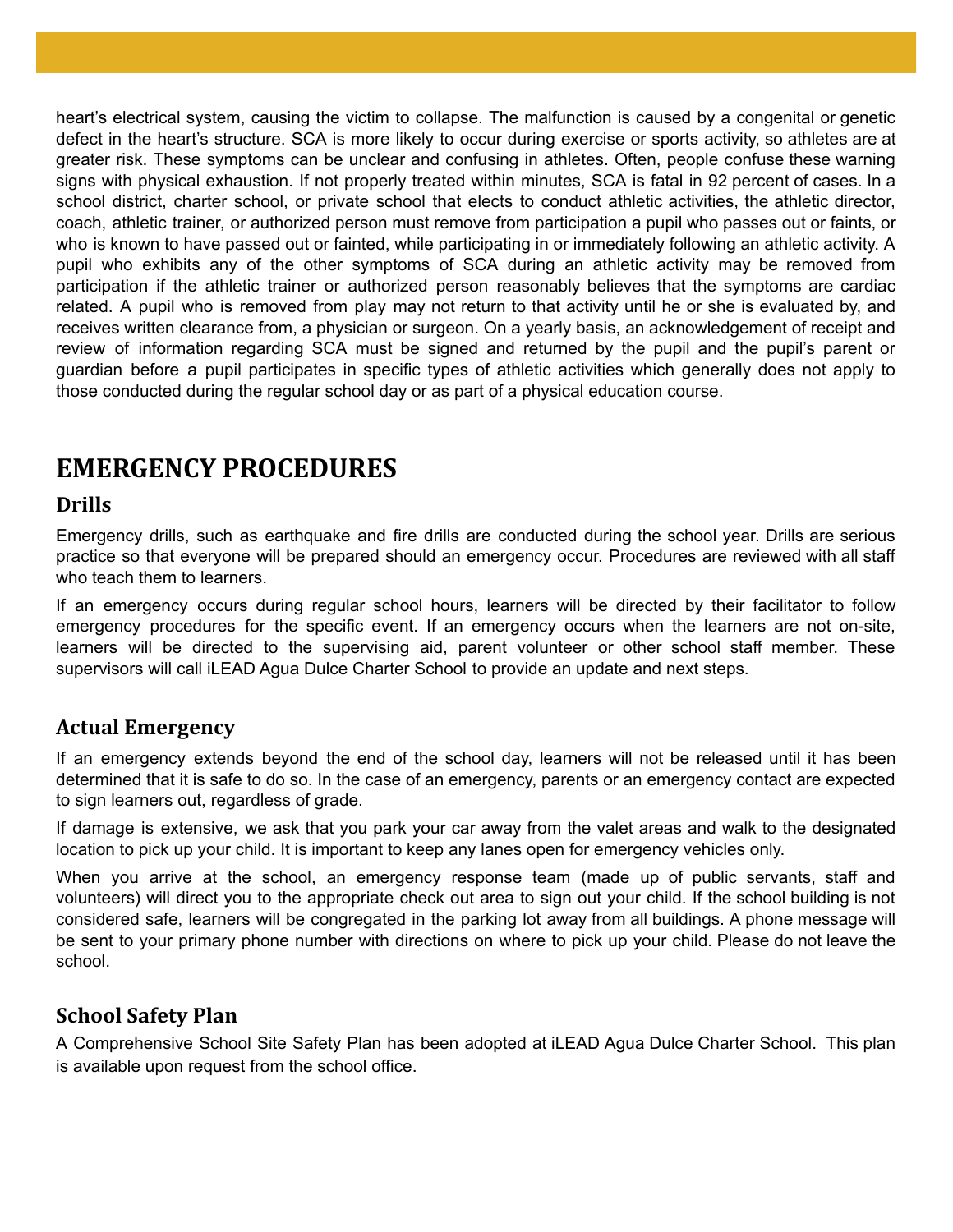### **PARENTS' RIGHT TO KNOW FACILITATOR QUALIFICATIONS**

Parents may request the following regarding their child's facilitator(s):

- Licensure and certification information
- Emergency or provisional teaching certificate
- Educational background
- Qualifications of Instructional Aides (if applicable)

### **STUDENT RECORDS**

A cumulative record, whether recorded by handwriting, print, or other means, must be maintained on the history of a pupil's development and educational progress. The School will protect the privacy of such records. Parents/guardians have the right to 1) inspect and review the pupil's educational record maintained by the school, 2) request that a school correct records which they believe to be inaccurate or misleading, and 3) have some control over the disclosure of information from educational records. School officials with legitimate educational interests may access pupil records without parental consent as long as the official needs to review the records in order to fulfill their professional responsibility. Upon request from officials of another school district in which a pupil seeks or intends to enroll, the school shall disclose educational records without parental consent.

Parents' request to access their pupil's educational records must be submitted in a written form to and the school will have five (5) business days from the day of receipt of the request to provide access to the records. Copies of pupil records are available to parents for a fee of per page.

Any challenge to school records must be submitted in writing to [gladys.ramirez@ileadaguadulce.org](mailto:gladys.ramirez@ileadaguadulce.org)

A parent challenging school records must show that the records are 1) inaccurate, 2) an unsubstantiated personal conclusion or inference, 3) a conclusion or inference outside the observer's area of competence, 4) not based on the personal observation of a named person with the time and place of the observation noted, 5) misleading, or 6) in violation of the privacy or other rights of the pupil.

**FERPA:** The Family Educational Rights and Privacy Act (20 U.S.C. § 1232g; 34 CFR Part 99) is a Federal law that protects the privacy of student education records. The law applies to all schools that receive funds under an applicable program of the U.S. Department of Education.

FERPA gives parents certain rights with respect to their children's education records.

For more information on FERPA, visit the U.S. Department of Education's website at: <http://www2.ed.gov/policy/gen/guid/fpco/ferpa/index.html>

**Educational Rights for Adult Learners:** Once a learner turns 18, the learner has the legal ability to be the sole educational decision maker for themselves. Nothing prevents an educational agency or institution from disclosing education records, or personally identifiable information from education records, to a parent without the prior written consent of an eligible student if the disclosure meets the condition. (e.g.if learners are dependents of the parents under IRS tax codes or for a health or safety emergency). Please reach out to [gladys.ramirez@ileadaguadulce.org](mailto:gladys.ramirez@ileadaguadulce.org) to request all educational rights to be transferred to the learner as an adult learner.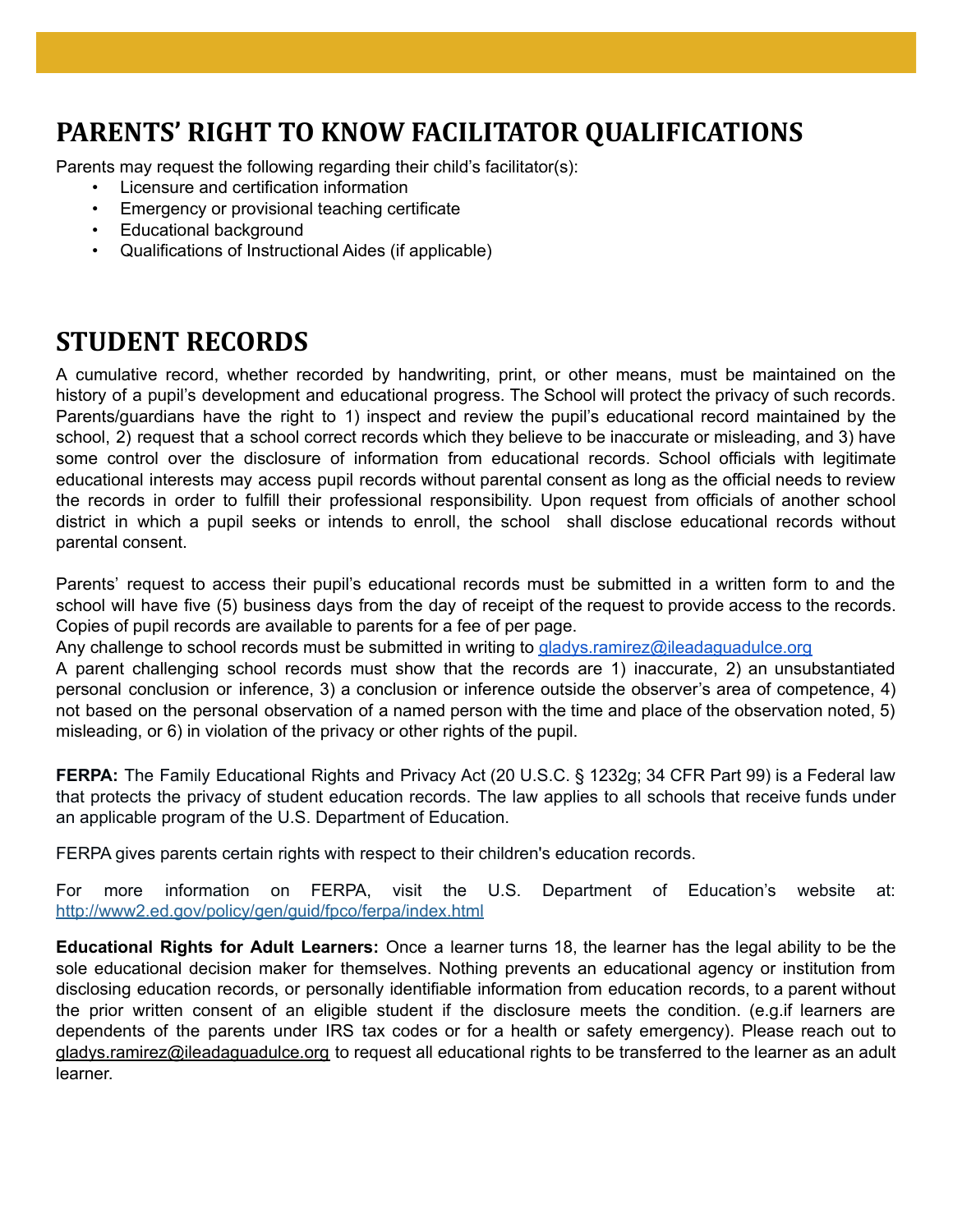**Directory Information:** "Directory Information" includes one or more of the following items: learner's name, address, telephone number, e-mail address, date of birth, major field of study, participation in officially recognized activities and sports, weight and height of members of athletic teams, dates of attendance, degrees and awards received, and the most recent public or private school attended by the learner. Directory information may be disclosed without prior consent from the parent or legal guardian unless the parent or legal guardian declines upon registration denying access to their pupil's directory information.

**Pupil Records Obtained from Social Media:** The school may gather information in the forms of video, photograph, blog, texts, and emails, to maintain school and learner safety. All social media information gathered will be destroyed within one year after the learner turns 18 years or older one year after the learner is no longer enrolled, whichever comes first.

### **SERVICES TO DISABLED PUPILS**

If you have reason to believe your learner has a disability requiring special services or accommodations, tell or write to the school. Your learner will be evaluated to determine whether they are eligible for free special or modified instruction or services. The school has policies guiding procedures for identification and referral. Learners identified with special needs will receive a Free Appropriate Public Education in the least restrictive environment. No services will be rendered for Special Education outside of the state of California. [EC 48853, 56020 et seq., 56040, 56301; 5 CCR 4622; 20 USC 1412, (10)(A)(ii), 1412(a)(6)(A); 34 CFR 300.121]

#### **Instruction for Pupils with Temporary Disabilities**

A pupil with a temporary disability which makes attendance in the regular day classes or the alternative educational program in which the pupil is enrolled impossible or inadvisable may receive individualized instruction provided through distance learning. Please contact [gladys.ramirez@ileadaguadulce.org](mailto:gladys.ramirez@ileadaguadulce.org) for further information.

A pupil with a temporary disability, who is in a hospital or other residential health facility, excluding a state hospital, may be deemed to have complied with the residency requirements for school attendance in the school district in which the hospital is located.

It is the responsibility of the parent or guardian to notify the school district in which the hospital or other residential health facility is located of the presence of a pupil with a temporary disability. Upon receipt of the notification, the district will within five working days determine whether the pupil will be able to receive individualized instruction pursuant to EC 48206.3 and, if so, provide the instruction within five working days or less.

A pupil with a temporary disability may remain enrolled in the district of residence or charter school and may attend regular classes when not confined to the hospital setting, the total days of instruction may not exceed the maximum of five days with both school settings and attendance may not be duplicated. If necessary, the district of residence may provide instruction in the home for the days not receiving instruction in the hospital setting, depending upon the temporary doctor orders. The supervisor of attendance shall ensure that absences from the regular school program are excused until the pupil is able to return to the regular school program.

An honorary high school diploma which is clearly distinguishable from the regular diploma of graduation may be awarded to a pupil who is terminally ill, from the resident governing school board, a county office of education or a charter school.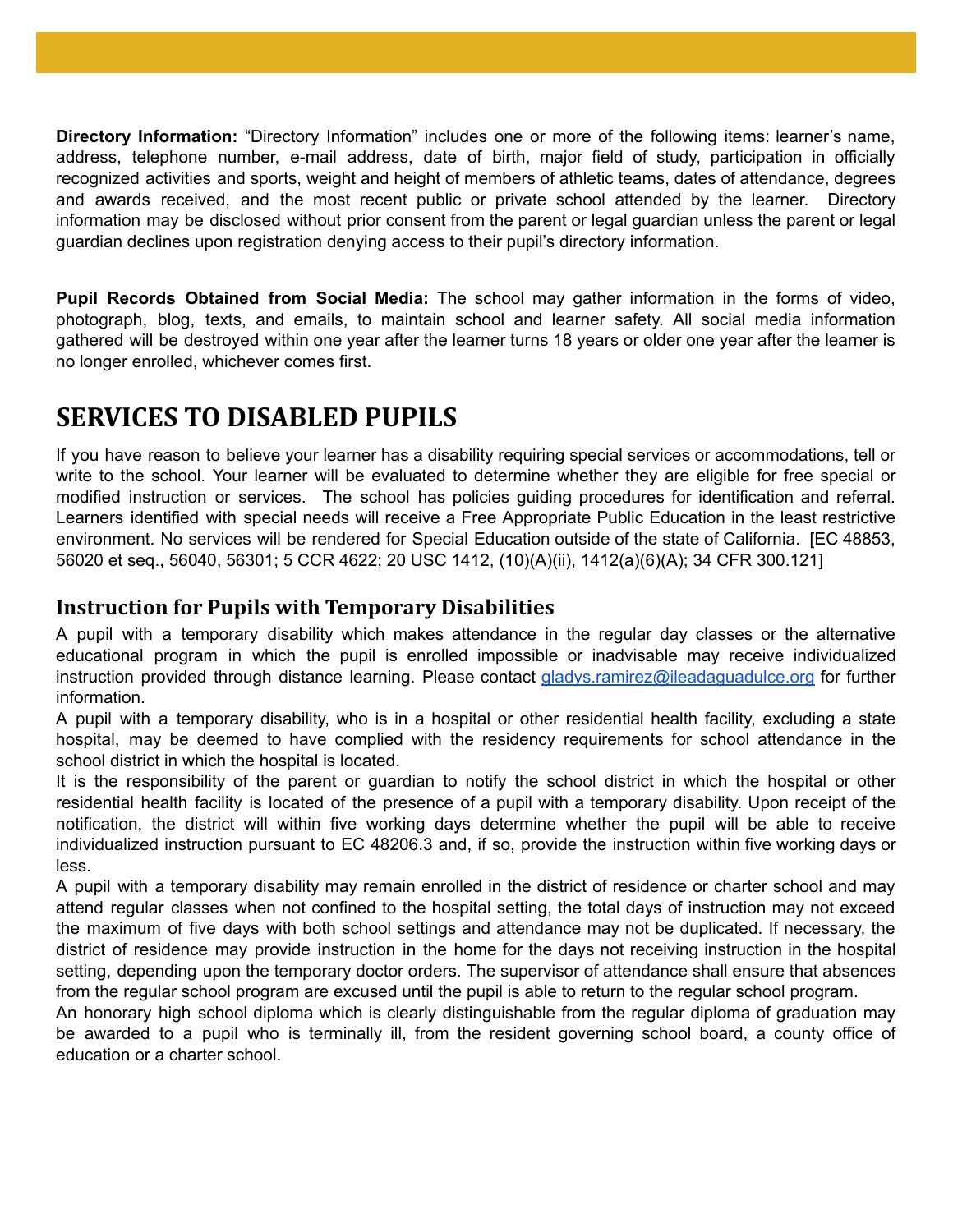### **PUPIL FEES**

iLEAD Agua Dulce Charter School is a tuition-free public school and does not have any mandated fees.

### **SEXUAL HARASSMENT**

iLEAD Agua Dulce Charter School is committed to maintaining a learning and working environment that is free from sexual harassment. Any learner who engages in sexual harassment of anyone in or from the school may be subject to disciplinary action up to and including expulsion. The school strongly encourages any learner who feels that they are being or has been sexually harassed on school grounds or at a school-sponsored or school-related activity by another learner or adult to immediately contact their facilitator, the director, or any school employee. Any employee who receives a report or observes an incident of sexual harassment shall notify the direct. Once notified the director or designee shall take the steps to investigate and address the allegation.

Any employee who permits, engages in, or fails to report sexual harassment shall be subject to disciplinary action up to and including dismissal. For a copy of the school's sexual harassment policy or to report incidences of sexual harassment, please contact the school office at: 661-268-6386

### **NON DISCRIMINIATION**

iLEAD Agua Dulce Charter School is committed to providing a safe school environment where all individuals in education are afforded equal access and opportunities. The school's academic and other educational support programs, services and activities shall be free from discrimination, harassment, intimidation, and bullying of any individual based on the person's actual race, color, ancestry, national origin, ethnic group identification, age, religion, marital or parental status, physical or mental disability, sex, sexual orientation, gender, gender identity, or gender expression; the perception of one or more of such characteristics; or association with a person or group with one or more of these actual or perceived characteristics. Specifically, state law prohibits discrimination on the basis of gender in enrollment, counseling, and the availability of physical education, athletic activities, and sports. Transgender learners shall be permitted to participate in gender-segregated school programs and activities (e.g., athletic teams, sports competitions, and field studies) and to use facilities consistent with their gender identity. The School assures that lack of English language skills will not be a barrier to admission or participation in School programs. Complaints of unlawful discrimination, harassment, intimidation, or bullying are investigated through the Uniform Complaint Process. Such complaints must be filed no later than six months after knowledge of the alleged discrimination was first obtained. For a complaint form or additional information, contact the school office at 661-268-6386

### **SAFE PLACE TO LEARN ACT**

iLEAD Agua Dulce Charter School is committed to maintaining a learning environmentthat is free from discrimination, harassment, violence, intimidation, and bullying based on actual or perceived characteristics set forth in Section 422.55 of the Penal Code and EC 220, and disability, gender, gender identity, gender expression, nationality, race or ethnicity, religion, sexual orientation, or association with a person or group with one or more of these actual or perceived characteristics. All school personnel who witness an act of discrimination, harassment, intimidation, or bullying must take immediate steps to intervene when safe to do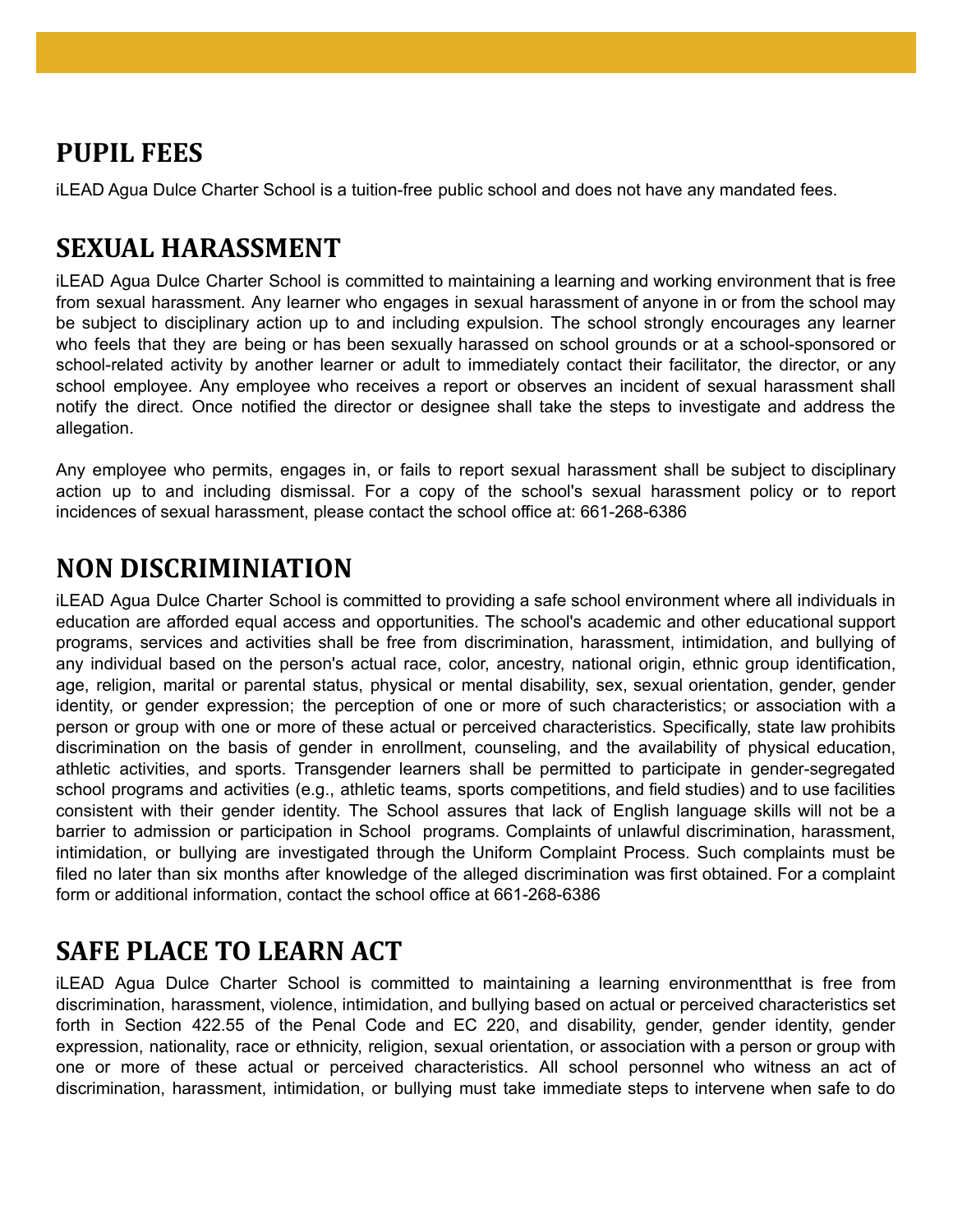so. Any student who engages in acts of discrimination, harassment, violence, intimidation, or bullying related to school activity or school attendance occurring within a school of the school district may be subject to disciplinary action up to and including expulsion. To report an incident and/or to receive a copy of the school's antidiscrimination, anti-harassment, anti-intimidation, and anti-bullying policies, please contact the school office at 661-268-6386

### **FOSTER YOUTH**

Foster and homeless youth are allowed educational rights, such as: immediate enrollment, remain in school of origin, enrollment in local comprehensive school, partial credits, graduation with state minimum requirements with possible fifth year/exemption from local graduation requirements, and access to academic resources, services and extracurricular activities. A local educational agency must provide a remedy to the affected pupil following the Uniform Complaint Procedures.

### **LCFF and LCAP**

The school LCAP is available for viewing on our website and is updated annually.

### **SCHOOL ACCOUNTABILITY REPORT CARD**

The school SARC is available for viewing on <http://sarconline.org> and is updated annually.

### **DRUG AND ALCOHOL/TOBACCO PREVENTION**

iLEAD Agua Dulce Charter school functions as a drug, alcohol, and tobacco free workplace.

### **PESTICIDE USE**

iLEAD Agua Dulce Charter Schools may utilize outside companies to control pests. If, in any given situation, non-chemical methods of pest management are ineffective and it is deemed necessary to use a pesticide during the school year, the area of application will be placarded in advance, as required by law. Parents or guardians who wish to be personally notified of any pesticide applied at an iLEAD location, please contact the office.

### **MENTAL HEALTH AND SUICIDE PREVENTION POLICY**

The Governing Board recognizes that suicide is a major cause of death among youth and should be taken seriously. In order to reduce suicidal behavior and its impact on learners and families, the Director(s) or designee have developed preventive strategies, intervention and postvention procedures. The purpose of this policy is to protect the health and well-being of all learners by having procedures in place to prevent, assess the risk of, intervene in, and respond to suicide.

In order to initiate access to available pupil mental health services, you may contact the following mental health provider: Correna Lairson at [correna.lairson@ileadaguadulce.org.](mailto:correna.lairson@ileadaguadulce.org) Our school will notify parents at least twice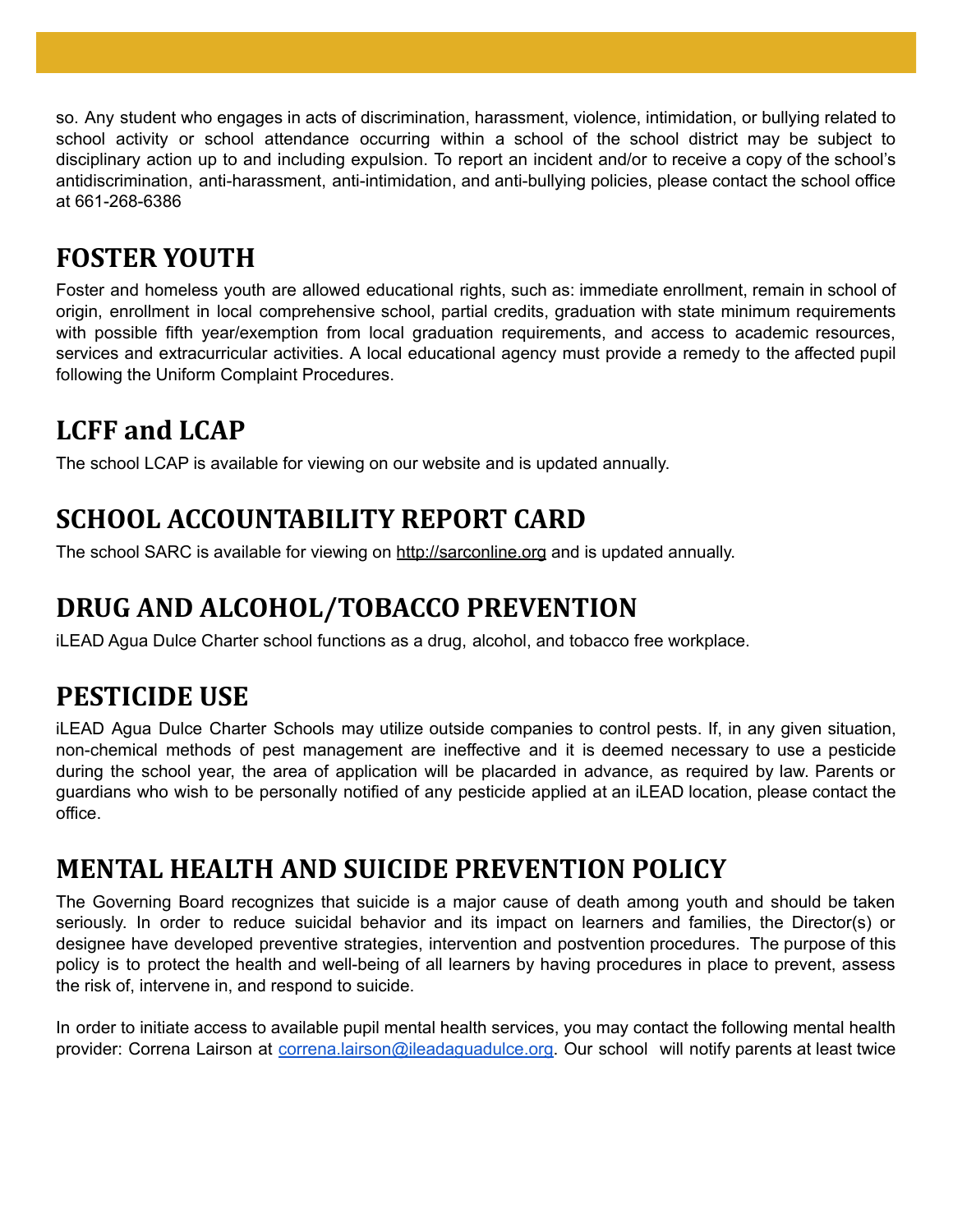per year. This is one time through our Annual Notifications, we will also notify you again a second time each school year, by the following means:phone call, email or letter.

### **FIELD STUDIES**

Throughout the school year, learners will take many trips, often planned through facilitator and parent collaboration. These trips are a part of iLEAD Agua Dulce Charter School's project-based curriculum and may include walking trips, trips by private or school vehicles, and buses. Participation is a vital part of the learning process and is strongly encouraged.

A walking field trip permission slip is completed as part of the enrollment packet. Signing the form indicates you have granted your child permission to participate in iLEAD Agua Dulce Charter School's ongoing walking field trip program throughout the school year. Facilitators will not send home trip slips for each individual walking field trip.

Field Trip Permission Slips will be required for all non-walking field trips. Learners must have a permission slip on file in order to participate in a field trip.

Approved volunteers\* are encouraged to accompany your child's class on a field trip, please let the facilitator know in advance. We appreciate all volunteers for trips. \*See Family Expectations for information on the volunteer process.

### **MISCELLANEOUS POLICIES**

#### **Harm or Destruction of Animals**

Any pupil with a moral objection to dissecting or otherwise harming or destroying an animal, or any part thereof, must inform their facilitator of the objection. Objections must be substantiated by a note from the pupil's parent or guardian.

A pupil who chooses to refrain from participation in an education project involving the harmful or destructive use of an animal may receive an alternative education project, if the facilitator believes that an adequate alternative education project is possible. The facilitator may work with the pupil to develop and agree upon an alternative education project so that the pupil may obtain the knowledge, information, or experience required by the course of study in question.

#### **Surveys**

Our school will not use tests, questionnaires, surveys or examinations containing any questions about the pupil's personal beliefs or practices in sex, family life, morality, and religion, unless the parent or guardian is notified in writing that the test, questionnaire, survey, or examination is to be administered and the parent or guardian consents in writing.

#### **Civility on School Grounds**

Any person who willfully disturbs any public school or any public school meeting is guilty of a misdemeanor, and shall be punished by a fine of not more than five hundred dollars (\$500).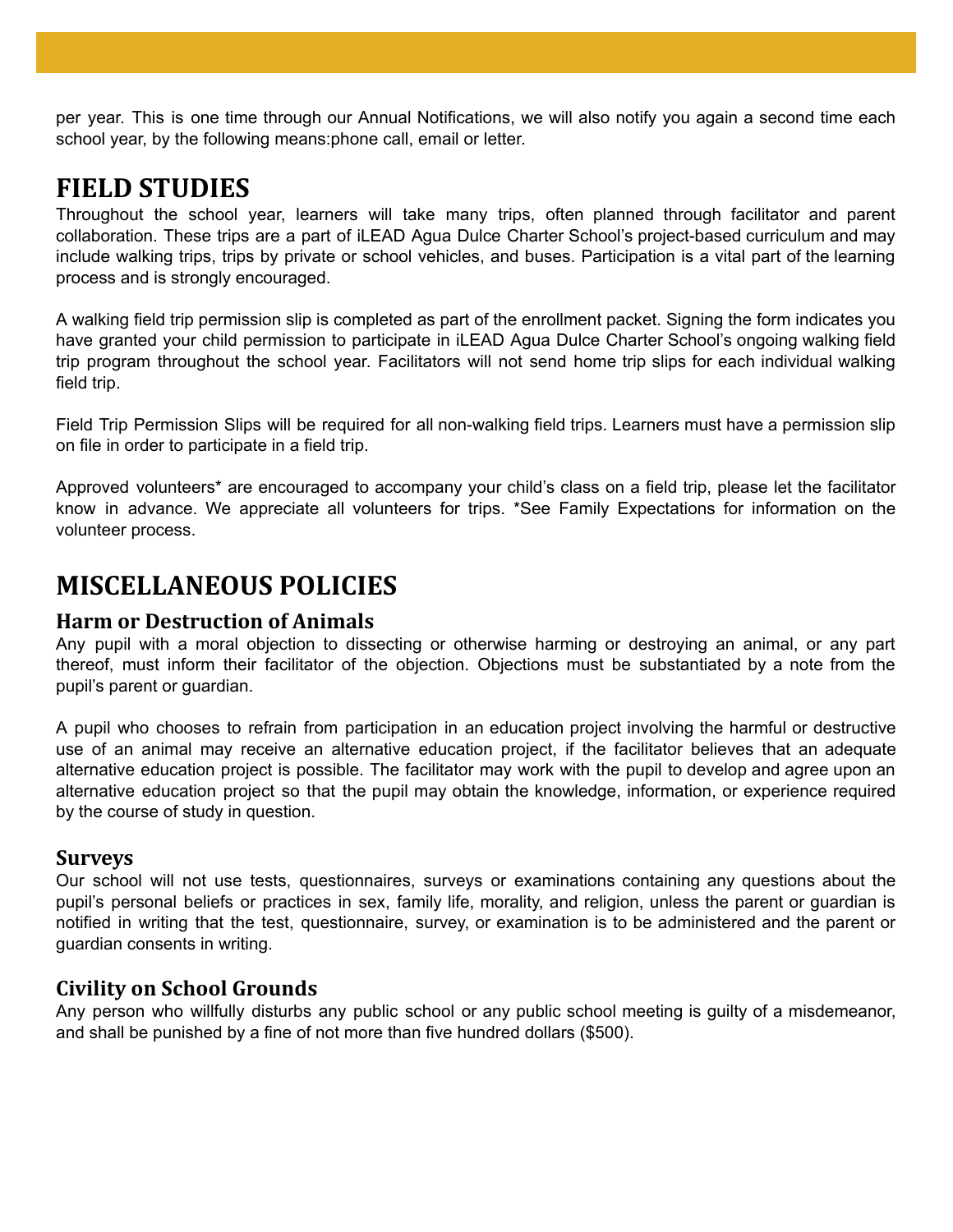It is unlawful for any person, except a parent/guardian acting toward their minor child, to intentionally or to attempt to injure, intimidate, interfere by force, threat of force, physical obstruction, or nonviolent physical obstruction with any person attempting to enter or exit any public or private school grounds.

#### **Child Abuse and Neglect Reporting**

iLEAD Agua Dulce Charter School is committed to protecting all learners in its care. All employees are considered mandated reporters, required by law to report cases of child abuse and neglect whenever there is reasonable suspicion abuse or neglect has occurred. School employees may not investigate to confirm a suspicion. All complaints must be filed through a formal report, over the telephone, in person, or in writing, with an appropriate local law enforcement agency (*i.e.*, Police or Sheriff's Department, County Probation Department, or County Welfare Department/County Child Protective Services). Both the name of the person filing the complaint and the report itself are confidential and cannot be disclosed except to authorized agencies.

#### **Custody Issues**

Custody disputes must be handled by the courts. The school has no legal jurisdiction to refuse a biological parent access to their child and/or school records. The only exception is when signed restraining orders or proper divorce papers, specifically stating visitation limitations, are on file in the school office. Any learner release situation which leaves the learner's welfare in question will be handled at the discretion of the site administrator or designee. Should any such situation become a disruption to the school, law enforcement will be contacted and an officer requested to intervene. Parents are asked to make every attempt not to involve school sites in custody matters. The school will make every attempt to reach the custodial parent when a parent or any other person not listed on the emergency card attempts to pick up a child.

#### **Electronic Listening or Recording Device**

The use by any person, including a learner of any electronic listening or recording device in any classroom without the prior consent of the facilitator and the school director is prohibited as it disrupts and impairs the teaching process and discipline in the schools. Any person, other than the learner willfully in violation shall be guilty of a misdemeanor. Any learner in violation shall be subject to appropriate disciplinary action.

#### **Gun-Free School Zone Act**

California prohibits any person from possessing a firearm on, or within 1,000 feet from, the grounds of a public or private school, unless it is with the written permission of *Mrs. Lisa Latimer* This does not apply to law enforcement officers, any active or honorably retired peace officers, members of the military forces of California or the United States, or armored vehicle guards engaged in the performance of, or acting in the scope of, their duties. A person may also be in possession of a firearm on school grounds if the firearm is unloaded and in a locked container or within the locked trunk of a motor vehicle. A violation of this law is punishable by imprisonment in a county jail for up to six months, a fine of up to \$1,000, or both imprisonment and fine.

#### **Title IX**

Title IX of the Education Amendments of 1972 is one of several federal and state anti-discrimination laws that ensure equality in educational programs and activities that receive federal funding. Specifically, Title IX protects male and female pupils and employees, as well as transgender pupils and pupils who do not conform to sex stereotypes, against discrimination based on sex, including sexual harassment. California law also prohibits discrimination based on gender, gender expression, gender identity, and sexual orientation. Under Title IX, pupils may not be discriminated against based on their parental, family, or marital status, and pregnant and parenting pupils may not be excluded from participating in any educational program, including extracurricular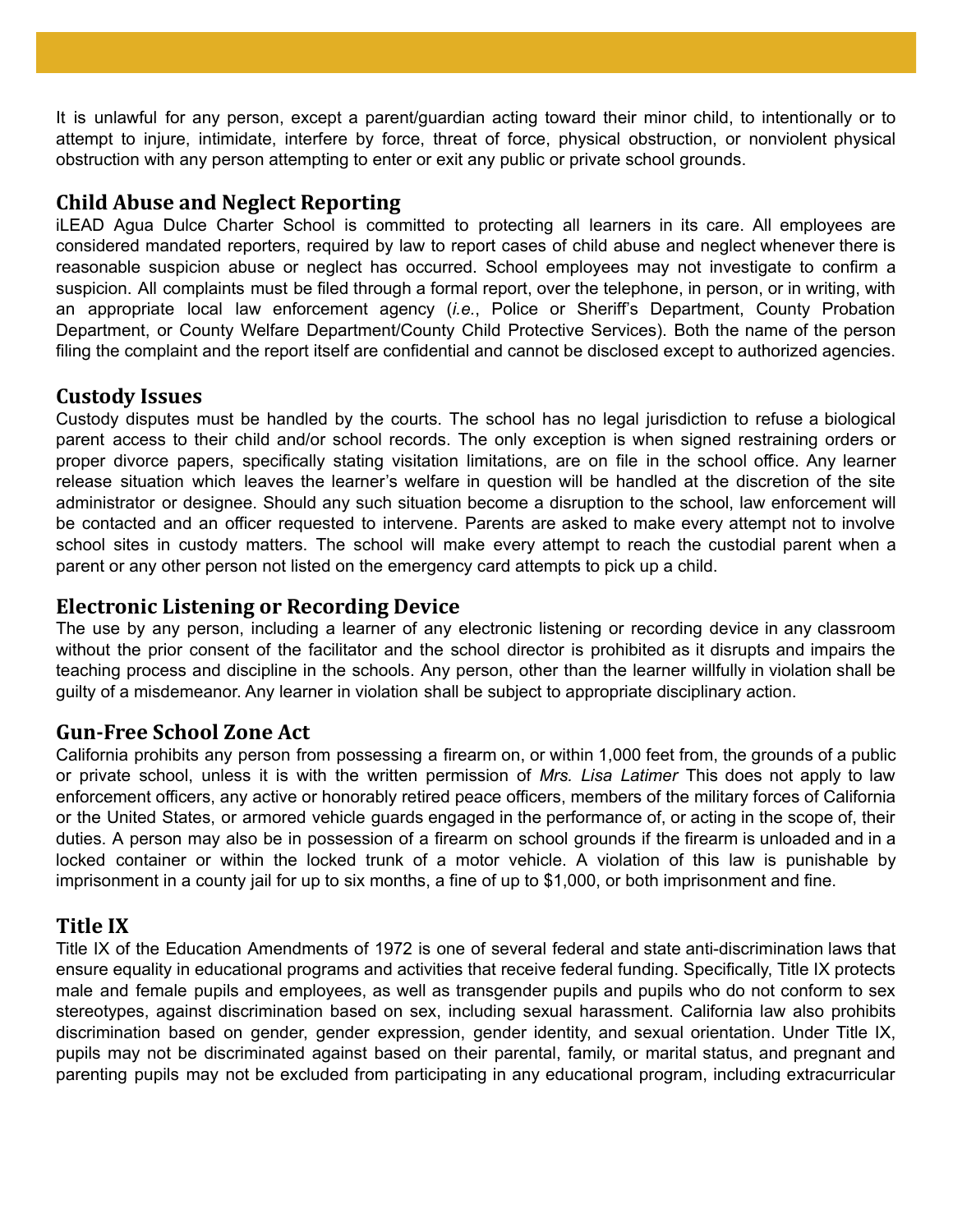activities, for which they qualify. For more information about Title IX, or how to file a complaint of noncompliance with Title IX, contact: [name, title, physical address, email address, and phone number].

## **SECTION 8: COMMUNICATION COMMUNICATION METHODS**

WEBSITE: The best way to keep updated with current events and activities at iLEAD Agua Dulce Charter School is via the website: https://ileadaguadulce.org/

MONDAY MESSAGE: Each Monday, school information and reminders are sent home via the Monday Message. You can sign up using a link on the iLEAD Agua Dulce Charter School website homepage <https://ileadaguadulce.org/>

FACEBOOK: You can follow our journey at [https://www.facebook.com/iLEADAguaDulce/?ref=br\\_rs](https://www.facebook.com/iLEADAguaDulce/?ref=br_rs) and iLEAD Through Play

CLASS NEWSLETTERS/WEBSITE: Most facilitators/grade level teams have an informational website. Your learner's facilitator will provide this website information at Meet the Facilitator Night.

PHONE/TEXT: You will receive periodic phone calls and/or texts from our automated calling system. These phone calls will contain important information and reminders. In the event of inclement weather or an emergency, we will also utilize this system.

Please make sure that we have your current phone number in our system at all times. To update your information, email: *[gladys.ramirez@ileadaguadulce.org](mailto:gladys.ramirez@ileadaguadulce.org)*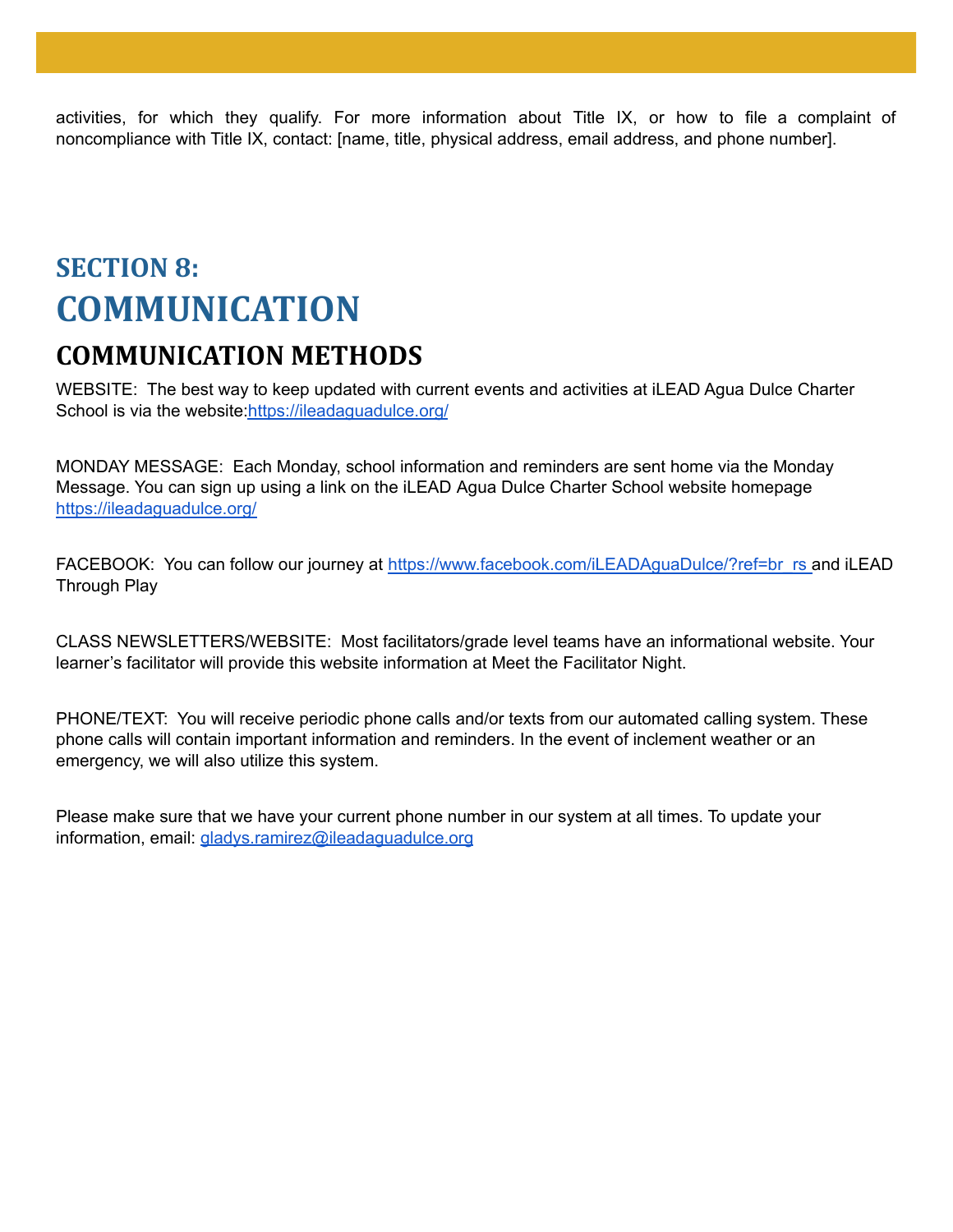# **SECTION 9: FAMILIES AND ILEAD AGUA DULCE CHARTER SCHOOL WORKING TOGETHER**

### **FAMILY PARTICIPATION EXPECTATIONS**

iLEAD Agua Dulce Charter School seeks to make education a community passion. To this end, parent participation is essential to the success of the education process. Parents are strongly encouraged to participate in the operation of the school as an integral part of the staffing and support team and with the charter staff in the development and successful completion of the individual learning plan for your child.

It is because of families like you that we are able to offer such a unique program for our children here at iLEAD Agua Dulce Charter School.

Volunteering and participation are always optional. We do strongly encourage participation in order to foster the home-school connection and work tirelessly to create a culture where families feel welcome to come onto campus often, but of course, we understand that is not an option for every family. If possible, families are asked to participate 40 hours per year, which works out to 1 hour per week or 4 hours per month. These hours can be earned through a variety of opportunities intentionally designed to accommodate a range of schedules and ability to participate, including classroom volunteering, operational / facilities assistance, relevant professional expertise, administrative tasks or by attending Parent University workshops and seminars.

See the [Volunteering](https://ileadsantaclarita.org/scvi-families/volunteering/) page for a list of volunteer needs, and watch the Monday Message for current volunteer needs at: <https://ileadaguadulce.org/>

Families having difficulties meeting the participation commitment should contact Nicole Higdon [nicole.higdon@ileadaguadulce.org](mailto:nicole.higdon@ileadaguadulce.org)

Hours completed off campus or by learner volunteers can be emailed to nicole.higdon@ileadaguadulce.org.

#### *EXAMPLES OF FAMILY VOLUNTEER WORK*

- In-class support as an educator aide
- Adult workshops parents teaching other parents
- Outside research in support of specific school projects
- Driving on field trips (must register as driver)
- Organizing a community service project for learners
- Supervising at the school lunch periods, recess, before school
- Operation support maintenance of the campus
- Hosting an activity at your place of business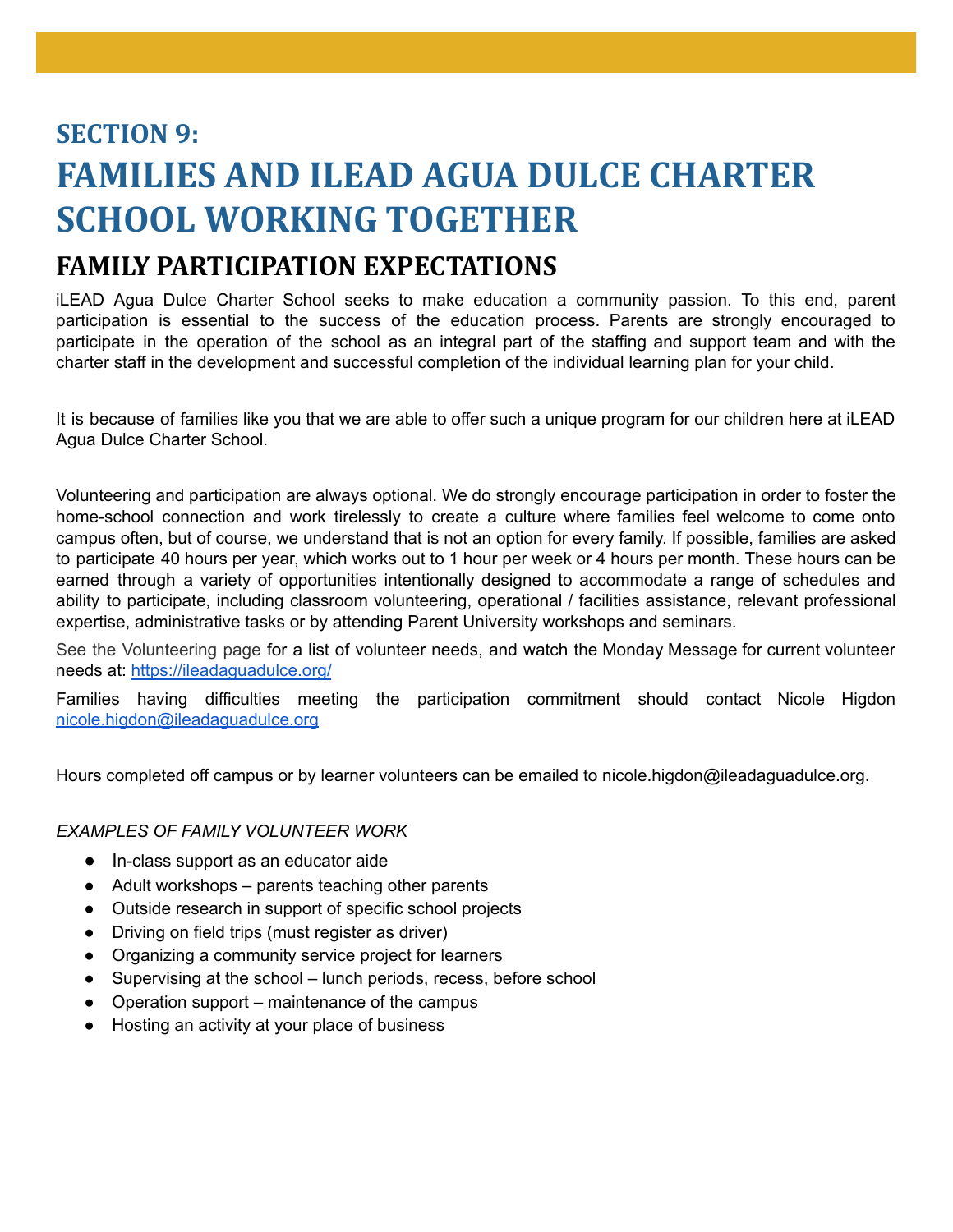NOTE: All volunteers working with children must have a current TB test on file which are valid for 4 years, as well as a LiveScan criminal background check. LiveScan screenings are valid for the full duration of stay at the school. LiveScan can be obtained at various LiveScan locations and could take up to 2 weeks to clear. Please see the iLEAD Agua Dulce Charter School website <https://ileadaguadulce.org/volunteer/> for a list of locations as well as the necessary LiveScan paperwork.

#### *RECORDING VOLUNTEER HOURS*

All volunteers should record their volunteer hours into the Check In system located in the iLEAD Agua Dulce Charter School lobby. Hours completed off-campus can be forwarded to [nicole.higdon@ileadaguadulce.org.](mailto:nicole.higdon@ileadaguadulce.org)

#### *TRADITIONS*

At iLEAD Agua Dulce Charter School we have several traditions in place. These are the traditions which we consider our cornerstone events:

- Multicultural Feast (Fall)
- Winter Production (Winter)
- Spring School Community Event (ex. Art Festival, Jamboree, School Carnival)
- Agua Dulce County Fair & Parade

You will be notified of the exact dates for these events, as well as other learning displays and community building events in the Monday Message or via the Events Calendar on the iLEAD Agua Dulce Charter School website. <https://ileadaguadulce.org/>

#### *ANNUAL FAMILY GIVING*

Annual Family Giving is a tradition at many charter schools in California. As a charter school, iLEAD Agua Dulce Charter School receives significantly less per child funding from the state than a traditional school would get. In addition to reduced funding, iLEAD Agua Dulce Charter School directly pays the lease for our buildings.

The iLEAD Agua Dulce Charter School Annual Family Giving Campaign donations directly benefit every learner by providing hands-on curricula, state-of-the-art technology, field trips, college visits, art materials, professional development, and the day-to-day operating expenses that are not funded by the state of California.

Annual Family Giving Campaign is an important part of strengthening your child's school as well as demonstrating our collective commitment to iLEAD Agua Dulce Charter School. While family giving is voluntary, our school expenses are mandatory, and no financial gift is too small.